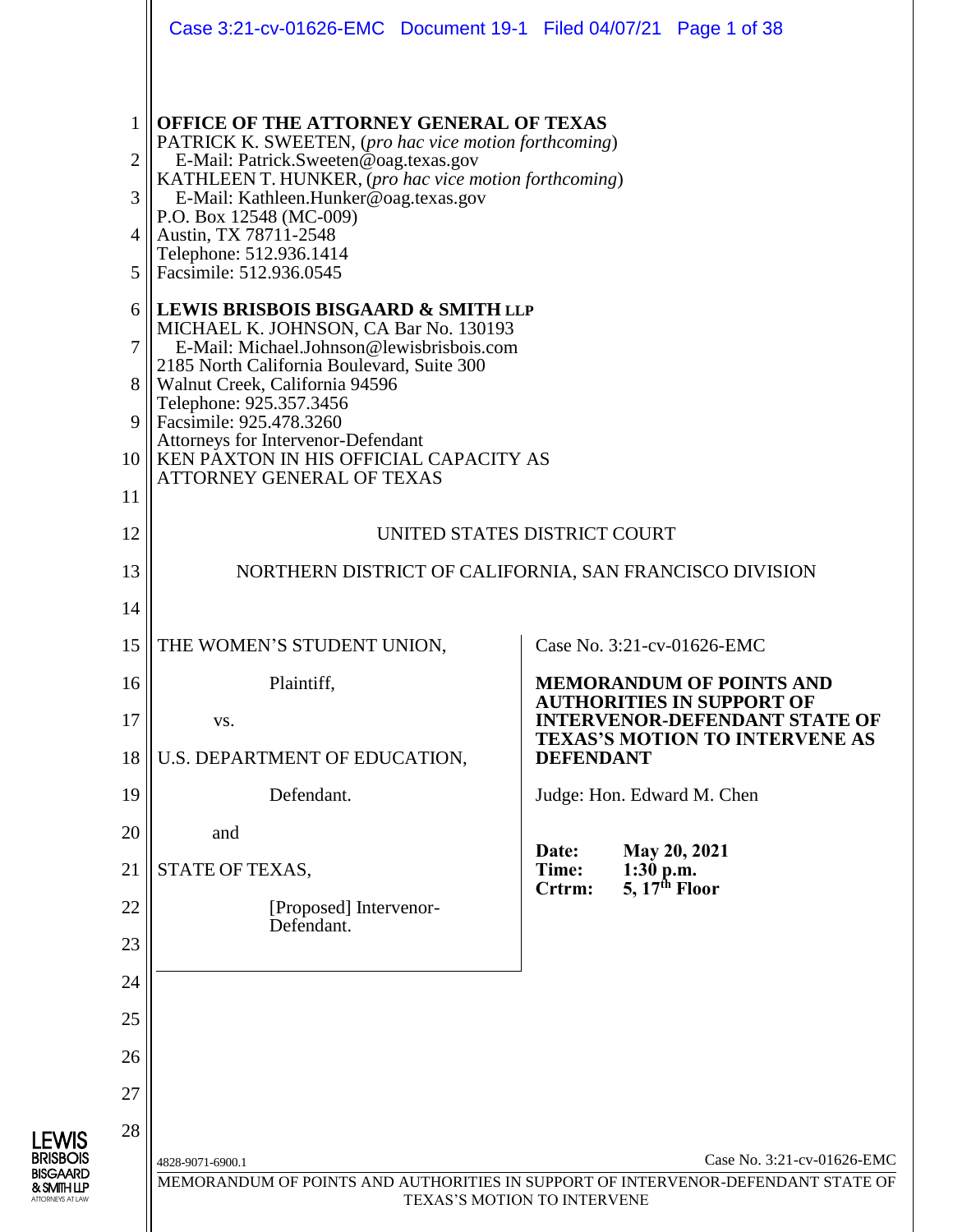|        | Case 3:21-cv-01626-EMC  Document 19-1  Filed 04/07/21  Page 2 of 38               |
|--------|-----------------------------------------------------------------------------------|
| 1<br>2 | <b>TABLE OF CONTENTS</b><br>Page                                                  |
| 3      |                                                                                   |
| 4      |                                                                                   |
| 5      |                                                                                   |
| 6      |                                                                                   |
| 7      |                                                                                   |
| 8      | Ι.                                                                                |
| 9      | A.                                                                                |
| 10     | <b>B.</b><br>As A Provider Of Public Education, Texas Has Significant Protectable |
| 11     | $\mathcal{C}$ .                                                                   |
| 12     | Disposition Of This Action Would Impair Or Impede Texas' Ability To               |
| 13     | D.                                                                                |
| 14     | In The Alternative, The Court Should Permit Permissive Intervention12<br>II.      |
| 15     |                                                                                   |
| 16     |                                                                                   |
| 17     |                                                                                   |
| 18     |                                                                                   |
| 19     |                                                                                   |
| 20     |                                                                                   |
| 21     |                                                                                   |
| 22     |                                                                                   |
| 23     |                                                                                   |
| 24     |                                                                                   |
| 25     |                                                                                   |
| 26     |                                                                                   |
| 27     |                                                                                   |
| 28     |                                                                                   |
|        | Case No. 3:21-cv-01626-EMC<br>4828-9071-6900.1<br>TABLE OF CONTENTS               |
|        |                                                                                   |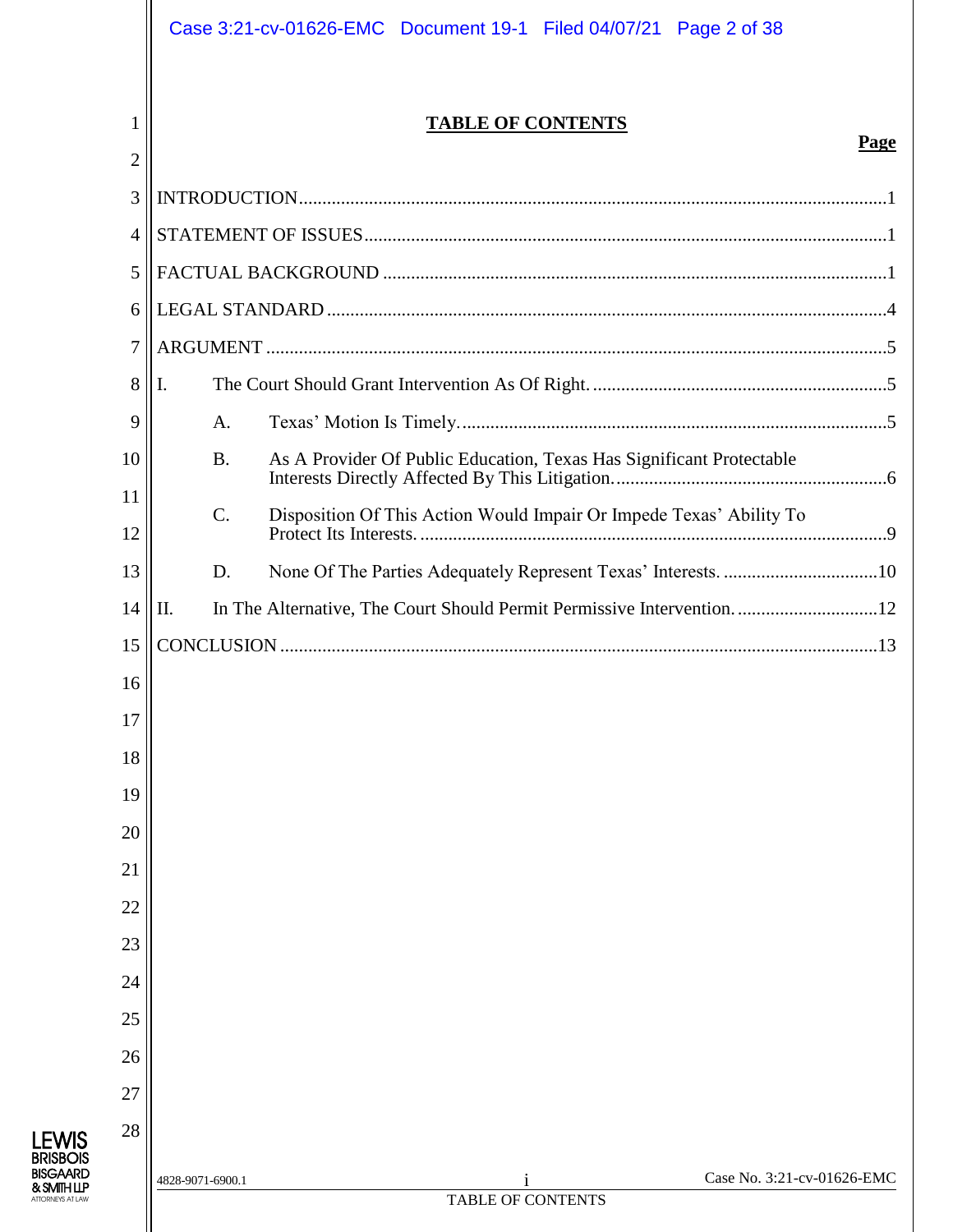|                | Case 3:21-cv-01626-EMC  Document 19-1  Filed 04/07/21  Page 3 of 38                                       |
|----------------|-----------------------------------------------------------------------------------------------------------|
| 1<br>2         | <b>TABLE OF AUTHORITIES</b><br>Page                                                                       |
| 3              | <b>FEDERAL COURT CASES</b>                                                                                |
| $\overline{4}$ | Arakaki v. Cayetano,                                                                                      |
| 5              |                                                                                                           |
| 6              | Bates v. Jones,                                                                                           |
| $\tau$<br>8    | Bresgal v. Brock,<br>637 F. Supp. 271 (D. Or. 1985), aff'd as modified, 833 F.2d 763 (9th Cir. 1987), 843 |
| 9<br>10        | Builders Ass'n of Greater Chi. v. City of Chicago,                                                        |
| 11             | California ex rel. Lockyer v. United States,                                                              |
| 12<br>13       | California v. Health & Human Services,                                                                    |
| 14             |                                                                                                           |
| 15<br>16       | Daggett v. Comm'n on Gov't Ethics,                                                                        |
| 17             | Doe v. Univ. of Scis.,                                                                                    |
| 18<br>19       | E.E.O.C. v. Nat'l Children's Ctr., Inc.,                                                                  |
| 20             | Edwards v. City of Houston,                                                                               |
| 21<br>22       | Feller v. Brock,                                                                                          |
| 23             | Forest Conservation Council v. U.S. Forest Serv.,                                                         |
| 24             | Hecox v. Little,                                                                                          |
| 25             | Humane Soc. of U.S. v. Clark,                                                                             |
| 26<br>27       |                                                                                                           |
| 28             | Int'l Paper Co. v. Inhabitants of Town of Jay, Me.,                                                       |
|                | Case No. 3:21-cv-01626-EMC<br>4828-9071-6900.1<br>11                                                      |
|                | <b>TABLE OF AUTHORITIES</b>                                                                               |

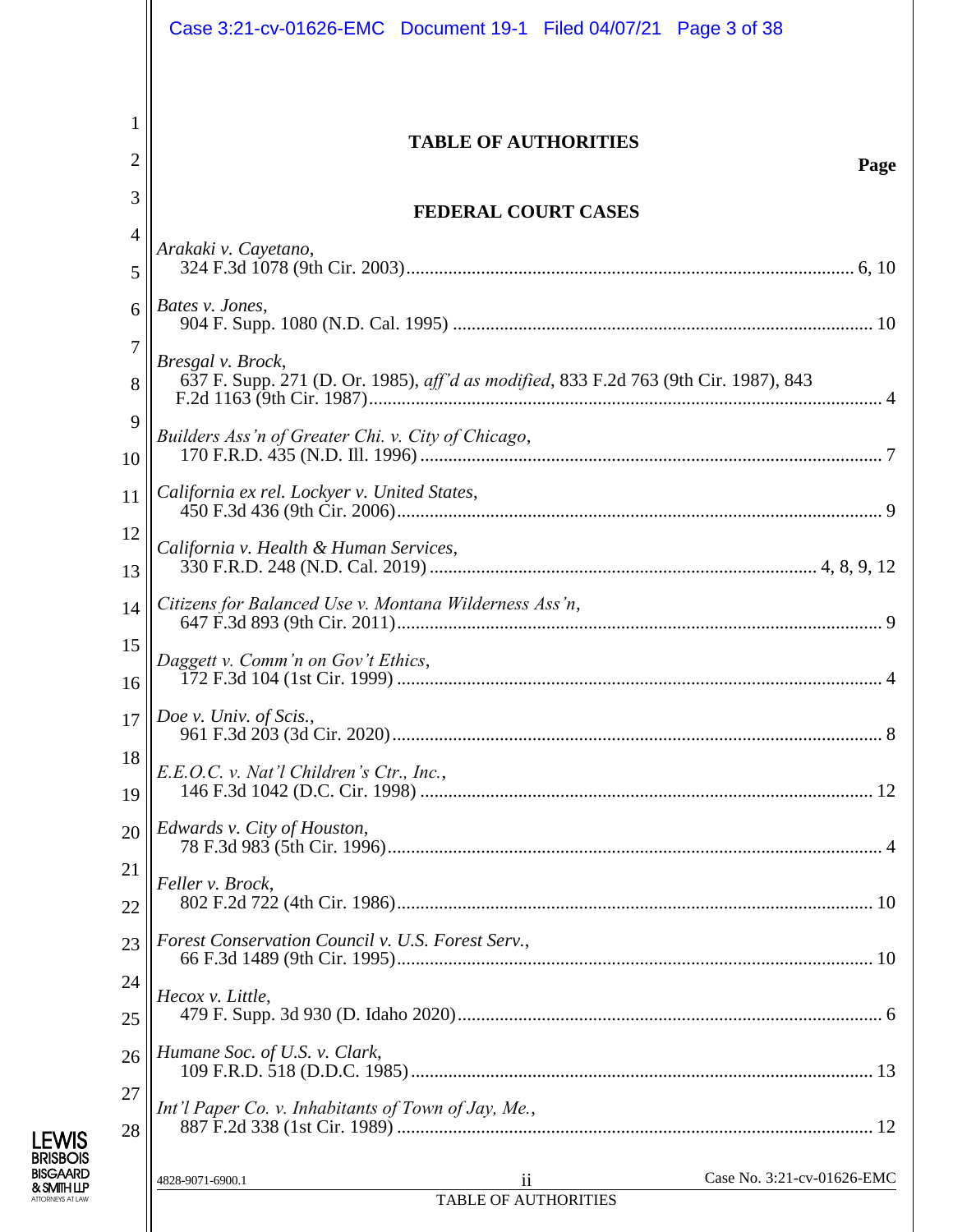|                   | Case 3:21-cv-01626-EMC  Document 19-1  Filed 04/07/21  Page 4 of 38                                     |
|-------------------|---------------------------------------------------------------------------------------------------------|
| $\mathbf{1}$<br>2 | Int'l Union, United Auto., Aerospace & Agr. Implement Workers of Am. AFL-CIO, Local<br>283 v. Scofield, |
| 3                 | Jack Marine Int'l Services Ltd. v. Tilman Enterprises Inc., 18-CV-00693-BLF,                            |
| 4<br>5            | Kamakahi v. Am. Soc'y for Reprod. Med., 11-CV-01781-JCS,                                                |
| 6                 | Kukui Gardens Corp. v. Holco Capital Group, Inc.,                                                       |
| 7<br>8            | League of United Latin Am. Citizens v. Wilson,                                                          |
| 9                 | Mot. to Stay Briefing Schedule, Commonwealth of Pennsylvania v. Devos,                                  |
| 10<br>11          | Ninth Circuit. Smith v. Los Angeles Unified Sch. Dist.,                                                 |
| 12                | Nuesse v. Camp,                                                                                         |
| 13<br>14          | Oakland Bulk & Oversized Terminal, LLC v. City of Oakland,                                              |
| 15                | Oregon Envtl. Council v. Oregon Dep't of Envtl. Quality,                                                |
| 16<br>17          | Prete v. Bradbury,                                                                                      |
| 18                | Raytek, Inc. v. Omega Eng'g, Inc., C-93-20188 RMW PVT,                                                  |
| 19<br>20          | Retiree Support Group of Contra Costa Cnty. v. Contra Costa Cnty.,                                      |
| 21                | Scholl v. Mnuchin,                                                                                      |
| 22<br>23          | Sw. Ctr. for Biological Diversity v. Berg,                                                              |
| 24                | Swan v. Peterson,                                                                                       |
| 25<br>26          | Syngenta Seeds, Inc. v. County of Kauai,                                                                |
| 27                | Texas. See S.E.C. v. Navin,                                                                             |
| 28                |                                                                                                         |
|                   | Case No. 3:21-cv-01626-EMC<br>iii<br>4828-9071-6900.1<br><b>TABLE OF AUTHORITIES</b>                    |
|                   |                                                                                                         |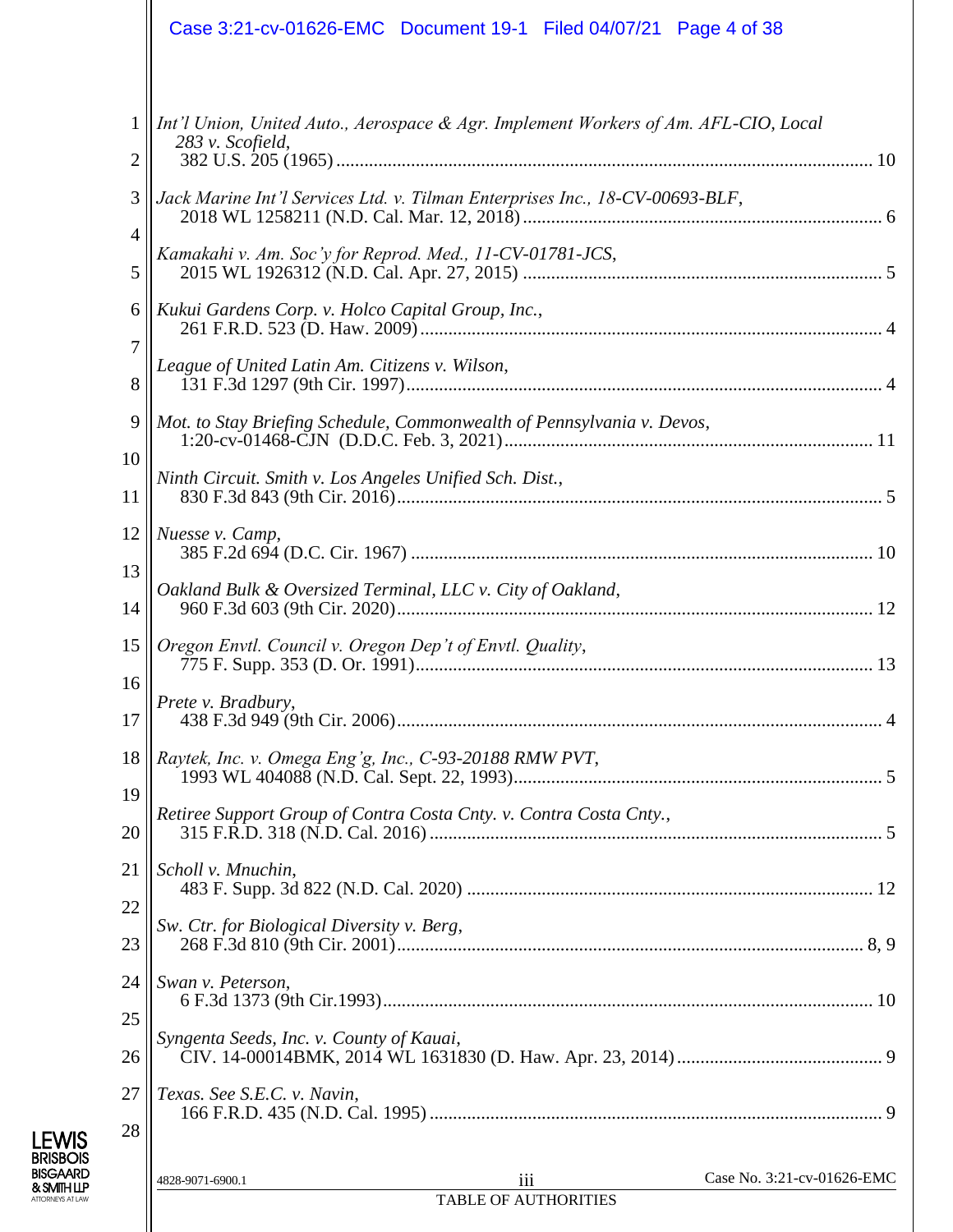|                                                                                           | Case 3:21-cv-01626-EMC  Document 19-1  Filed 04/07/21  Page 5 of 38                                                                                                                                                                                         |
|-------------------------------------------------------------------------------------------|-------------------------------------------------------------------------------------------------------------------------------------------------------------------------------------------------------------------------------------------------------------|
| $\mathbf{1}$<br>$\overline{c}$<br>3<br>$\overline{4}$<br>5<br>6<br>$\tau$<br>8<br>9<br>10 | Title IX. See Daniel v. Univ. of Tex. Sw. Med. Ctr.,<br>Trbovich v. United Mine Workers of Am.,<br>United States v. Alisal Water Corp.,<br>United States v. Blue Lake Power, LLC,<br>Venegas v. Mitchell,<br>Venegas v. Skaggs,<br>W. Energy All. v. Zinke, |
| 11<br>12                                                                                  | WildEarth Guardians v. U.S. Forest Serv.,                                                                                                                                                                                                                   |
| 13<br>14                                                                                  | Wilderness Soc. v. U.S. Forest Serv.,<br><b>FEDERAL RULES AND REGULATIONS</b>                                                                                                                                                                               |
| 15                                                                                        |                                                                                                                                                                                                                                                             |
| 16<br>17                                                                                  |                                                                                                                                                                                                                                                             |
| 18<br>19                                                                                  | <b>CONSTITUTIONAL PROVISIONS</b>                                                                                                                                                                                                                            |
|                                                                                           |                                                                                                                                                                                                                                                             |
|                                                                                           | <b>ADDITIONAL AUTHORITIES</b>                                                                                                                                                                                                                               |
|                                                                                           | Agency, Enrollment in Texas Public Schools 2019-20 at 1,                                                                                                                                                                                                    |
| 20<br>21<br>22<br>23<br>24<br>25                                                          | Candice Jackson, OCR, U.S. Dept. of Educ., Dear Colleague Letter (Sept. 9, 2017),<br>https://www2.ed.gov/about/offices/list/ocr/letters/colleague-title-ix-201709.pdf  2                                                                                    |
| 26<br>27<br>28                                                                            | 2011 Dear Colleague Letter." Id; The Biden Plan To End Violence Against Women,<br>Greta Anderson, More Title IX Lawsuits by Accusers and Accused, Insider Higher Ed,<br>https://www.insidehighered.com/news/2019/10/03/students-look-federal-courts-        |
|                                                                                           | Case No. 3:21-cv-01626-EMC<br>4828-9071-6900.1<br>1V<br><b>TABLE OF AUTHORITIES</b>                                                                                                                                                                         |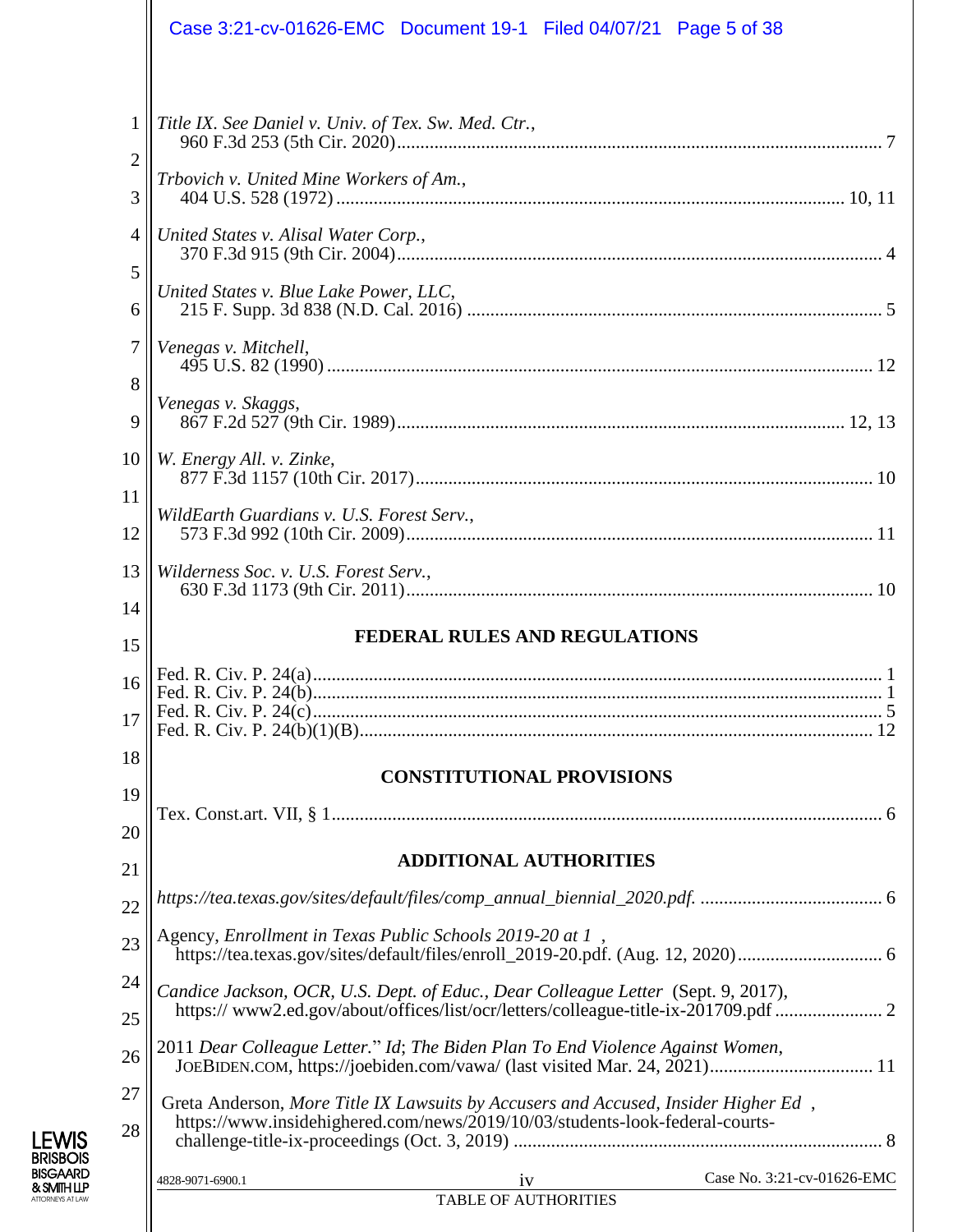|                                                   | Case 3:21-cv-01626-EMC  Document 19-1  Filed 04/07/21  Page 6 of 38                                                                                                                                                                                                                                                                                                                                                                                                                                                                                                                                                                                                                                                                                                                              |
|---------------------------------------------------|--------------------------------------------------------------------------------------------------------------------------------------------------------------------------------------------------------------------------------------------------------------------------------------------------------------------------------------------------------------------------------------------------------------------------------------------------------------------------------------------------------------------------------------------------------------------------------------------------------------------------------------------------------------------------------------------------------------------------------------------------------------------------------------------------|
| 1<br>$\overline{c}$<br>3<br>4<br>5<br>6<br>7<br>8 | Janet Napolitano, "Only Yes Means Yes": An Essay on University Policies Regarding<br>Sexual Violence and Sexual Assault, 33 YALE L. & POL'Y REV. 387, 394-395 (2015)  7, 8<br>Joe Biden, Statement on the Trump Administration Rule to Undermine Title IX and<br>Campus Safety (May 6, 2020), https://medium.com/@JoeBiden/statement-by-vice-<br>president-joe-biden-on-the-trump-administration-rule-to-undermine-title-ix-and-<br>Jonathan Taylor, Milestone: 600+ Title IX/Due Process Lawsuits in Behalf of Accused<br>Students, Title IX for All (Apr. 1, 2020), https://www.titleixforall.com/milestone-600-<br>Nondiscrimination on the Basis of Sex in Education Programs or Activities Receiving<br>Press Release, U.S. Dept. of Educ., Vice Present Biden Announces New Administration |
| 9<br>10                                           | Efford to Help Nation's Schools Address Sexual Violence (Apr. 4, 2011),<br>https://www.ed.gov/news/press-releases/vice-president-biden-announces-new-                                                                                                                                                                                                                                                                                                                                                                                                                                                                                                                                                                                                                                            |
| 11<br>12<br>13                                    | Russlynn Ali, OCR, U.S. Dept. of Educ., Dear Colleague Letter: Sexual Violence<br>http://www2.ed.gov/about/offices/list/ocr/letters/colleague-201104.pdf. (Apr. 4, 2011) 1<br>Taylor Mooney, How Betsy DeVos plans to change the rules for handling sexual                                                                                                                                                                                                                                                                                                                                                                                                                                                                                                                                       |
| 14<br>15                                          | Tex. Educ. Agency, 2020 Comprehensive Biennial Report on Texas Public Schools at 297<br>(Dec. 4, 2020) (reporting that Texas received \$5.3 billion dollars for K-12 education),                                                                                                                                                                                                                                                                                                                                                                                                                                                                                                                                                                                                                 |
| 16<br>17                                          | Tex. Educ. Agency, <i>Enrollment in Texas Public Schools 2019-20</i> at 1 (Aug. 12, 2020),<br>Tex. Higher Educ. Coordinating Bd., 2020 Texas Public Higher Education Almanac at                                                                                                                                                                                                                                                                                                                                                                                                                                                                                                                                                                                                                  |
| 18<br>19                                          | 28, 47, https://reportcenter.highered.texas.gov/agency-publication/almanac/2020-texas-                                                                                                                                                                                                                                                                                                                                                                                                                                                                                                                                                                                                                                                                                                           |
| 20                                                | The Biden Agenda for Women, JOEBIDEN.COM, https://joebiden.com/womens-agenda/                                                                                                                                                                                                                                                                                                                                                                                                                                                                                                                                                                                                                                                                                                                    |
| 21<br>22                                          | The Biden Plan To End Violence Against Women, https://joebiden.com/vawa/ (last                                                                                                                                                                                                                                                                                                                                                                                                                                                                                                                                                                                                                                                                                                                   |
| 23                                                | Recalibrating Regulation of Colleges and Universities at 14 (Feb. 12, 2015), available at<br>https://www.acenet.edu/Documents/Higher-Education-Regulations-Task-Force-                                                                                                                                                                                                                                                                                                                                                                                                                                                                                                                                                                                                                           |
| 24<br>25<br>26                                    | Title IX/Due Process Lawsuits in Behalf of Accused Students, Title IX for All,<br>https://www.titleixforall.com/milestone-600-title-ix-due-process-lawsuits-in-behalf-of-                                                                                                                                                                                                                                                                                                                                                                                                                                                                                                                                                                                                                        |
| 27<br>28                                          | U.S. Dept. of Educ., Questions and Answers on Title IX and Sexual Violence<br>https://www2.ed.gov/about/offices/list/ocr/docs/qa-201404-title-ix.pdf. (Apr. 24, 2014)  1                                                                                                                                                                                                                                                                                                                                                                                                                                                                                                                                                                                                                         |
|                                                   | Case No. 3:21-cv-01626-EMC<br>4828-9071-6900.1<br>V                                                                                                                                                                                                                                                                                                                                                                                                                                                                                                                                                                                                                                                                                                                                              |

TABLE OF AUTHORITIES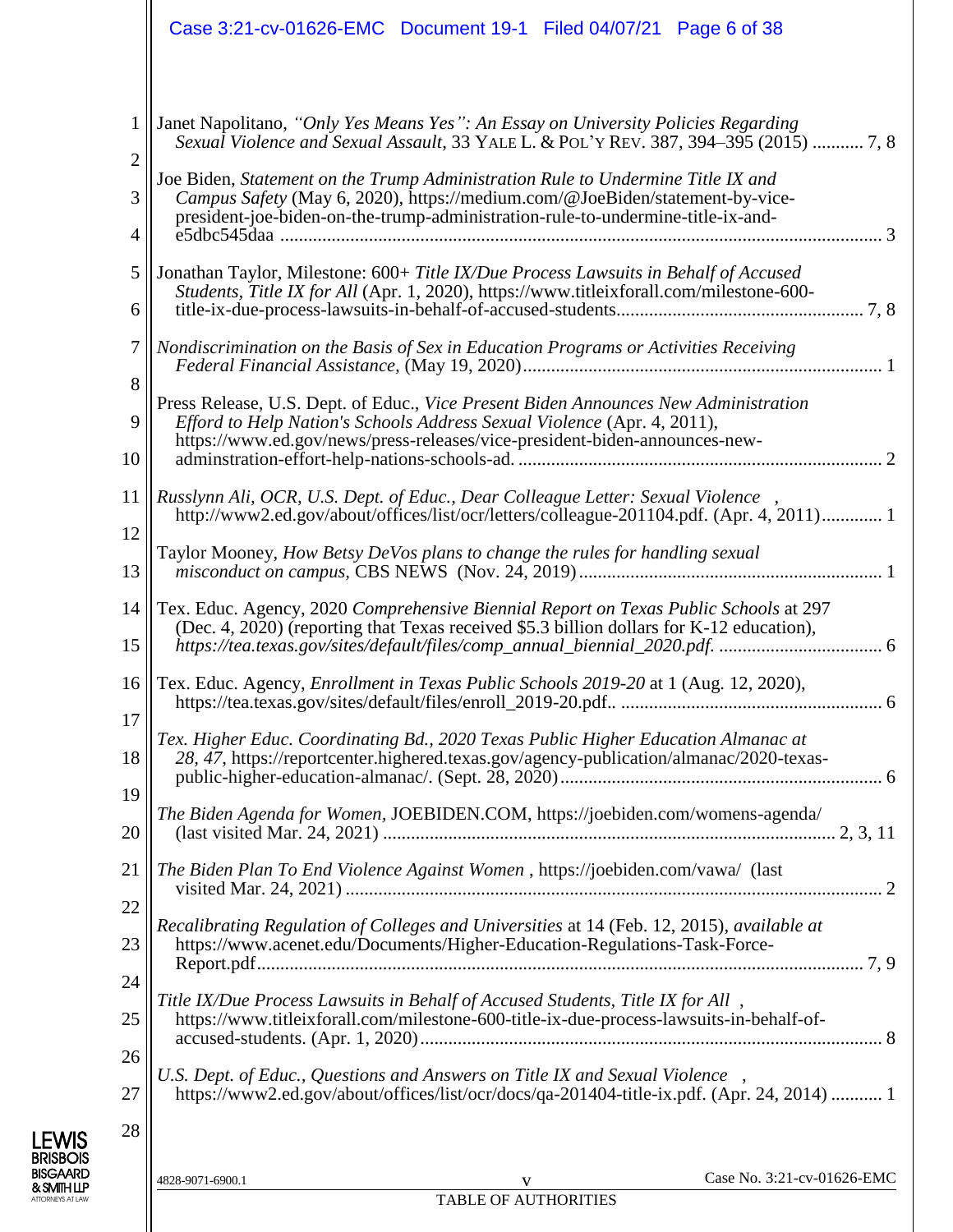|                | Case 3:21-cv-01626-EMC Document 19-1 Filed 04/07/21 Page 7 of 38                                                                                                                                                                        |
|----------------|-----------------------------------------------------------------------------------------------------------------------------------------------------------------------------------------------------------------------------------------|
| $\mathbf{1}$   | Press Release, U.S. Dept. of Educ., Vice President Biden Announces New Administration<br>Effort to Help Nation's Schools Address Sexual Violence,<br>https://www.ed.gov/news/press-releases/vice-president-biden-announces-new-<br>admi |
| $\mathbf{2}$   |                                                                                                                                                                                                                                         |
| 3              |                                                                                                                                                                                                                                         |
| $\overline{4}$ |                                                                                                                                                                                                                                         |
| 5              |                                                                                                                                                                                                                                         |
| 6              |                                                                                                                                                                                                                                         |
| 7              |                                                                                                                                                                                                                                         |
| 8              |                                                                                                                                                                                                                                         |
| 9              |                                                                                                                                                                                                                                         |
| 10             |                                                                                                                                                                                                                                         |
| 11             |                                                                                                                                                                                                                                         |
| 12<br>13       |                                                                                                                                                                                                                                         |
| 14             |                                                                                                                                                                                                                                         |
| 15             |                                                                                                                                                                                                                                         |
| 16             |                                                                                                                                                                                                                                         |
| 17             |                                                                                                                                                                                                                                         |
| 18             |                                                                                                                                                                                                                                         |
| 19             |                                                                                                                                                                                                                                         |
| 20             |                                                                                                                                                                                                                                         |
| 21             |                                                                                                                                                                                                                                         |
| 22             |                                                                                                                                                                                                                                         |
| 23             |                                                                                                                                                                                                                                         |
| 24             |                                                                                                                                                                                                                                         |
| 25             |                                                                                                                                                                                                                                         |
| 26             |                                                                                                                                                                                                                                         |
| 27             |                                                                                                                                                                                                                                         |
| 28             |                                                                                                                                                                                                                                         |
|                | Case No. 3:21-cv-01626-EMC<br>vi<br>4828-9071-6900.1                                                                                                                                                                                    |
|                | TABLE OF AUTHORITIES                                                                                                                                                                                                                    |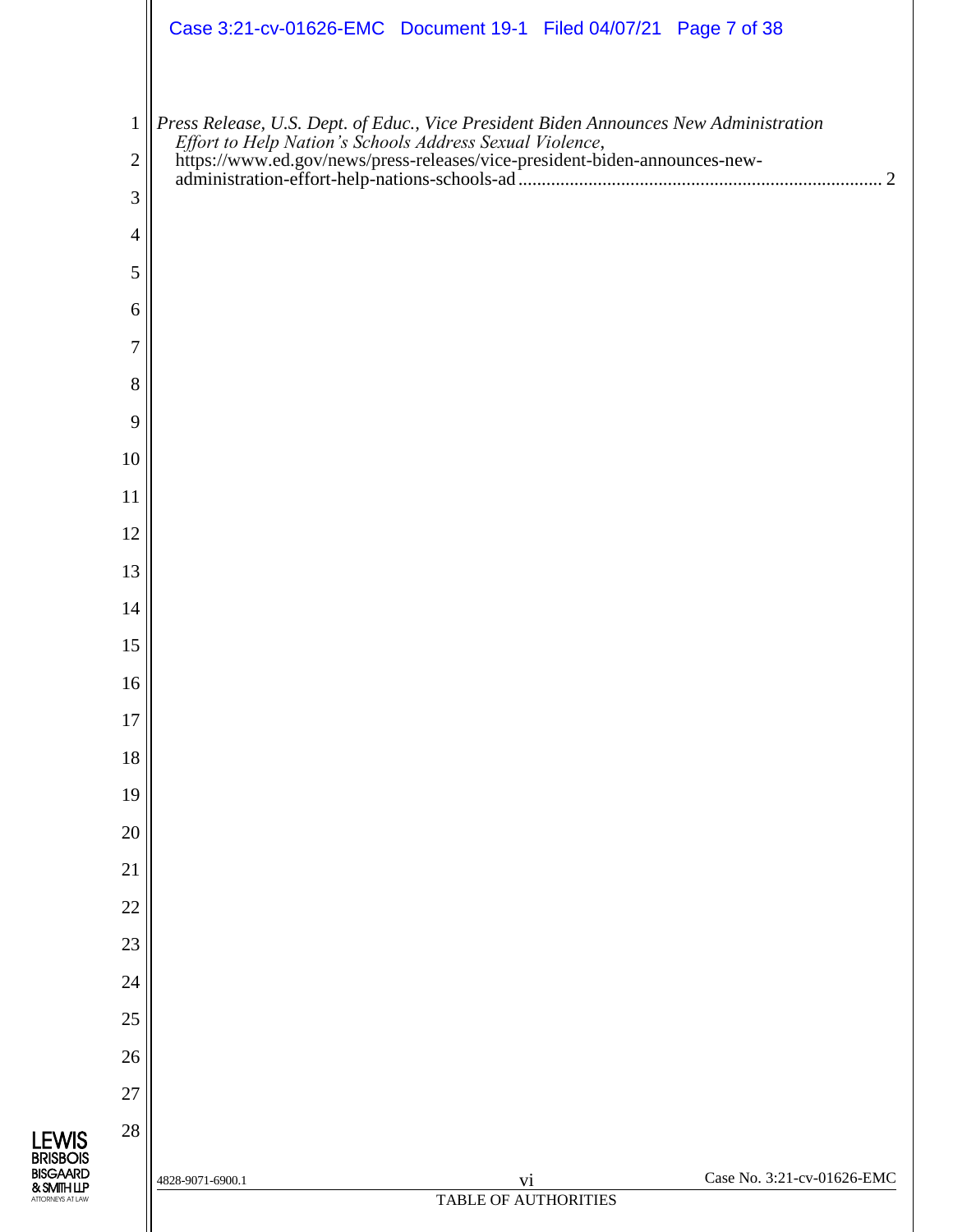<span id="page-7-0"></span>1

#### **INTRODUCTION**

<span id="page-7-1"></span>2 3 4 5 6 7 8 9 10 11 12 13 14 15 16 17 18 19 20 21 22 23 24 25 The State of Texas ("Texas") respectfully moves to intervene in defense of the Department of Education's ("the Department") Final Rule addressing Title IX obligations, which took effect on August 14, 2020.<sup>1</sup> Texas submits this motion because, as common provider of education, Texas has a compelling interest in the Department issuing clear, practical regulatory guidance, which enables the State to combat sexual harassment without sacrificing its commitment to either free speech or due process, nor its receipt of federal funds. The Biden Administration, however, has expressed open hostility to the provisions in the Final Rule that do just that and has taken early steps towards the Final Rule's repeal. In light of these actions, Texas cannot trust that the Department will provide a robust defense of the Final Rule or adequately represent its significant protectable interests. **STATEMENT OF ISSUES** (1) Whether the State of Texas has a right to intervene under Rule 24(a) of the Federal Rules of Civil Procedure; and, (2) Whether, in the alternative, the State of Texas should be permitted to intervene under the Federal Rules of Civil Procedure 24(b). **FACTUAL BACKGROUND** During the Obama Administration, the Department issued its deeply misguided and controversial 2011 Dear Colleague Letter<sup>2</sup> and 2014 Questions and Answers on Title IX Sexual Violence ("2014 Question and Answers"). <sup>3</sup> Although neither underwent notice and comment rulemaking, the two guidance documents put recipients in a no-win situation where either conforming or failing to conform to the guidance documents would expose them to significant risk of litigation.<sup>4</sup> Then-Vice-President Joe Biden played a key role in the development and  $\overline{\phantom{a}}$ <sup>1</sup>*Nondiscrimination on the Basis of Sex in Education Programs or Activities Receiving Federal Financial Assistance*, 85 Fed. Reg. 30,026 (May 19, 2020). <sup>2</sup> *Russlynn Ali, OCR, U.S. Dept. of Educ., Dear Colleague Letter: Sexual Violence* (Apr. 4, 2011), http://www2.ed.gov/about/offices/list/ocr/letters/colleague-201104.pdf. <sup>3</sup>U.S. Dept. of Educ., *Questions and Answers on Title IX and Sexual Violence* (Apr. 24, 2014),

27 4 *See*, *e.g.*, Taylor Mooney, *How Betsy DeVos plans to change the rules for handling sexual misconduct on campus*, CBS NEWS (Nov. 24, 2019) ("Prior to 2011, the number of lawsuits filed

28 4828-9071-6900.1 1 Case No. 3:21-cv-01626-EMC MEMORANDUM OF POINTS AND AUTHORITIES IN SUPPORT OF INTERVENOR-DEFENDANT STATE OF TEXAS'S MOTION TO INTERVENE against universities for failing to provide due process in Title IX cases averaged one per year. It is (footnote continued)



<span id="page-7-2"></span><sup>26</sup> https://www2.ed.gov/about/offices/list/ocr/docs/qa-201404-title-ix.pdf.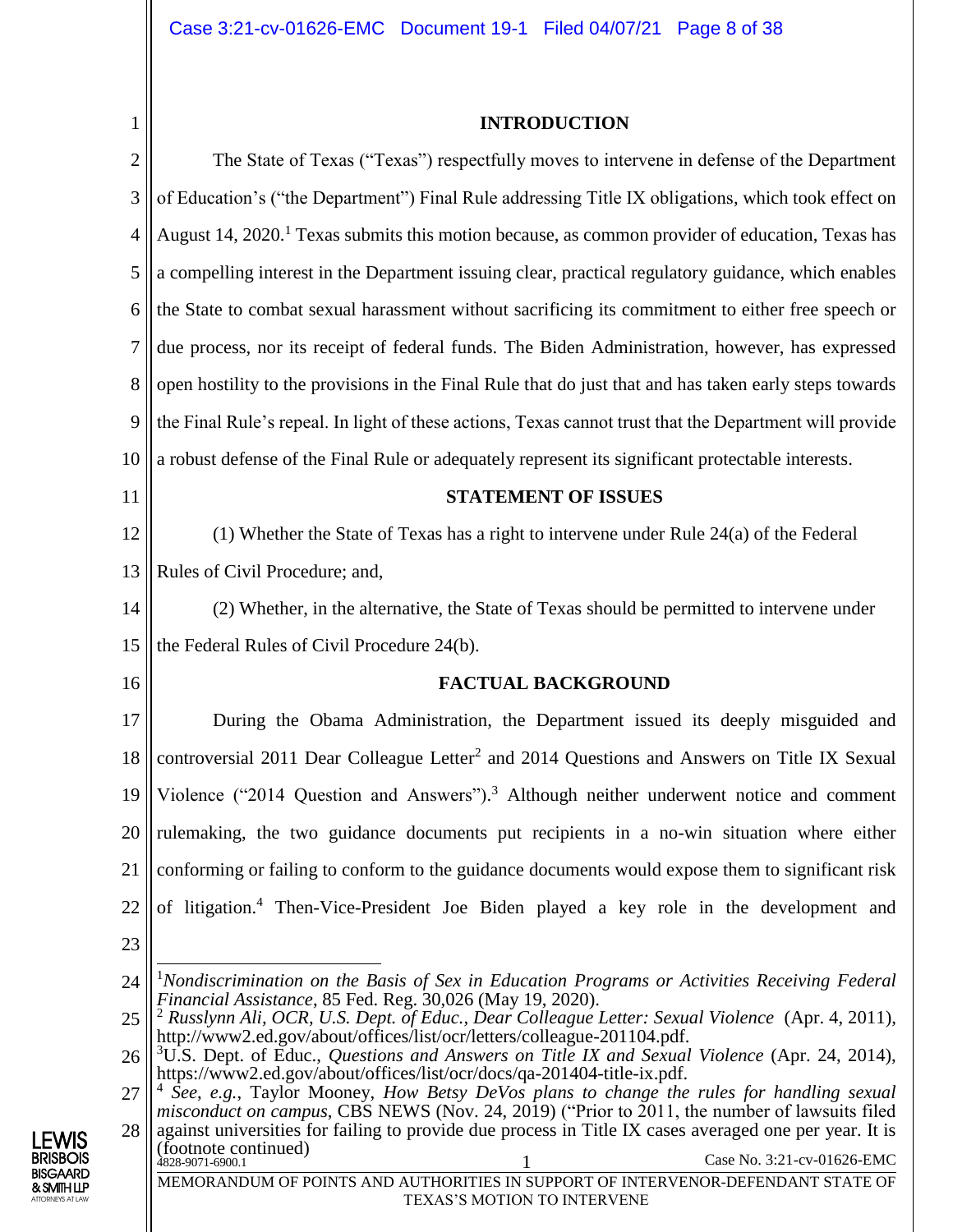1 2 3 4 5 6 7 implementation of the Obama Administration's policies on sexual harassment,<sup>5</sup> including the changes the administration advanced regarding Title IX. The former vice president, in fact, stood as the Obama Administration's spokesperson for the Dear Colleague Letter, announcing its publication to students at the University of New Hampshire in Durham. *See* Press Release, U.S. Dept. of Educ., *Vice President Biden Announces New Administration Effort to Help Nation's Schools Address Sexual Violence* (Apr. 4, 2011), https://www.ed.gov/news/press-releases/vice-president-bidenannounces-new-administration-effort-help-nations-schools-ad.

8 9 10 11 12 13 14 15 16 17 18 19 The Dear Colleague Letter and 2014 Questions and Answers had a detrimental impact on publicly funded education across the country, including in Texas. Not only did the two guidance documents introduce significant confusion as to academic institutions' obligations under Title IX, but they also incentivized academic institutions to violate students' constitutional rights in order to avoid incurring liability. Thus, in response to growing criticism, the Department, under the Trump Administration, rescinded both the Dear Colleague Letter and the 2014 Questions and Answers in 2017.<sup>6</sup> It soon became apparent, however, that the withdrawal could not repair the damage caused by the two guidance documents on its own. The Department therefore issued on May 19, 2020 the Final Rule that is the subject of this action. The Final Rule, for the first time, clearly demarcated the outer boundaries of federal fund recipients' obligations under Title IX with respect to sexual harassment. It thereby reduced their risk of liability and resolved the dilemma of how to enforce Title IX without sacrificing the rights of either the victims of sexual harassment or the accused.

20 21 22 From the moment it was announced, the former vice president opposed the Department's new guidance. He repeatedly (and erroneously) characterized the Final Rule as "a green light to ignore sexual violence." *The Biden Agenda for Women*, JOEBIDEN.COM, https://joebiden.com/

23

24

TEXAS'S MOTION TO INTERVENE



<sup>25</sup>  $\overline{a}$ expected there will be over 100 such lawsuits filed in 2019 alone.")*, https://www.cbsnews.* com/news/title-ix-sexual-misconduct-on-campus-trump-administration-changing-obama-rulescbsn-documentary/.

<sup>26</sup> <sup>5</sup> Unless otherwise stated, the term "sexual harassment" encompasses all forms of sexual harassment, including sexual violence and sexual assault. Likewise, unless otherwise stated, the

<sup>27</sup> term, "academic institutions" encompasses all entities covered by the new Final Rule issued by the Department, including schools, colleges, and universities, both primary and secondary.

<sup>28</sup>  $4828-9071-6900.1$  Case No. 3:21-cv-01626-EMC MEMORANDUM OF POINTS AND AUTHORITIES IN SUPPORT OF INTERVENOR-DEFENDANT STATE OF 6 *See Candice Jackson, OCR, U.S. Dept. of Educ., Dear Colleague Letter* (Sept. 9, 2017), https:// www2.ed.gov/about/offices/list/ocr/letters/colleague-title-ix-201709.pdf.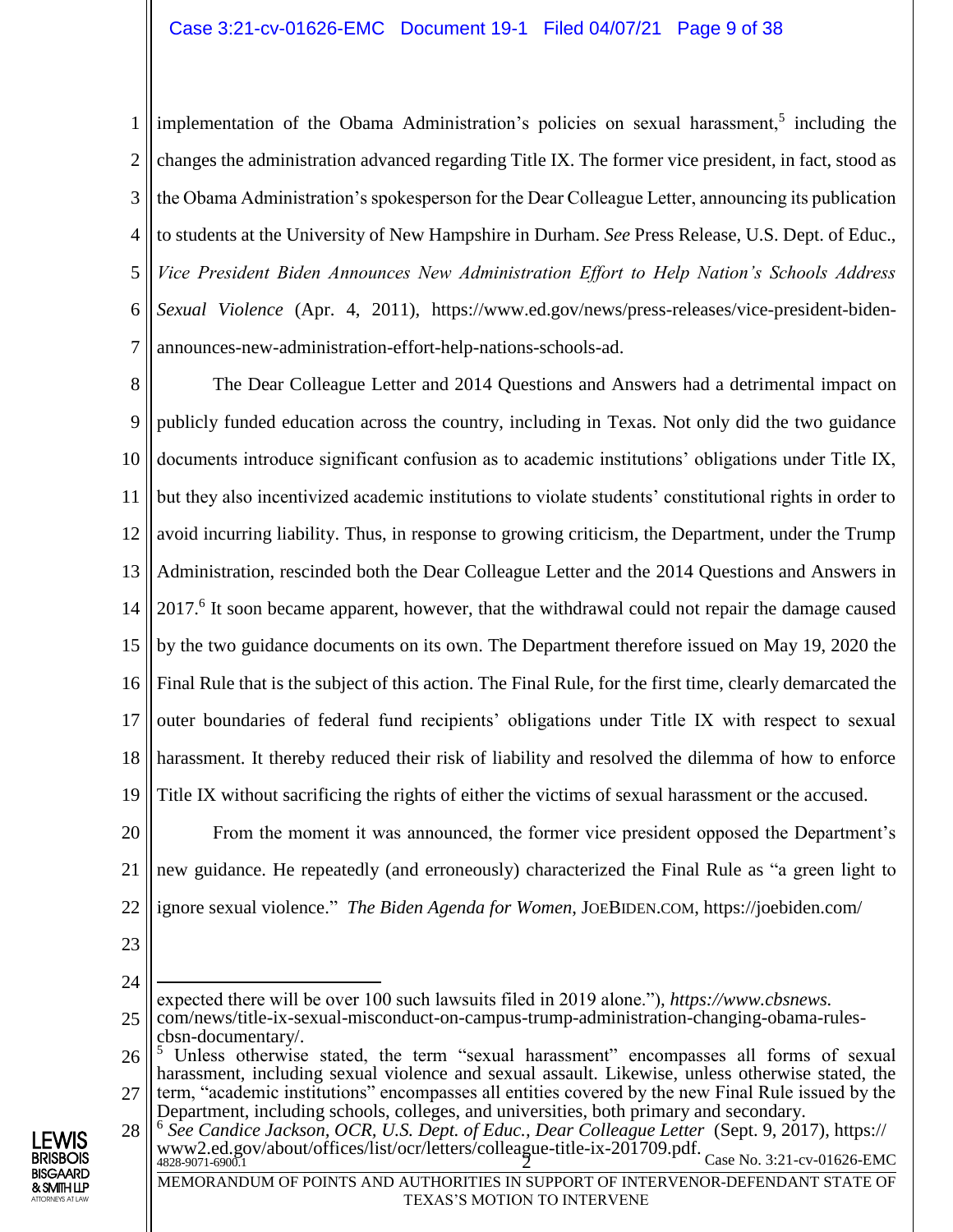1 2 3 4 5 6 7 8 9 10 womens-agenda/ (last visited Mar. 24, 2021), And he assured his supporters on the campaign trail that he intended to advance the same objectives for Title IX as he did during the Obama Administration should he be elected to the presidency. According to his website, a Biden Administration would restore the 2011 Dear Colleague Letter and curtail, if not repeal outright, reforms contained in the Final Rule. *See The Biden Plan To End Violence Against Women*, JOEBIDEN.COM, https://joebiden.com/vawa/ (last visited Mar. 24, 2021). Indeed, a common refrain of his campaign was that the Department under a Biden Administration would put a "quick end" to the Final Rule. *E.g.* Joe Biden, *Statement on the Trump Administration Rule to Undermine Title IX and Campus Safety* (May 6, 2020), https://medium.com/@JoeBiden/statement-by-vice-presidentjoe-biden-on-the-trump-administration-rule-to-undermine-title-ix-and-e5dbc545daa.

11 12 13 14 15 16 17 18 19 20 21 22 The former vice president was successful in his run for the White House. He entered office on January 20, 2021, where he and his administration took immediate steps to cabin its defense of the Final Rule. In particular, his administration instructed the Department to seek an abeyance in *Commonwealth of Pennsylvania v. Devos*, a parallel case, which challenges the Final Rule under the Administrative Procedure Act. *See* Mot. to Stay Briefing Schedule, 1:20-cv-01468-CJN (D.D.C. Feb. 3, 2021). The motion was filed with the support of the plaintiffs in that action and stated that the Department's new leadership intended "to review the underlying rule at issue in this case." *Id.*  The implication, of course, is that the federal government is likely to change its position regarding the Final Rule. As further evidence of this about-face, President Biden issued an Executive Order specifically charging the new Secretary of Education to review the Final Rule for "consistency" with Biden Administration's stated Title IX policy. The Secretary has instruction "to consider suspending, revising or rescinding" any portion of the Final Rule it deems inconsistent.

23 24 25 26 27 28 4828-9071-6900.1 3 Case No. 3:21-cv-01626-EMC MEMORANDUM OF POINTS AND AUTHORITIES IN SUPPORT OF INTERVENOR-DEFENDANT STATE OF The Biden Administration, in sum, is openly hostile to the Final Rule and therefore Texas' significant protectable interests. Yet, at the same time, it controls the Department's approach to Title IX, up to and including the Department's defense of the Final Rule and the resolution of lawsuits challenging the Final Rule's validity. Recognizing this fact, Texas moved to intervene in *Commonwealth of Pennsylvania* on January 19, 2021, which the D.C. District Court granted. Texas has now learned that the Women's Student Union ("Plaintiff") initiated a separate legal action on

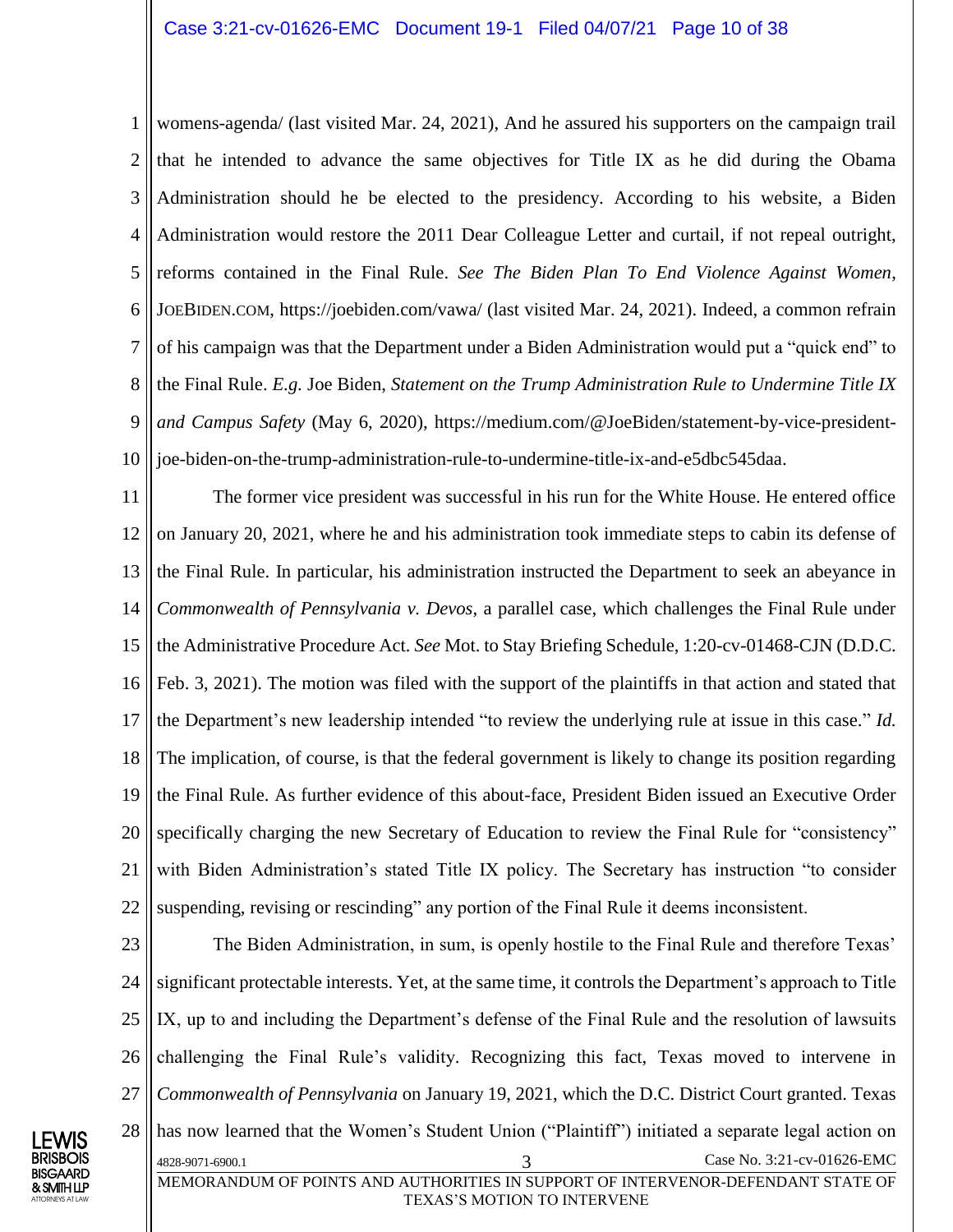1 2 March 8, 2021, claiming that the Final Rule is both arbitrary and capricious. Texas files this motion to intervene in response.

<span id="page-10-0"></span>3

#### **LEGAL STANDARD**

4 5 6 7 8 9 10 11 12 13 14 15 16 The Federal Rules provide two mechanisms for third-party intervention in a lawsuit: intervention of right under Rule 24(a) and permissive intervention under Rule 24(b). For intervention of right to apply, the movant must demonstrate that: (1) the motion is timely; (2) the movant has a legally protected interest in the action; (3) the action must threaten to impair that interest; and (4) the movant's interest is not adequately represented by the existing parties. *See Prete v. Bradbury*, 438 F.3d 949, 954 (9th Cir. 2006). "In determining whether intervention is appropriate, courts are guided primarily by practical and equitable considerations, and the requirements for intervention are broadly interpreted in favor of intervention." *United States v. Alisal Water Corp.*, 370 F.3d 915, 919 (9th Cir. 2004). "[T]he inquiry" into Rule 24(a) is therefore "flexible one, which focuses on the particular facts and circumstances surrounding each application" *Edwards v. City of Houston*, 78 F.3d 983, 999 (5th Cir. 1996). "[I]ntervention must be "measured by a practical rather than technical yardstick." *Id.*; *see also California v. Health & Human Services*, 330 F.R.D. 248, 252 (N.D. Cal. 2019) (stating that intervention should not turn on "technical distinctions").

17 18 19 20 21 22 23 24 25 26 27 28 4828-9071-6900.1 4 Case No. 3:21-cv-01626-EMC MEMORANDUM OF POINTS AND AUTHORITIES IN SUPPORT OF INTERVENOR-DEFENDANT STATE OF To qualify for permissive intervention, the movant must show: (1) an independent ground for subject matter jurisdiction; (2) a timely motion; and (3) a claim or defense that has a question of law or fact in common with the main action. *League of United Latin Am. Citizens v. Wilson*, 131 F.3d 1297, 1308 (9th Cir. 1997). As its name would suggest, permissive intervention is an inherently discretionary enterprise provided the movant meets the abovementioned requirements*. Kukui Gardens Corp. v. Holco Capital Group, Inc.*, 261 F.R.D. 523, 534 (D. Haw. 2009). The Ninth Circuit has generally endorsed "liberal construction in favor of applications for intervention." *Bresgal v. Brock*, 637 F. Supp. 271, 272 (D. Or. 1985), *aff'd as modified*, 833 F.2d 763 (9th Cir. 1987), opinion amended and superseded, 843 F.2d 1163 (9th Cir. 1987). A liberal approach to intervention is especially appropriate "where the subject matter of the lawsuit is of great public interest, the intervenor has a real stake in the outcome and the intervention may well assist the court in its determination through . . . the framing of issues." *Daggett v. Comm'n on Gov't Ethics*, 172



TEXAS'S MOTION TO INTERVENE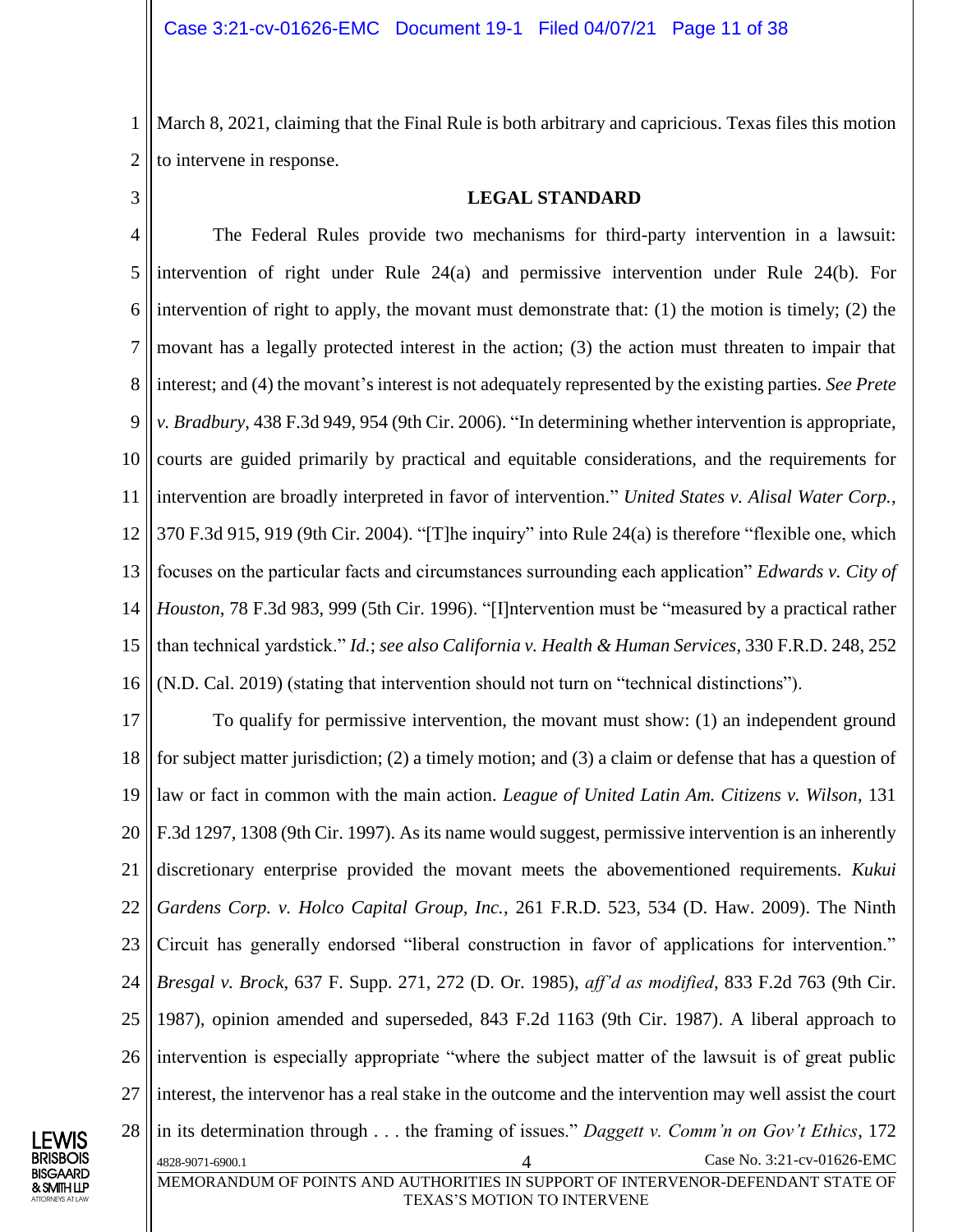1 F.3d 104, 116–17 (1st Cir. 1999) (Lynch, J., concurring).

2 3 Texas meets the requirements for both intervention as of right and permissive intervention. Pursuant to Rule 24(c), Texas' proposed answer is submitted herewith as Exhibit A.

#### **ARGUMENT**

#### **I. The Court Should Grant Intervention As Of Right.**

6

LEWIS BRISBOIS BISGAARD & SMITH LLP ATTORNEYS AT LAW

4

5

#### **A. Texas' Motion Is Timely.**

7 8 9 10 11 12 13 14 15 16 17 18 19 Plaintiff commenced this action on March 8, 2021. Texas filed its motion to intervene on April 7, 2021, less than a month after Plaintiff submitted its complaint with this Court. Based on this timeline, there can be no doubt that the motion is timely. *See Raytek, Inc. v. Omega Eng'g, Inc.*, C-93-20188 RMW PVT, 1993 WL 404088, at \*2 (N.D. Cal. Sept. 22, 1993) ("Generally, the earlier a party seeks intervention, the more likely it will be granted."). When evaluating timeliness, courts in this jurisdiction look to three factors: (1) the stage of the proceeding at which an applicant seeks to intervene; (2) the prejudice to other parties; and (3) the reason for and length of the delay. *Retiree Support Group of Contra Costa Cnty. v. Contra Costa Cnty.*, 315 F.R.D. 318, 321 (N.D. Cal. 2016). Here, Texas has sought intervention at the earliest stage of litigation. The Defendant has yet to appear before this Court, and no substantive briefings and proceedings have occurred. *See United States v. Blue Lake Power*, LLC, 215 F. Supp. 3d 838, 842 (N.D. Cal. 2016). Texas, in short, did not delay filing its motion but instead acted promptly once it became aware that its significant protectable interests in the Final Rule were at risk.

20 21 22 23 24 25 26 27 28 4828-9071-6900.1 5 Case No. 3:21-cv-01626-EMC MEMORANDUM OF POINTS AND AUTHORITIES IN SUPPORT OF INTERVENOR-DEFENDANT STATE OF Texas' promptness also means that there is no reasonable risk that its intervention would prejudice the existing parties or subject them to undue delay—the "most important consideration" in a court's timeliness analysis, according to the Ninth Circuit. *Smith v. Los Angeles Unified Sch. Dist.*, 830 F.3d 843, 857 (9th Cir. 2016). As this Court has previously held, "[i]n the context of a timeliness analysis, prejudice is evaluated based on the difference between timely and untimely intervention—not based on the work Defendants would need to do regardless of when [Texas] sought to intervene." *Kamakahi v. Am. Soc'y for Reprod. Med.*, 11-CV-01781-JCS, 2015 WL 1926312, at \*4 (N.D. Cal. Apr. 27, 2015). Texas filed its motion at the earliest point possible, well before the parties litigated any of the issues raised by the Complaint or entered into agreements that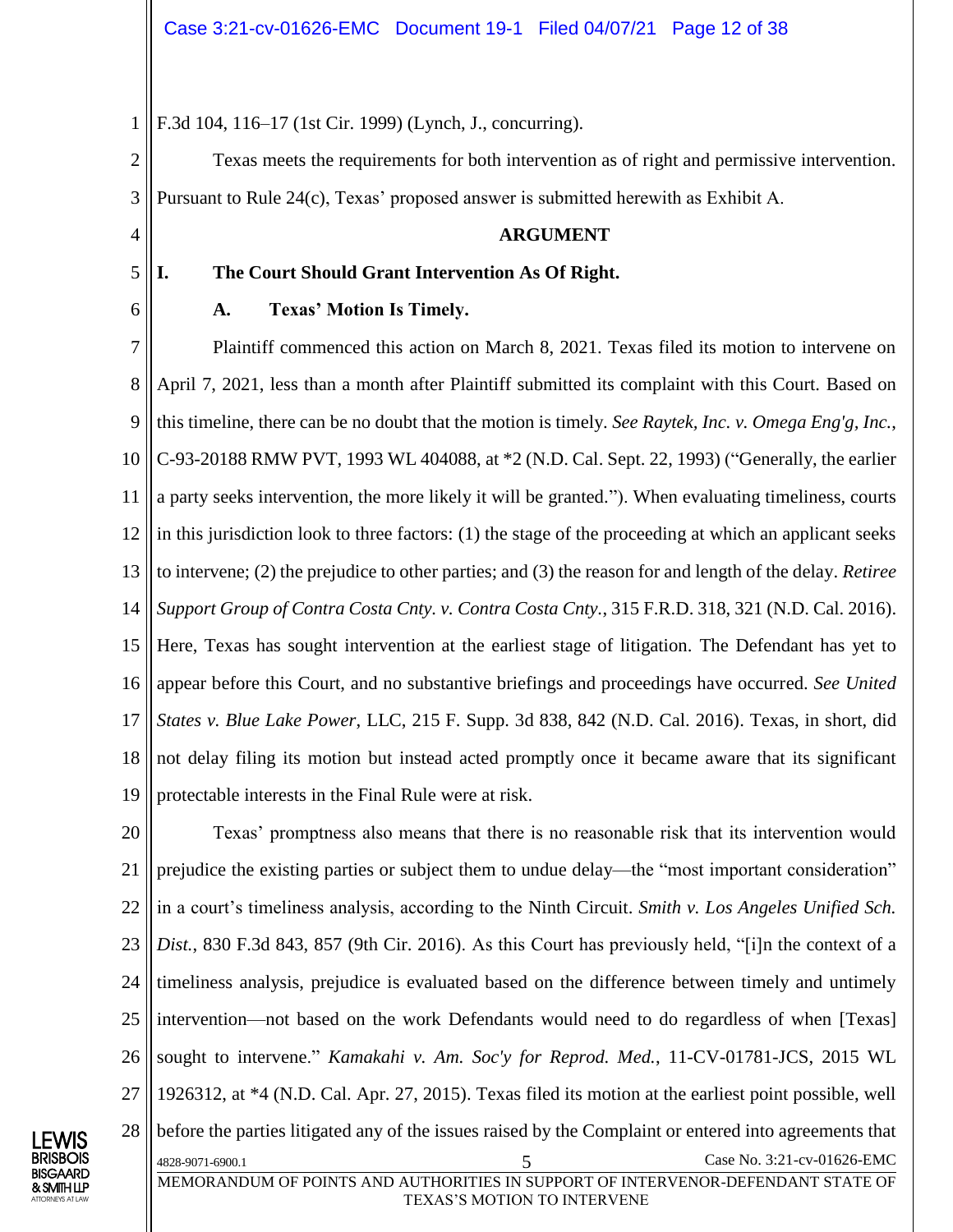1 2 could be affected by Texas' entry into the case. If any difficulty arises from Texas' intervention, it stems from including an additional party, not from the date Texas submitted its motion.<sup>7</sup>

3 4 5 6 7 8 9 For this reason, courts have routinely designated as timely motions that are filed by prospective intervenors within the first few months of the litigation's commencement. *E.g. Arakaki v. Cayetano*, 324 F.3d 1078, 1084 (9th Cir. 2003), as amended (May 13, 2003); *Hecox v. Little*, 479 F. Supp. 3d 930, 956 (D. Idaho 2020); *Jack Marine Int'l Services Ltd. v. Tilman Enterprises Inc.*, 18-CV-00693-BLF, 2018 WL 1258211, at \*1 (N.D. Cal. Mar. 12, 2018); *Eashoo v. Iovate Health Scis. U.S.A., Inc*., CV 15-01726-BRO (JWX), 2015 WL 12696036, at \*4 (C.D. Cal. May 26, 2015). This Court should do the same here.

<span id="page-12-0"></span>10

11

### **B. As A Provider Of Public Education, Texas Has Significant Protectable Interests Directly Affected By This Litigation.**

12 13 14 15 16 17 18 19 20 21 Texas administers a system of primary and secondary public education that is funded by both state and federal money. Tex. Educ. Agency, 2020 *Comprehensive Biennial Report on Texas Public Schools* at 297 (Dec. 4, 2020) (reporting that Texas received \$5.3 billion dollars for K-12 education)*, https://tea.texas.gov/sites/default/files/comp\_annual\_biennial\_2020.pdf.* The Texas Constitution charges the Texas Legislature "to establish and make suitable provision for the support and maintenance of an efficient system of public free schools." Tex. Const. art. VII, § 1. Pursuant to this charge, Texas funds, regulates, and oversees the second largest system of K–12 public education in the nation, serving over 5.4 million students across 1,200 school districts. Tex. Educ. Agency, *Enrollment in Texas Public Schools 2019-20* at 1 (Aug. 12, 2020), https://tea.texas.gov/sites/default/files/enroll\_2019-20.pdf.

- 22 23 24 25 26 Texas also funds, supports, and administers a robust network of higher education. Texas is home to 119 public postsecondary institutions, including 37 universities and 82 two-year colleges and technical schools. *See* Tex. Higher Educ. Coordinating Bd., *2020 Texas Public Higher Education Almanac* at 28, 47 (Sept. 28, 2020), https://reportcenter.highered.texas.gov/agency-
	-

LEWIS BRISBOIS BISGAARD & SMITH LLP ATTORNEYS AT LAW

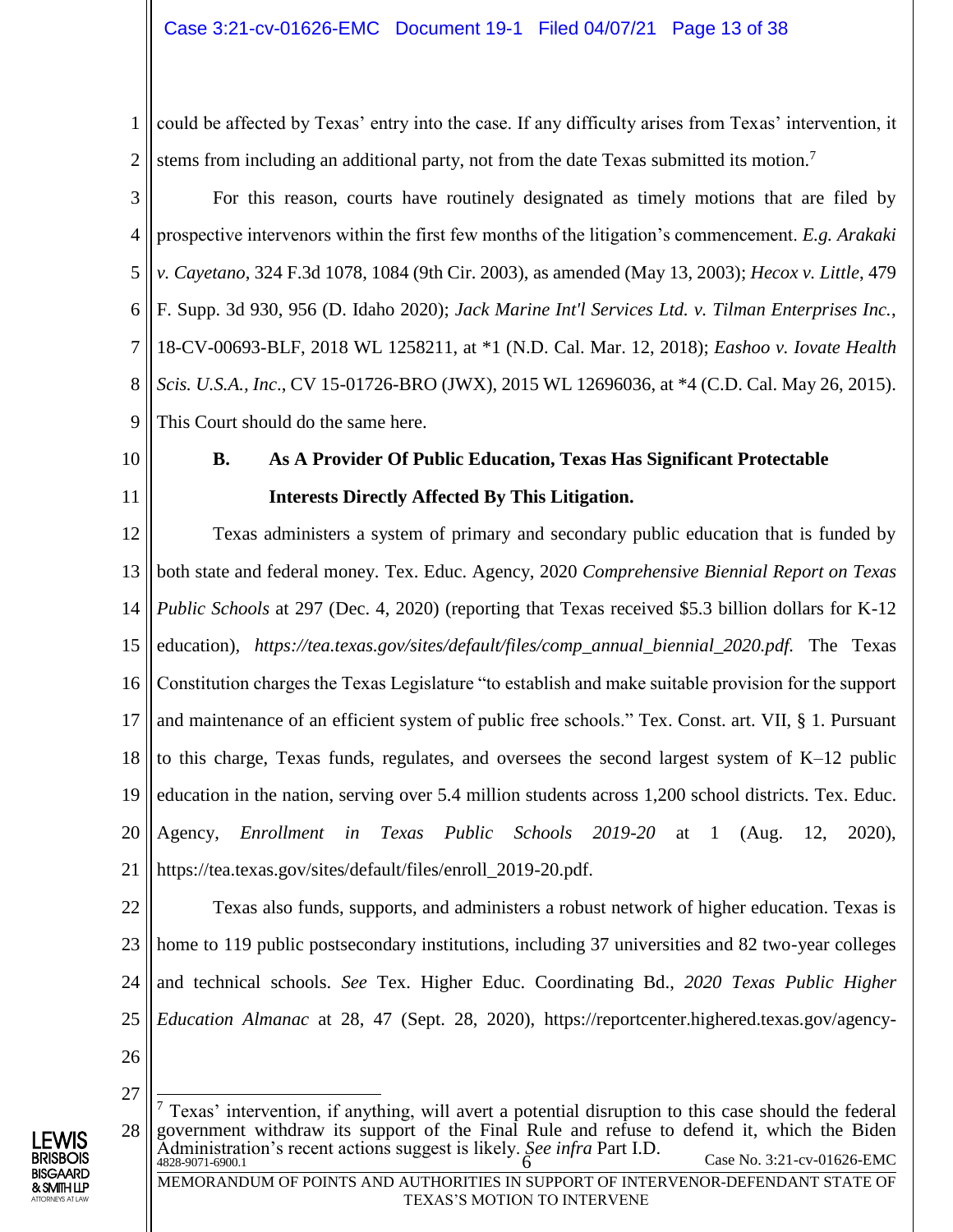1 2 3 4 5 6 publication/almanac/2020-texas-public-higher-education-almanac/. While most states have just one or two public university systems, Texas has six. The largest of these systems—the University of Texas—has 14 separate locations that educate approximately 240,000 students each year. *See About The University of Texas System*, THE UNIVERSITY OF TEXAS SYSTEM, https://www.utsystem .edu/about (last visited Jan. 15, 2021). All told, the State's entire network of higher education enrolled just shy of 1.7 million students in 2019. *See* Tex. Higher. Educ. Coordinating Bd., at 13.

7 8 9 10 11 12 13 14 15 16 17 Because Texas receives federal funding from the Department for primary and secondary education, Texas and its public primary and secondary education systems are subject to Title IX and the regulations effectuating Title IX, such as the Final Rule. Likewise, each of the institutions in Texas' systems of higher education receives federal funding and, as a result, is subject to the Final Rule as well. This means that Texas and its academic institutions have an obligation to investigate and enforce alleged violations of Title IX. *See Daniel v. Univ. of Tex. Sw. Med. Ctr.*, 960 F.3d 253, 257 (5th Cir. 2020) (recognizing public institutions of higher education as "arms" and "instrumentalities" of the State). Texas is intensely interested in the Final Rule as a result. Indeed, its interests are the "mirror-image" of Plaintiff's interests. While Plaintiff alleges that it "[is] being injured by the [Final Rule]," Texas "w[ould] be injured by [the Final Rule's] invalidation." *Builders Ass'n of Greater Chi. v. City of Chicago*, 170 F.R.D. 435, 440 (N.D. Ill. 1996).

18 19 20 21 22 23 24 First, the Final Rule clarified the definition of sexual harassment as well as the conditions that must be met before a recipient's obligations under Title IX are activated. Invalidating the Final Rule would create uncertainty, harming the Texas institutions regulated under Title IX. *See infra*  Part I.C. Earlier guidance had caused a great deal of confusion regarding recipients' legal responsibilities under Title IX.<sup>8</sup> Recipients did not know how to comply with the new mandates or whether failure to do so would incur legal consequences. *See* Janet Napolitano, *"Only Yes Means Yes": An Essay on University Policies Regarding Sexual Violence and Sexual Assault*, 33 YALE L.

<sup>28</sup>  $\frac{4828-9071-6900.1}{2}$  Case No. 3:21-cv-01626-EMC MEMORANDUM OF POINTS AND AUTHORITIES IN SUPPORT OF INTERVENOR-DEFENDANT STATE OF TEXAS'S MOTION TO INTERVENE Education-Regulations-Task-Force-Report.pdf.



<sup>26</sup> 27  $\overline{\phantom{a}}$ <sup>8</sup> The Task Force on Federal Regulation of Higher Education specifically identified the Dear Colleague Letter and 2014 Question and Answers as guidance documents that were meant to eliminate uncertainty but only led to more confusion. *See Recalibrating Regulation of Colleges and Universities* at 14 (Feb. 12, 2015), *available at* https://www.acenet.edu/Documents/Higher-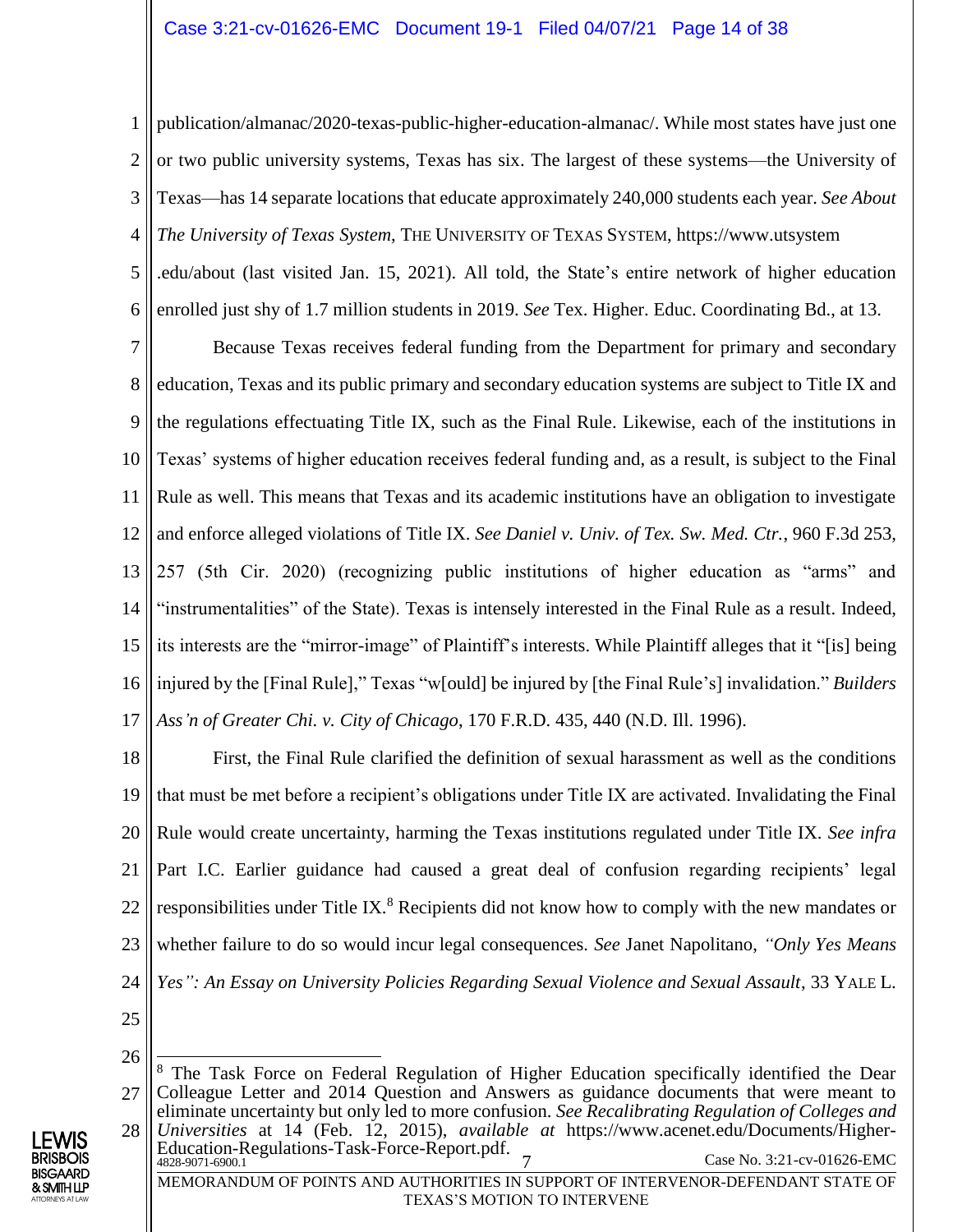1 & POL'Y REV. 387, 394–395 (2015).

2 3 4 5 6 7 8 9 10 11 12 In an abundance of caution, many academic institutions, including those funded by Texas, elected to revise their policies to cover a greater range of conduct and make it easier for administrators to arrive at a determination of guilt. *See Doe v. Univ. of Scis.*, 961 F.3d 203, 213 (3d Cir. 2020) (describing the pressure universities faced as a result of the Dear Colleague Letter). But that led to litigation. Hundreds of lawsuits have been filed since the Dear Colleague Letter was issued—a sizeable number of which academic institutions lost or settled. *See* Second, the Final Rule reduced Texas' risk of liability. While previous guidance had supported an improperly broad view of Title IX liability, the Final Rule fixed those issues. By confining Title IX liability to proper limits set by statute, the Final Rule benefits Texas. If it were invalidated, Texas institutions would be subject to litigation expenses, which, in turn, would lead to higher compliance costs and diversion of resources.

13 14 15 16 17 18 19 20 In short, earlier guidance put Texas academic institutions between a rock and a hard place. Not following the guidance would risk federal enforcement actions, but following the guidance would lead to lawsuits, litigation expenses, and ultimately monetary settlements. *Id.*; *see also* Greta Anderson, *More Title IX Lawsuits by Accusers and Accused*, INSIDER HIGHER ED (Oct. 3, 2019), https://www.insidehighered.com/news/2019/10/03/students-look-federal-courts-challenge-title-ixproceedings (describing the "high cost of addressing sexual misconduct. . . a lose-lose situation for universities"). The Final Rule, by contrast, resolves the dilemma. It provides clear guidance limiting Texas' liability and reducing expected litigation expenses.

21 22 23 24 25 26 These interests support intervention. *See Sw. Ctr. for Biological Diversity v. Berg*, 268 F.3d 810, 818 (9th Cir. 2001) ("It is generally enough that the interest asserted is protectable under some law, and that there is a relationship between the legally protected interest and the claims at issue."). In *California v. Health & Human Services*, the State of Oregon sought to intervene in a lawsuit challenging federal regulations related to the contraception mandate. 330 F.R.D. at 253. This Court concluded that the regulations' impact on Oregon's finances, public health, and sovereignty

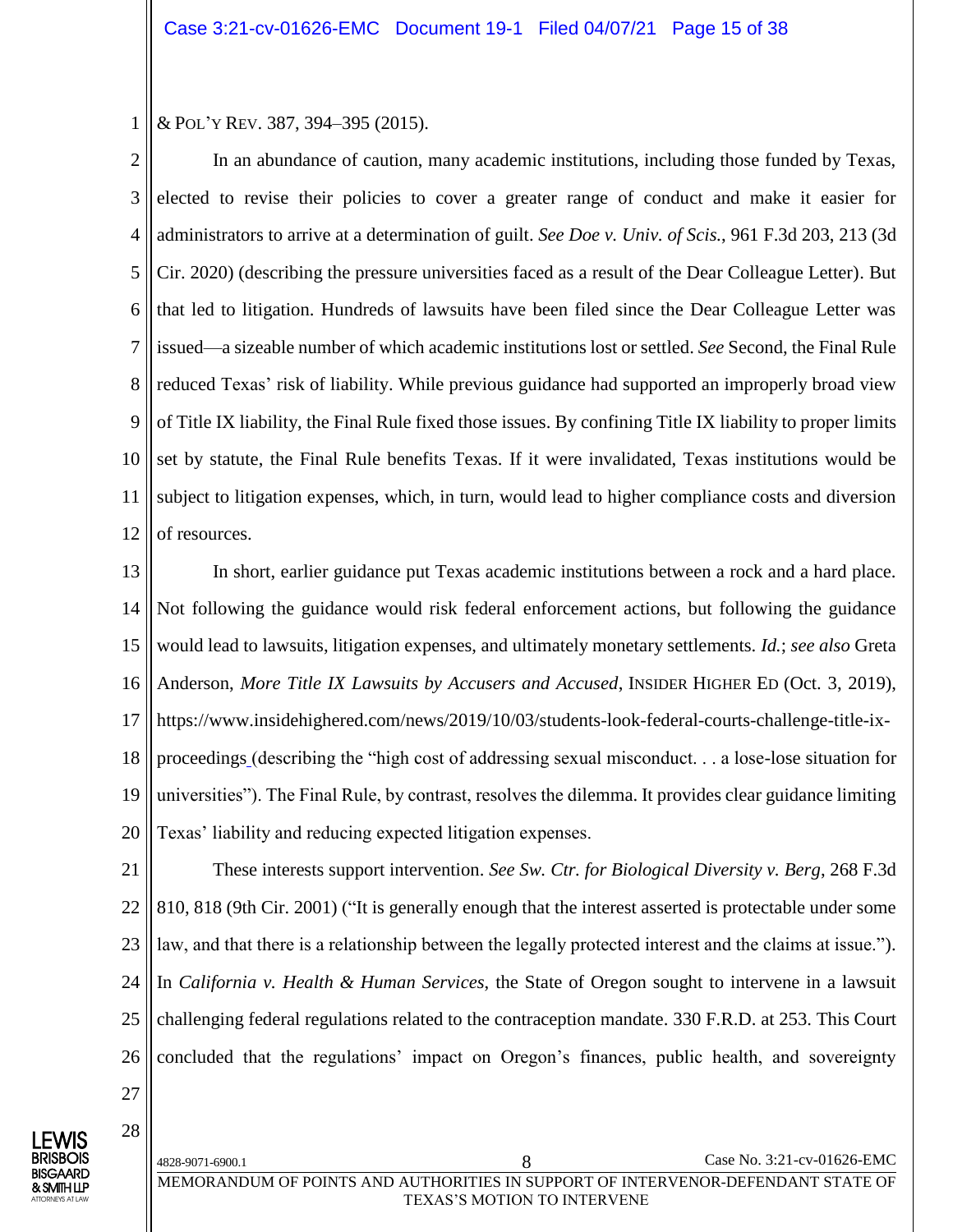1 2 3 4 5 constituted significant protectable interests as defined by Rule 24(a).<sup>9</sup> *Id*. Setting aside the Final Rule would have similar implications for Texas. Thus, if Oregon satisfied Rule 24(a)'s second prong, then so too does Texas. *See S.E.C. v. Navin*, 166 F.R.D. 435, 440 (N.D. Cal. 1995) (describing the purpose of the interest test as "involving as many apparently concerned persons as is compatible with efficiency and due process").

<span id="page-15-0"></span>6

7

### **C. Disposition Of This Action Would Impair Or Impede Texas' Ability To Protect Its Interests.**

8 9 10 11 12 13 14 15 16 17 18 19 20 21 22 Texas "would be substantially affected in a practical sense by the determination made" in this action; it therefore "should, as a general rule, be entitled to intervene" *Sw. Ctr. for Biological Diversity v. Berg*, 268 F.3d 810, 822 (9th Cir. 2001). As explained above, the Final Rule provides important benefits to Texas, its schools, and its citizens. It both limits the scope of potential Title IX liability and also provides clarity that helps schools follow the law. But Plaintiff asks this Court to deprive Texas of those benefits by "setting aside" the Final Rule. *See* ECF 1 at 23. Those "practical consequences" are more than sufficient to show impairment of Texas' interests. *Nat. Res. Def. Council v. Norton*, 1:05CV01207 OWW TAG, 2006 WL 39094, at \*10 (E.D. Cal. Jan. 5, 2006); *see also California ex rel. Lockyer v. United States*, 450 F.3d 436, 442 (9th Cir. 2006) ("Having found that appellants have a significant protectable interest, we have little difficulty concluding that the disposition of this case may, as a practical matter, affect it."). When a movant benefits from a regulation, invalidation of that regulation would necessarily impair the movant's interests. *See, e.g.*, *Citizens for Balanced Use v. Montana Wilderness Ass'n*, 647 F.3d 893, 898 (9th Cir. 2011); *Sw. Ctr. for Biological Diversity* 268 F.3d at 822; *see also* Syngenta *Seeds, Inc. v. County of Kauai*, CIV. 14- 00014BMK, 2014 WL 1631830, at \*5 (D. Haw. Apr. 23, 2014) (stating that if intervenors have a

23

ATTORNEYS AT LAW

<sup>24</sup> 25 26 27  $\overline{a}$ <sup>9</sup> Although this Court determined that Oregon had sufficient interest in the challenged regulations, it found that Oregon, who wished to join as a Plaintiff, would not be impeded from protecting its interest by the disposition of the lawsuit since the state could file a separate action, seeking injunctive relief. *Health & Human Services,* 330 F.R.D. at 253. Texas, who seeks join the abovecaption action as defendant, does not have that option. Should Plaintiff's claims succeed, Texas cannot revitalize the Final Rule or recover the benefits it enjoyed under the Final Rule by filing its own petition with the courts. In any event, this Court granted Oregon's motion under Rule 24(b), finding permissive intervention appropriate even when state could not establish intervention as of

<sup>28</sup> 4828-9071-6900.1 Case No. 3:21-cv-01626-EMC MEMORANDUM OF POINTS AND AUTHORITIES IN SUPPORT OF INTERVENOR-DEFENDANT STATE OF LEWIS BRISBOIS BISGAARD & SMITH LLP right. *Id.* at 254–55.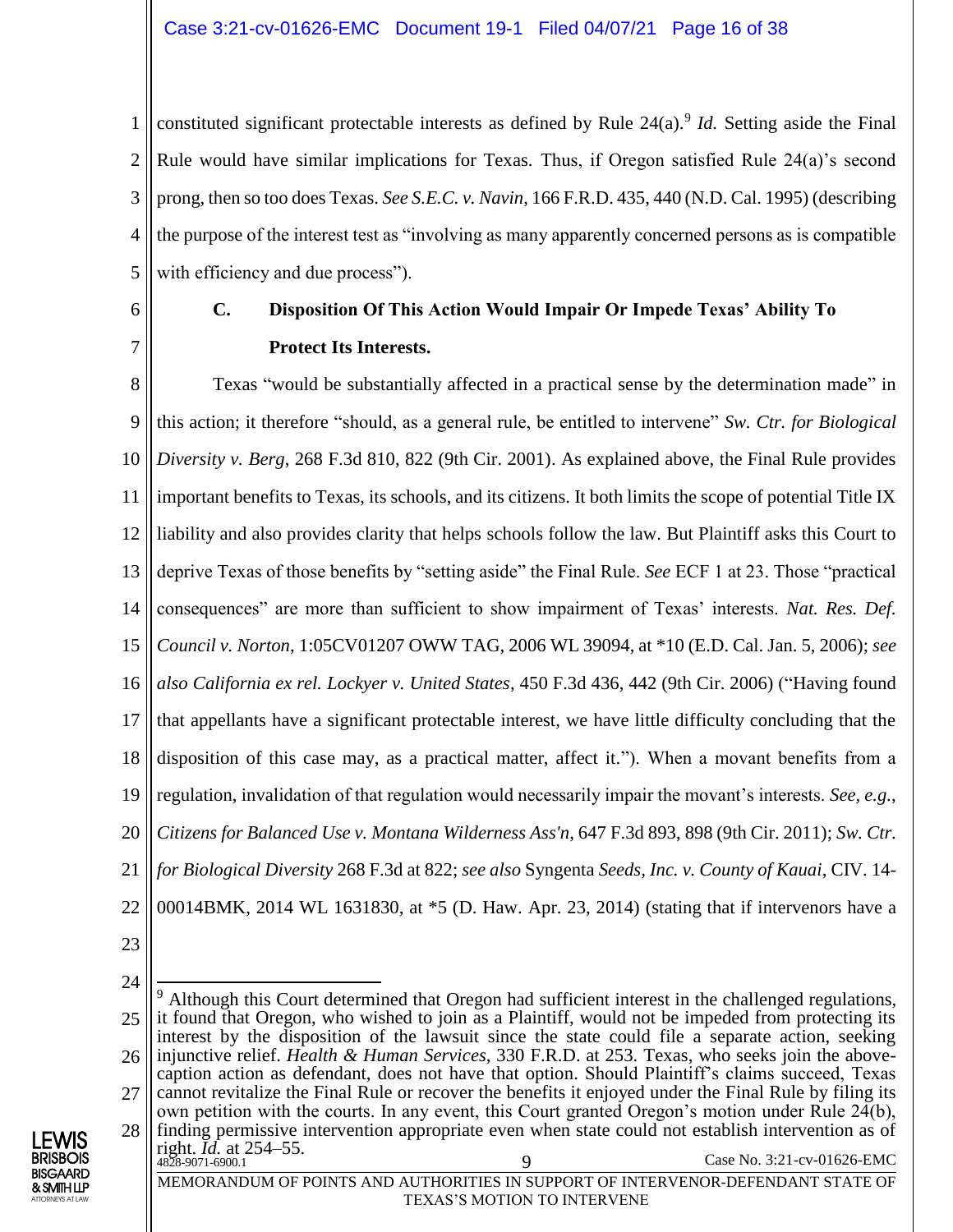1 2 protectable interest in the protections offered by a regulation, "it naturally follows that the invalidation of the [regulation] would impair those interests").

3 4 5 6 7 8 9 10 11 12 13 14 15 16 17 18 Relegation to the status of amicus curiae would not enable Texas to protect their interests in this case and "is not an adequate substitute for participation as a party." *Nuesse v. Camp*, 385 F.2d 694, 702 (D.C. Cir. 1967); *see also Forest Conservation Council v. U.S. Forest Serv.*, 66 F.3d 1489, 1498 (9th Cir. 1995), abrogated on other grounds by *Wilderness Soc. v. U.S. Forest Serv*., 630 F.3d 1173 (9th Cir. 2011)*.* In such a scenario, no party would provide a comprehensive defense of the Final Rule to this Court. Texas would not be able to file motions or appeal if necessary. *See Int'l Union, United Auto., Aerospace & Agr. Implement Workers of Am. AFL-CIO, Local 283 v. Scofield*, 382 U.S. 205, 215–216 (1965) (discussing the difference between party and amicus status). Texas also would lack the ability to introduce an issue or defense not raised by the parties. *Swan v. Peterson*, 6 F.3d 1373, 1383 & n. 10 (9th Cir.1993). For the reasons stated below, Texas and the federal government do not share the same interests. *See infra* Part I.D. There is in fact evidence that the Department does not intend to defend the Final Rule whatsoever. Texas will likely be the sole party then defending the Final Rule in its entirety, making it essential that its arguments be part of the Court's deliberations. "Participation by [Texas] as amicus curiae is not sufficient to protect against these practical impairments." *Feller v. Brock*, 802 F.2d 722, 730 (4th Cir. 1986). Texas should be granted intervenor status.

<span id="page-16-0"></span>19

#### **D. None Of The Parties Adequately Represent Texas' Interests.**

20 21 22 23 24 25 26 27 28 4828-9071-6900.1 10 Case No. 3:21-cv-01626-EMC MEMORANDUM OF POINTS AND AUTHORITIES IN SUPPORT OF INTERVENOR-DEFENDANT STATE OF TEXAS'S MOTION TO INTERVENE The federal government will neither adequately represent Texas's interests nor provide an adequate defense of the Final Rule. Rule 24(a)'s inadequate representation requirement is not onerous. *See Bates v. Jones*, 904 F. Supp. 1080, 1087 (N.D. Cal. 1995). On its own, "the change in the Administration raises 'the possibility of divergence of interest' or a 'shift' during litigation," sufficient to satisfy Rule 24(a). *W. Energy All. v. Zinke*, 877 F.3d 1157, 1169 (10th Cir. 2017). As the Biden Administration's recent actions illustrate, a change in Administration often precedes substantial shifts in federal positions, and these shifts mean the Department's interests are unlikely to overlap with intervenor Texas' interest. *See Arakaki v. Cayetano*, 324 F.3d 1078, 1086 (9th Cir. 2003), as amended (May 13, 2003) (citing *Trbovich v. United Mine Workers of Am.*, 404 U.S. 528,

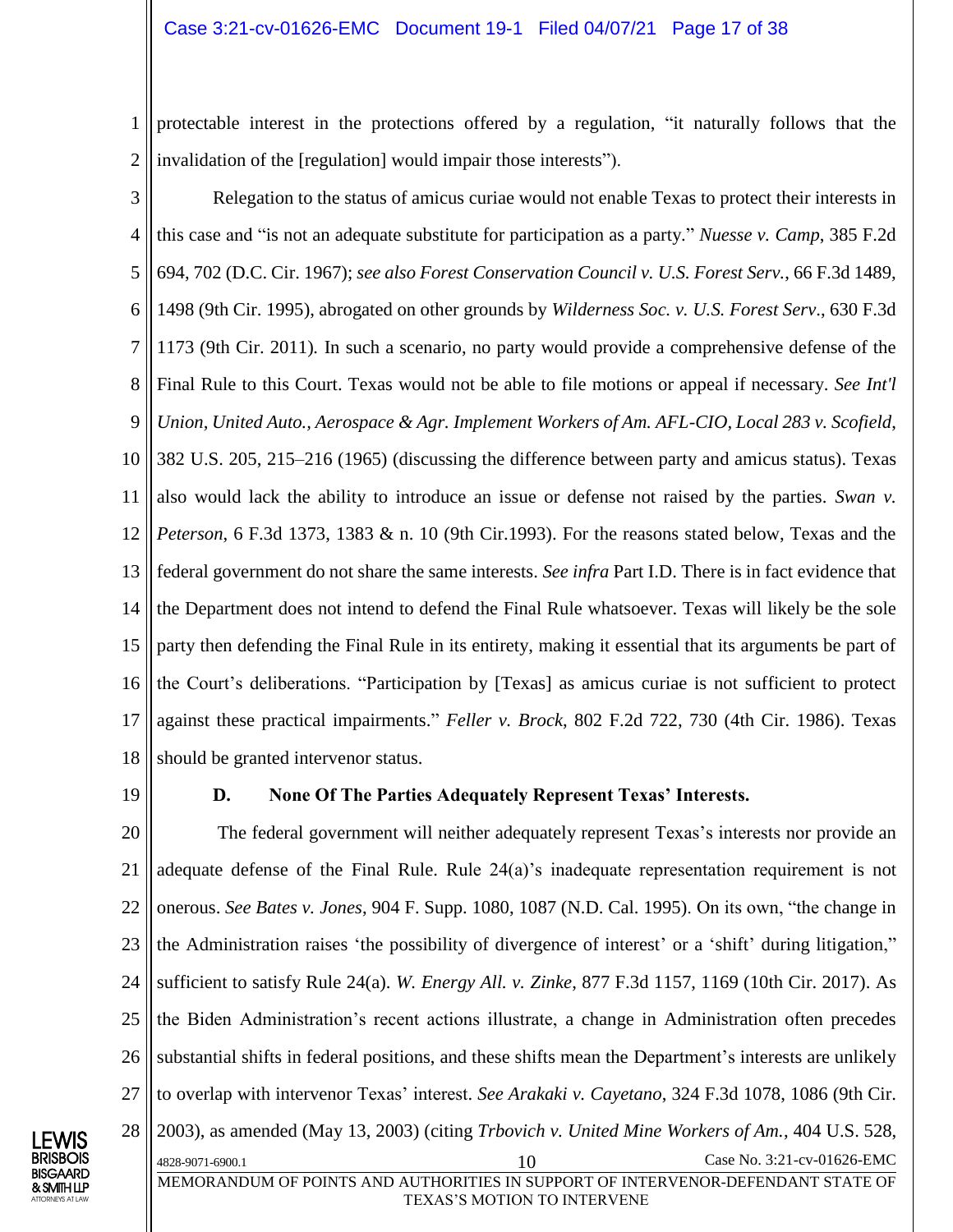1 2 538 n.10 (1972)) (stating that the movant's "minimal" burden is "satisfied if [movants] could demonstrate that representation of their interests '*may be*' inadequate") (emphasis added).

3 4 5 6 7 8 9 10 11 12 13 14 15 16 The Biden Administration has expressed open hostility to the Final Rule. During the campaign, President Biden repeatedly (and erroneously) characterized the Final Rule as "a green light to ignore sexual violence." *The Biden Agenda for Women*, JOEBIDEN.COM, https://joebiden .com/womens-agenda/ (last visited Mar. 24, 2021). He promised to put a "quick end" to the Final Rule and stated that he would "restore [earlier] Title IX guidance for colleges, including the 2011 *Dear Colleague Letter.*" *Id*; *The Biden Plan To End Violence Against Women*, JOEBIDEN.COM, https://joebiden.com/vawa/ (last visited Mar. 24, 2021). Nor has the President limited his opposition to the Final Rule to mere words. Almost immediately after taking office, the Department, acting in close coordination with the plaintiff-states, sought an abeyance in another case challenging the Final Rule "so that Department leadership to review the underlying rule at issue in this case." *See* Mot. to Stay Briefing Schedule, *Commonwealth of Pennsylvania v. Devos*, 1:20-cv-01468-CJN (D.D.C. Feb. 3, 2021). The White House also issued an Executive Order specifically charging the new Secretary of Education to review the Final Rule for "consistency" with Biden Administration's stated Title IX policy. The Executive Order further instructs the Secretary "to consider suspending,

18 19 20 21 22 23 24 25 26 27 28 4828-9071-6900.1 1 Case No. 3:21-cv-01626-EMC Not only are these statements and actions evidence of an unavoidable, fundamental divide between Texas and the federal government, but the Biden Administration's unabashed opposition raises a strong possibility that the federal government will either fail to defend the Final Rule or omit from its defense key arguments. *See WildEarth Guardians v. U.S. Forest Serv*., 573 F.3d 992, 997 (10th Cir. 2009) (recognizing that government policy is not static and may shift). Even had the federal government not committed an about-face, it would have been hard-pressed to accurately capture Texas' interest as a common provider of education, subject to Title IX and the Final Rule's revisions. *Cf. Trbovich*, 404 U.S. at 539 (concluding that government cannot adequately represent private parities because it is entrusted with protecting vital public interests). However, at least under the Trump Administration, the Department had a stake in providing a robust defense of the Final Rule. Here, the Biden Administration has voiced its opposition to it. Texas is therefore entitled to

revising or rescinding" any portion of the Final Rule it deems inconsistent.

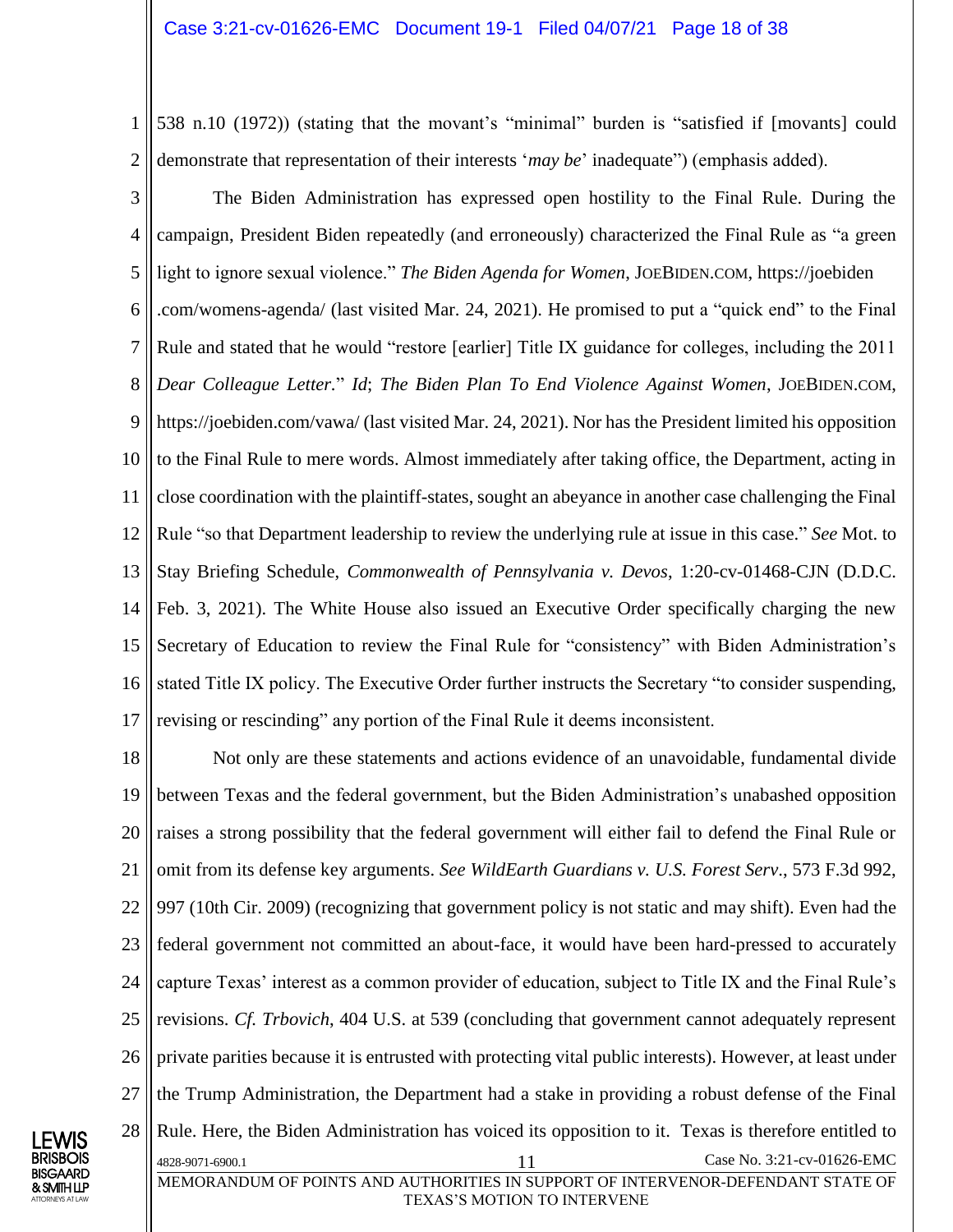1 intervene as of right, and this Court should permit intervention here.

2

#### <span id="page-18-0"></span>**II. In The Alternative, The Court Should Permit Permissive Intervention.**

3 4 5 6 7 8 9 10 11 12 13 14 15 16 17 18 19 20 21 As set forth in Section I, *supra*., Texas easily meets the requirements for intervention as of right. But even if it did not, this Court should exercise its "wide latitude" and permit Texas to intervene in this action under Rule 24(b) instead. *Oakland Bulk & Oversized Terminal, LLC v. City of Oakland*, 960 F.3d 603, 619 (9th Cir. 2020). Texas satisfies all three threshold requisites for permissive intervention. *Health & Human Services*, 330 F.R.D. at 252, 254 (N.D. Cal. 2019) (permitting the State of Oregon to intervene in action challenging a federal agency's final rules). First, Texas has an independent ground for subject matter jurisdiction, as this action raises a federal question, and Texas would establish federal-question jurisdiction independent of Plaintiff's ability to do so. *Id.*; *see also Int'l Paper Co. v. Inhabitants of Town of Jay, Me.*, 887 F.2d 338, 347 (1st Cir. 1989) (holding that independent jurisdiction exists when the state seeks to defend the statute against a challenge based on federal law). Second, Texas' motion is timely. As explained above, Texas filed its motion within a month of Plaintiffs initiating this legal action. *See supra* Part I.A. Accordingly, Texas has not delayed, much less prejudiced any of the existing parties. Third, Texas' position in support of the Final Rule involves common questions of law and fact. *E.E.O.C. v. Nat'l Children's Ctr., Inc.*, 146 F.3d 1042, 1047 (D.C. Cir. 1998) (noting courts typically "afforded this requirement considerable breadth"). Both "the main action" and Texas' defense center on whether the Final Rule is consistent with Title IX and the Administrative Procedures Act. Fed. R. Civ. P. 24(b)(1)(B). Those common questions of law and fact are sufficient for permissive intervention. *See Health & Human Services*, 330 F.R.D. at 254 (N.D. Cal. 2019).

22 23 24 25 26 27 28 4828-9071-6900.1 12 Case No. 3:21-cv-01626-EMC MEMORANDUM OF POINTS AND AUTHORITIES IN SUPPORT OF INTERVENOR-DEFENDANT STATE OF TEXAS'S MOTION TO INTERVENE Finally, the Court should exercise its discretion to permit intervention because Texas seeks to defend interests that will otherwise go unprotected in the proceeding. As the Ninth Circuit has recognized, permissive intervention is concerned with "the fairest and most efficient method of handling a case." *Venegas v. Skaggs*, 867 F.2d 527, 530 (9th Cir. 1989), aff'd sub nom. *Venegas v. Mitchell*, 495 U.S. 82 (1990). In making this determination, the courts look to additional factors, which include whether the movant's interests are adequately represented. *Id.*; *see also Scholl v. Mnuchin*, 483 F. Supp. 3d 822, 825 (N.D. Cal. 2020) (listing relevant factors). Texas is a common

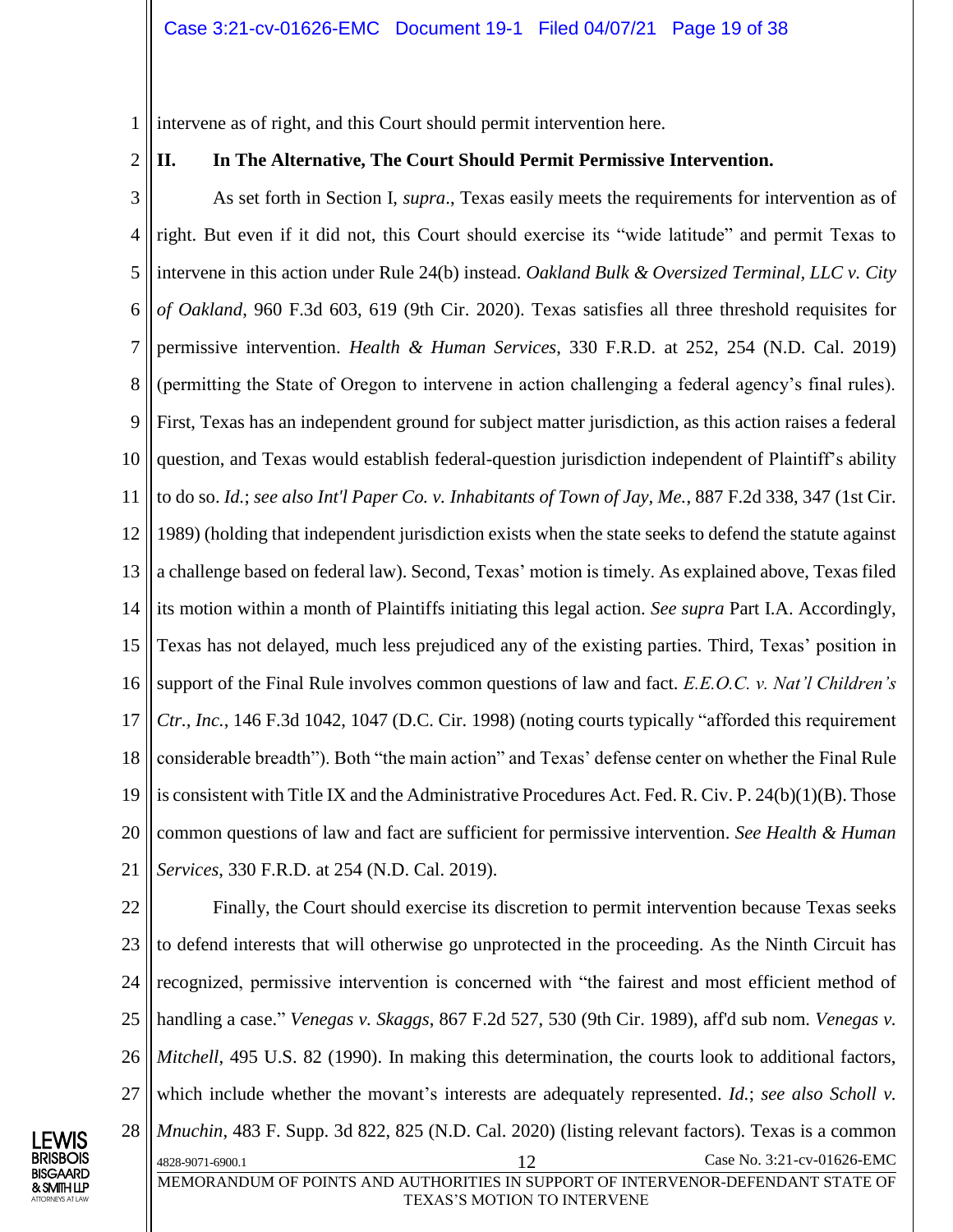1 2 3 4 5 6 7 8 9 10 11 12 13 14 15 16 17 18 provider of education, whose schools, universities, and other academic programing are subject to Title IX. But unlike the Biden Administration, Texas believes that the Final Rule will not only facilitate enforcement of Title IX but also discourage unconstitutional practices that have violated the rights of individuals accused of misconduct. Texas therefore can provide a broad-based defense of the Final Rule from this perspective, enabling the Court to fully assess its validity through adversarial proceedings, despite the new Administration's change of position on the merits. *See Oregon Envtl. Council v. Oregon Dep't of Envtl. Quality*, 775 F. Supp. 353, 359 (D. Or. 1991) (basing its decision on "whether the intervenor would contribute to a full development of the underlying issues in the suit"); *see also Humane Soc. of U.S. v. Clark*, 109 F.R.D. 518, 521 (D.D.C. 1985) (judging it appropriate "[i]n light of the 'scope and complexity of plaintiffs' challenge,'" to have absent interests "directly represented"). Absent Texas' intervention, multiple defenses to Plaintiff's charge that the Department violated the Administrative Procedure Act will be left undeveloped—and that is assuming that the Biden Administration defends the Final Rule at all. The remaining factors—i.e. the possibility of undue delay, judicial economy, and the nature of movant's interest—are addressed earlier in Texas' arguments, *see supra* Part I.A–B, and likewise are "clearly weighed in favor of permissive intervention." *Skaggs*, 867 F.2d at 530. **CONCLUSION** For the foregoing reasons, the State of Texas respectfully requests that the Court grant its

<span id="page-19-0"></span>19 20 motion to intervene as a matter of right under Rule 24(a) or, in the alterative, for permissive intervention under Rule 24(b).

| 21 | DATED: April 7, 2021<br>Respectfully submitted.                                  |                         |                                     |  |  |
|----|----------------------------------------------------------------------------------|-------------------------|-------------------------------------|--|--|
| 22 |                                                                                  |                         | LEWIS BRISBOIS BISGAARD & SMITH LLP |  |  |
| 23 |                                                                                  | /s/ Michael K. Johnson  |                                     |  |  |
| 24 | Michael K. Johnson<br><b>Attorneys for Defendant</b>                             |                         |                                     |  |  |
| 25 | <b>KEN PAXTON IN HIS OFFICIAL</b><br>CAPACITY AS ATTORNEY GENERAL                |                         |                                     |  |  |
| 26 |                                                                                  | <b>OF TEXAS</b>         |                                     |  |  |
| 27 |                                                                                  | Patrick K. Sweeten      |                                     |  |  |
| 28 |                                                                                  | Deputy Attorney General |                                     |  |  |
|    | 4828-9071-6900.1                                                                 | 13                      | Case No. 3:21-cv-01626-EMC          |  |  |
|    | MEMORANDUM OF POINTS AND AUTHORITIES IN SUPPORT OF INTERVENOR-DEFENDANT STATE OF |                         |                                     |  |  |
|    | TEXAS'S MOTION TO INTERVENE                                                      |                         |                                     |  |  |

LEWIS BRISBOIS BISGAARD & SMITH LLP ATTORNEYS AT LAW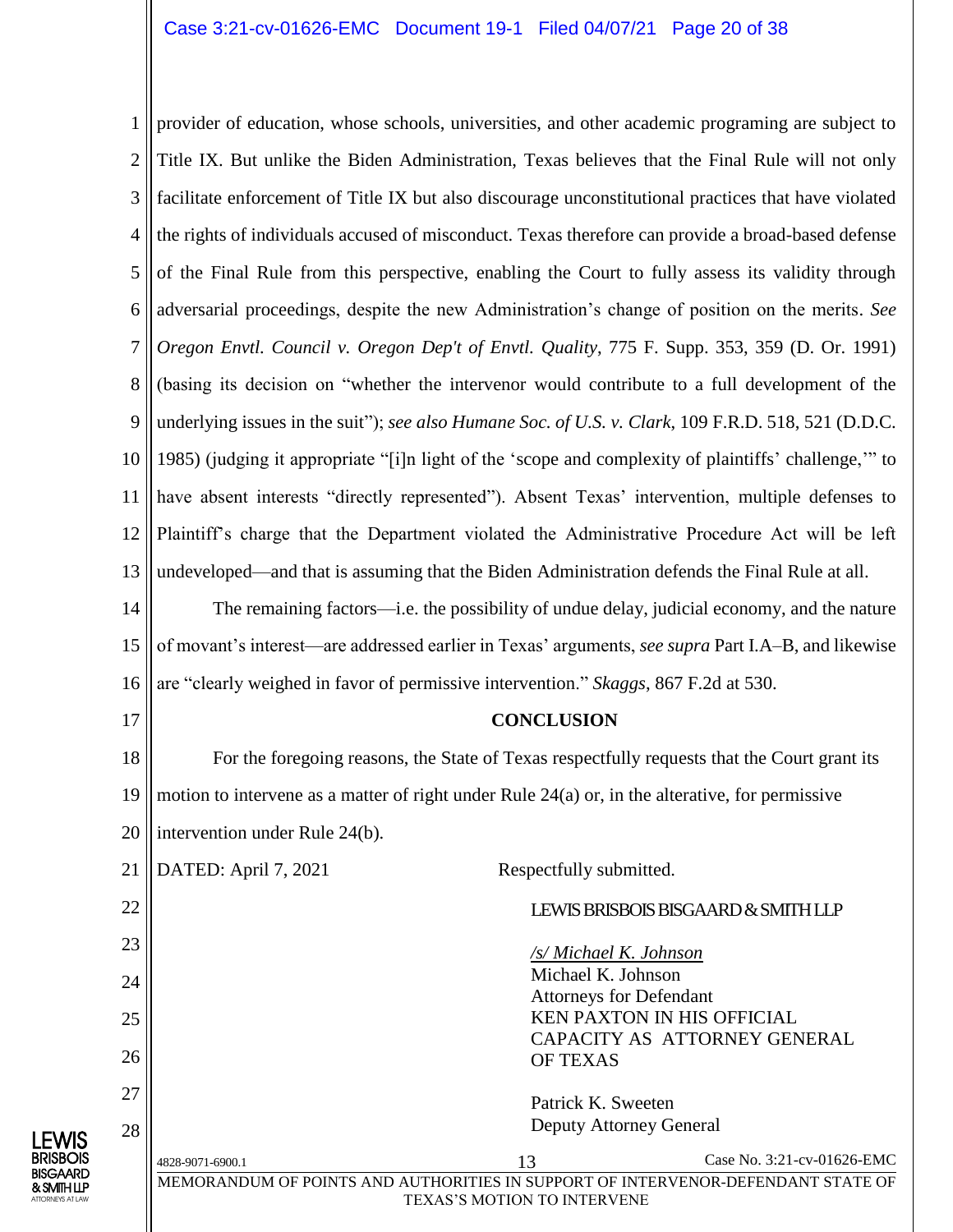|        | Case 3:21-cv-01626-EMC Document 19-1 Filed 04/07/21 Page 21 of 38 |                             |                                                                 |                                                                                                                |
|--------|-------------------------------------------------------------------|-----------------------------|-----------------------------------------------------------------|----------------------------------------------------------------------------------------------------------------|
|        |                                                                   |                             |                                                                 |                                                                                                                |
| 1      |                                                                   |                             | for Special Litigation<br><b>Ken Paxton</b>                     |                                                                                                                |
| 2      |                                                                   |                             | <b>Attorney General of Texas</b>                                |                                                                                                                |
| 3      |                                                                   |                             | <b>Brent Webster</b><br><b>First Assistant Attorney General</b> |                                                                                                                |
| 4      |                                                                   |                             | <b>Grant Dorfman</b>                                            | Deputy First Assistant Attorney General                                                                        |
| 5      |                                                                   |                             | William T. Thompson                                             | Deputy Chief, Special Litigation Unit                                                                          |
| 6      |                                                                   |                             | Kathleen T. Hunker                                              |                                                                                                                |
| 7      |                                                                   |                             | <b>Special Counsel</b><br><b>Attorneys for Defendant</b>        |                                                                                                                |
| 8<br>9 |                                                                   |                             | KEN PAXTON IN HIS OFFICIAL<br>OF TEXAS                          | CAPACITY AS ATTORNEY GENERAL                                                                                   |
| 10     |                                                                   |                             |                                                                 |                                                                                                                |
| 11     |                                                                   |                             |                                                                 |                                                                                                                |
| 12     |                                                                   |                             |                                                                 |                                                                                                                |
| 13     |                                                                   |                             |                                                                 |                                                                                                                |
| 14     |                                                                   |                             |                                                                 |                                                                                                                |
| 15     |                                                                   |                             |                                                                 |                                                                                                                |
| 16     |                                                                   |                             |                                                                 |                                                                                                                |
| 17     |                                                                   |                             |                                                                 |                                                                                                                |
| 18     |                                                                   |                             |                                                                 |                                                                                                                |
| 19     |                                                                   |                             |                                                                 |                                                                                                                |
| 20     |                                                                   |                             |                                                                 |                                                                                                                |
| 21     |                                                                   |                             |                                                                 |                                                                                                                |
| 22     |                                                                   |                             |                                                                 |                                                                                                                |
| 23     |                                                                   |                             |                                                                 |                                                                                                                |
| 24     |                                                                   |                             |                                                                 |                                                                                                                |
| 25     |                                                                   |                             |                                                                 |                                                                                                                |
| 26     |                                                                   |                             |                                                                 |                                                                                                                |
| 27     |                                                                   |                             |                                                                 |                                                                                                                |
| 28     |                                                                   |                             |                                                                 |                                                                                                                |
|        | 4828-9071-6900.1                                                  | 14                          |                                                                 | Case No. 3:21-cv-01626-EMC<br>MEMORANDUM OF POINTS AND AUTHORITIES IN SUPPORT OF INTERVENOR-DEFENDANT STATE OF |
|        |                                                                   | TEXAS'S MOTION TO INTERVENE |                                                                 |                                                                                                                |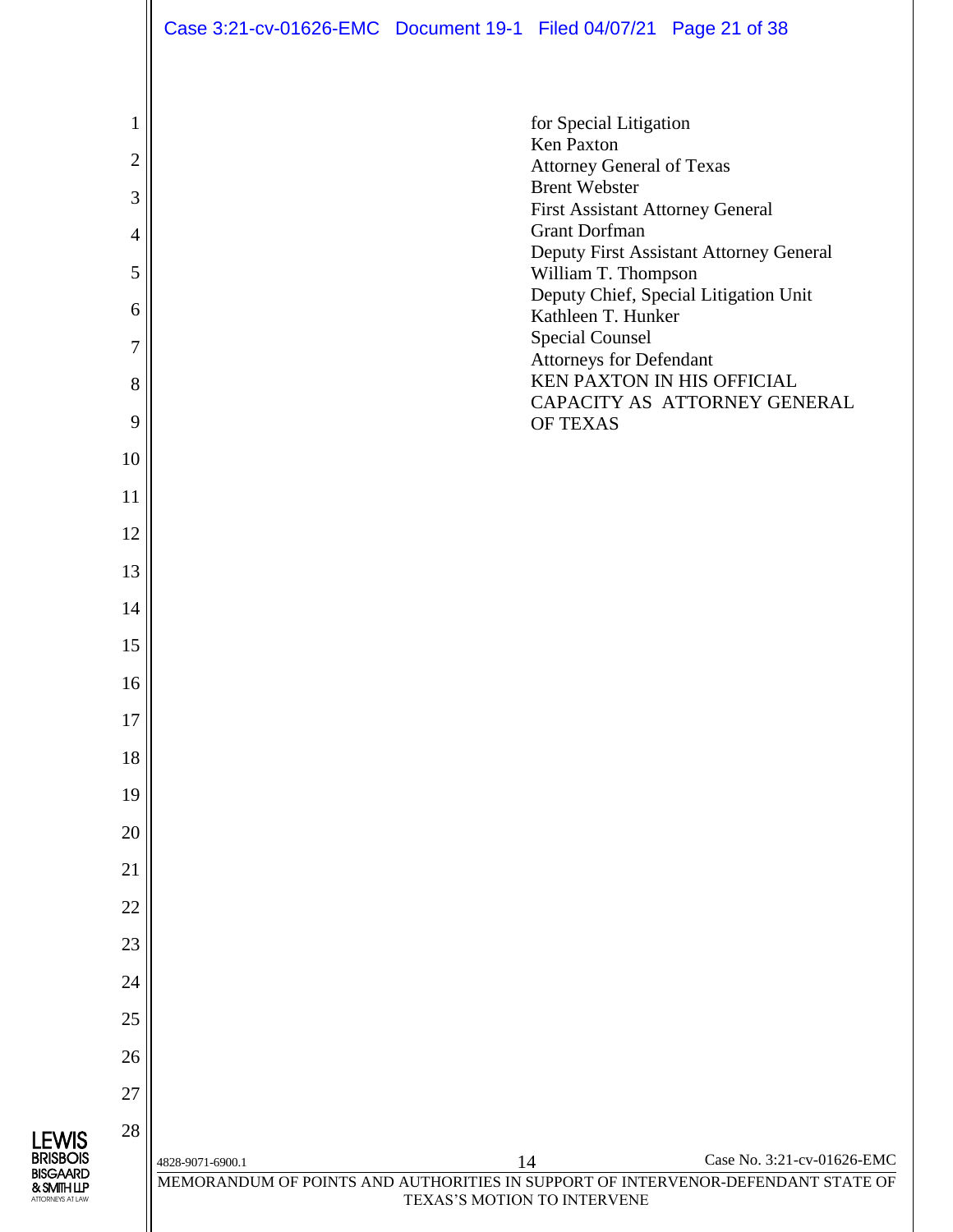|                     | Case 3:21-cv-01626-EMC  Document 19-1  Filed 04/07/21  Page 22 of 38                                                                                                                                                                                                                    |  |  |  |  |
|---------------------|-----------------------------------------------------------------------------------------------------------------------------------------------------------------------------------------------------------------------------------------------------------------------------------------|--|--|--|--|
|                     |                                                                                                                                                                                                                                                                                         |  |  |  |  |
| 1<br>$\overline{2}$ | <b>CERTIFICATE OF SERVICE</b><br>The Women's Student Union v. U.S. Department of Education, et al.<br>USDC-ND, San Francisco Division, Case No. 3:21-cv-01626-EMC                                                                                                                       |  |  |  |  |
| 3                   | STATE OF CALIFORNIA, COUNTY OF SACRAMENTO                                                                                                                                                                                                                                               |  |  |  |  |
| $\overline{4}$      | At the time of service, I was over 18 years of age and not a party to the action. My business                                                                                                                                                                                           |  |  |  |  |
| 5                   | address is 2020 West El Camino Avenue, Suite 700, Sacramento, CA 95833. I am employed in the<br>office of a member of the bar of this Court at whose direction the service was made.                                                                                                    |  |  |  |  |
| 6                   | On April 7, 2021, I served the following document:                                                                                                                                                                                                                                      |  |  |  |  |
| 7<br>8              | MEMORANDUM OF POINTS AND AUTHORITIES IN SUPPORT OF INTERVENOR-<br>DEFENDANT STATE OF TEXAS'S MOTION TO INTERVENE                                                                                                                                                                        |  |  |  |  |
| 9                   | The document was served by the following means:                                                                                                                                                                                                                                         |  |  |  |  |
| 10<br>11            | <b>E (BY COURT'S CM/ECF SYSTEM)</b> Pursuant to Local Rule, I electronically filed the<br>document with the Clerk of the Court using the CM/ECF system, which sent notification of that<br>filing to all persons registered by the Court to receive Notifications of Electronic Filing. |  |  |  |  |
| 12                  | I declare under penalty of perjury under the laws of the United States of America that the<br>foregoing is true and correct.                                                                                                                                                            |  |  |  |  |
| 13                  | Dated: April 7, 2021<br>/s/ Sandra Hayes                                                                                                                                                                                                                                                |  |  |  |  |
| 14<br>15            | Sandra Hayes                                                                                                                                                                                                                                                                            |  |  |  |  |
| 16                  |                                                                                                                                                                                                                                                                                         |  |  |  |  |
| 17                  |                                                                                                                                                                                                                                                                                         |  |  |  |  |
| 18                  |                                                                                                                                                                                                                                                                                         |  |  |  |  |
| 19                  |                                                                                                                                                                                                                                                                                         |  |  |  |  |
| 20                  |                                                                                                                                                                                                                                                                                         |  |  |  |  |
| 21                  |                                                                                                                                                                                                                                                                                         |  |  |  |  |
| 22                  |                                                                                                                                                                                                                                                                                         |  |  |  |  |
| 23                  |                                                                                                                                                                                                                                                                                         |  |  |  |  |
| 24                  |                                                                                                                                                                                                                                                                                         |  |  |  |  |
| 25                  |                                                                                                                                                                                                                                                                                         |  |  |  |  |
| 26                  |                                                                                                                                                                                                                                                                                         |  |  |  |  |
| 27                  |                                                                                                                                                                                                                                                                                         |  |  |  |  |
| 28                  |                                                                                                                                                                                                                                                                                         |  |  |  |  |
|                     | Case No. 3:21-cv-01626-EMC<br>15<br>4828-9071-6900.1                                                                                                                                                                                                                                    |  |  |  |  |
|                     | <b>CERTIFICATE OF SERVICE</b>                                                                                                                                                                                                                                                           |  |  |  |  |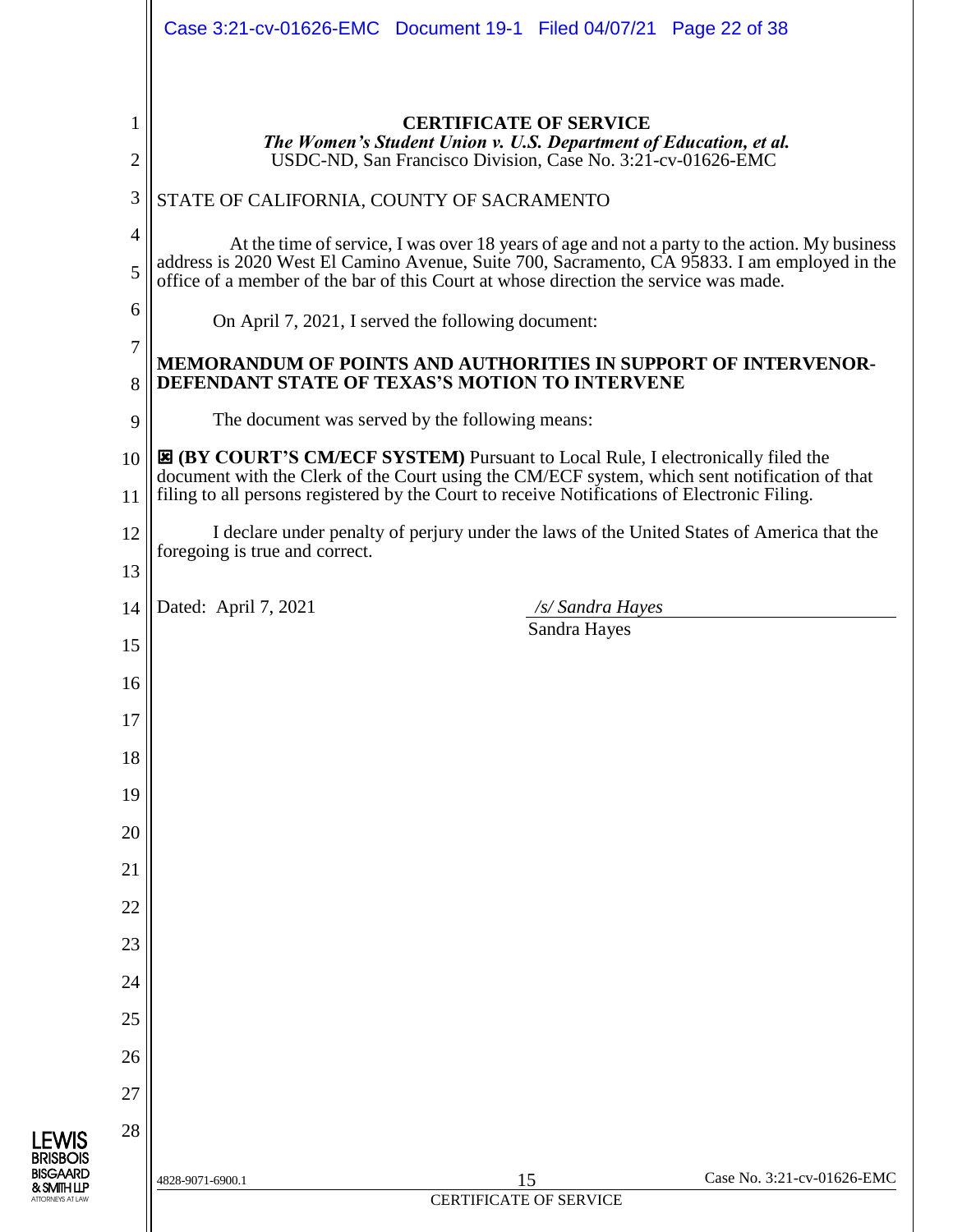*The Women's Student Union v. U.S. Department of Education, et al.* USDC-ND, San Francisco Division, Case No. 3:21-cv-01626-EMC

# **EXHIBIT A**

**( [proposed] Answer )**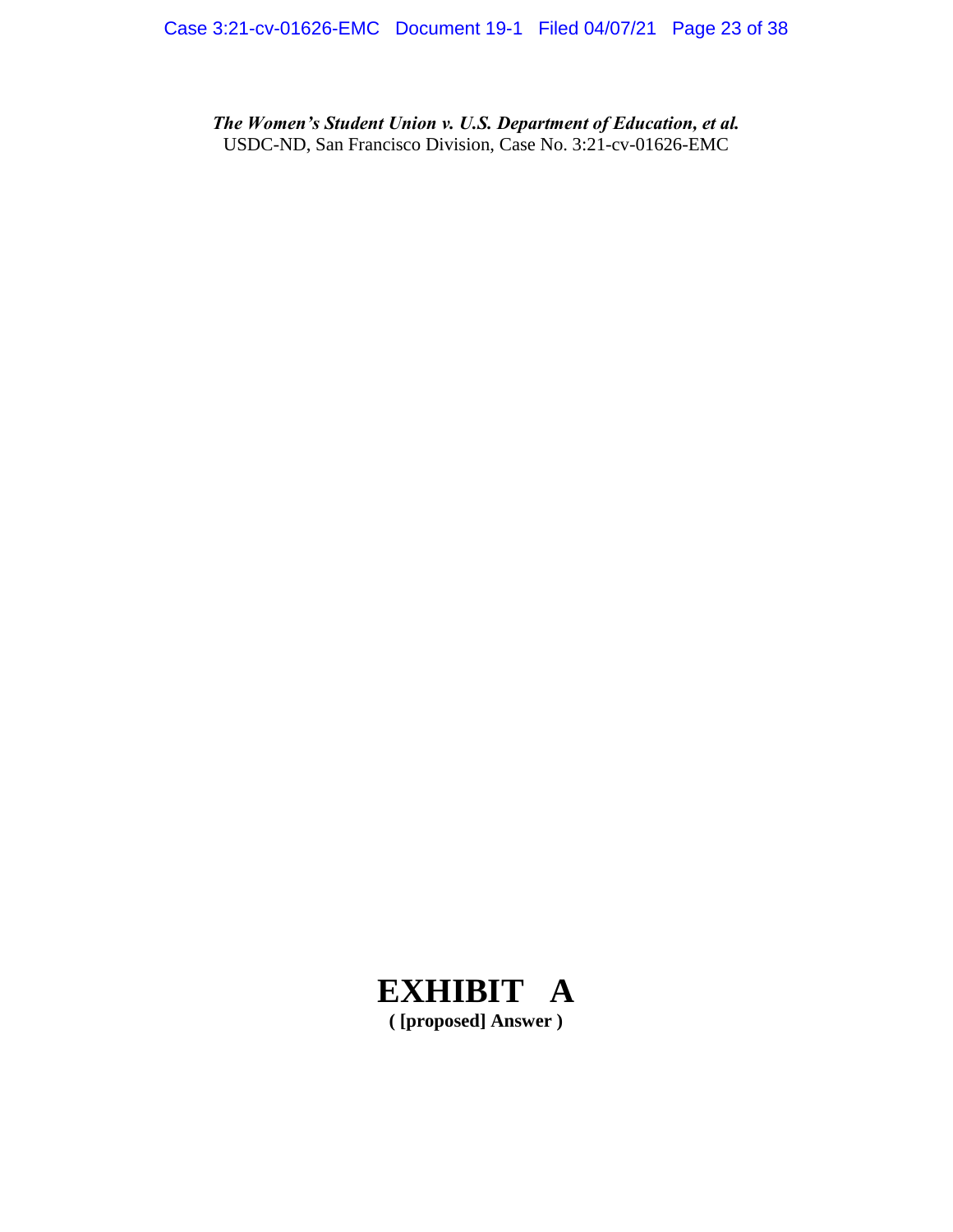|                                    | Case 3:21-cv-01626-EMC  Document 19-1  Filed 04/07/21  Page 24 of 38                                                                                                                                                                                                                                                                                                         |                                                                                                |  |  |  |
|------------------------------------|------------------------------------------------------------------------------------------------------------------------------------------------------------------------------------------------------------------------------------------------------------------------------------------------------------------------------------------------------------------------------|------------------------------------------------------------------------------------------------|--|--|--|
| 1<br>$\overline{2}$<br>3<br>4<br>5 | OFFICE OF THE ATTORNEY GENERAL OF TEXAS<br>PATRICK K. SWEETEN, (pro hac vice motion forthcoming)<br>E-Mail: Patrick.Sweeten@oag.texas.gov<br>KATHLEEN T. HUNKER, (pro hac vice motion forthcoming)<br>E-Mail: Kathleen.Hunker@oag.texas.gov<br>P.O. Box 12548 (MC-009)<br>Austin, TX 78711-2548<br>Telephone: 512.936.1414<br>Facsimile: 512.936.0545                        |                                                                                                |  |  |  |
| 6<br>7<br>8<br>9<br>10<br>11<br>12 | LEWIS BRISBOIS BISGAARD & SMITH LLP<br>MICHAEL K. JOHNSON, CA Bar No. 130193<br>E-Mail: Michael.Johnson@lewisbrisbois.com<br>2185 North California Boulevard, Suite 300<br>Walnut Creek, California 94596<br>Telephone: 925.357.3456<br>Facsimile: 925.478.3260<br>Attorneys for Intervenor-Defendant<br>KEN PAXTON IN HIS OFFICIAL CAPACITY AS<br>ATTORNEY GENERAL OF TEXAS |                                                                                                |  |  |  |
| 13                                 | UNITED STATES DISTRICT COURT                                                                                                                                                                                                                                                                                                                                                 |                                                                                                |  |  |  |
| 14                                 |                                                                                                                                                                                                                                                                                                                                                                              | NORTHERN DISTRICT OF CALIFORNIA, SAN FRANCISCO DIVISION                                        |  |  |  |
| 15                                 |                                                                                                                                                                                                                                                                                                                                                                              |                                                                                                |  |  |  |
| 16                                 | THE WOMEN'S STUDENT UNION,                                                                                                                                                                                                                                                                                                                                                   | Case No. 3:21-cv-01626-EMC                                                                     |  |  |  |
| 17                                 | Plaintiff,                                                                                                                                                                                                                                                                                                                                                                   | <b>ANSWER OF [PROPOSED]</b>                                                                    |  |  |  |
| 18                                 | VS.                                                                                                                                                                                                                                                                                                                                                                          | <b>INTERVENOR-DEFENDANT STATE OF</b><br><b>TEXAS</b>                                           |  |  |  |
| 19                                 | U.S. DEPARTMENT OF EDUCATION,                                                                                                                                                                                                                                                                                                                                                | Judge: Hon. Edward M. Chen                                                                     |  |  |  |
| 20                                 | Defendant.                                                                                                                                                                                                                                                                                                                                                                   |                                                                                                |  |  |  |
| 21                                 | and                                                                                                                                                                                                                                                                                                                                                                          |                                                                                                |  |  |  |
| 22                                 | STATE OF TEXAS,                                                                                                                                                                                                                                                                                                                                                              |                                                                                                |  |  |  |
| 23                                 | [Proposed] Intervenor-<br>Defendant.                                                                                                                                                                                                                                                                                                                                         |                                                                                                |  |  |  |
| 24                                 |                                                                                                                                                                                                                                                                                                                                                                              |                                                                                                |  |  |  |
| 25                                 |                                                                                                                                                                                                                                                                                                                                                                              |                                                                                                |  |  |  |
| 26                                 |                                                                                                                                                                                                                                                                                                                                                                              | Putative Intervenor-Defendant, the State of Texas, respectfully files this Answer to           |  |  |  |
| 27                                 |                                                                                                                                                                                                                                                                                                                                                                              | Plaintiff's Complaint for Injunctive and Declaratory Relief Administrative Procedure Act Case, |  |  |  |
| 28                                 | ECF 1 ("Complaint").                                                                                                                                                                                                                                                                                                                                                         |                                                                                                |  |  |  |
|                                    | 4832-9087-9460.1                                                                                                                                                                                                                                                                                                                                                             | Case No. 3:21-cv-1644-MMC                                                                      |  |  |  |
|                                    |                                                                                                                                                                                                                                                                                                                                                                              | <b>CERTIFICATE OF SERVICE</b>                                                                  |  |  |  |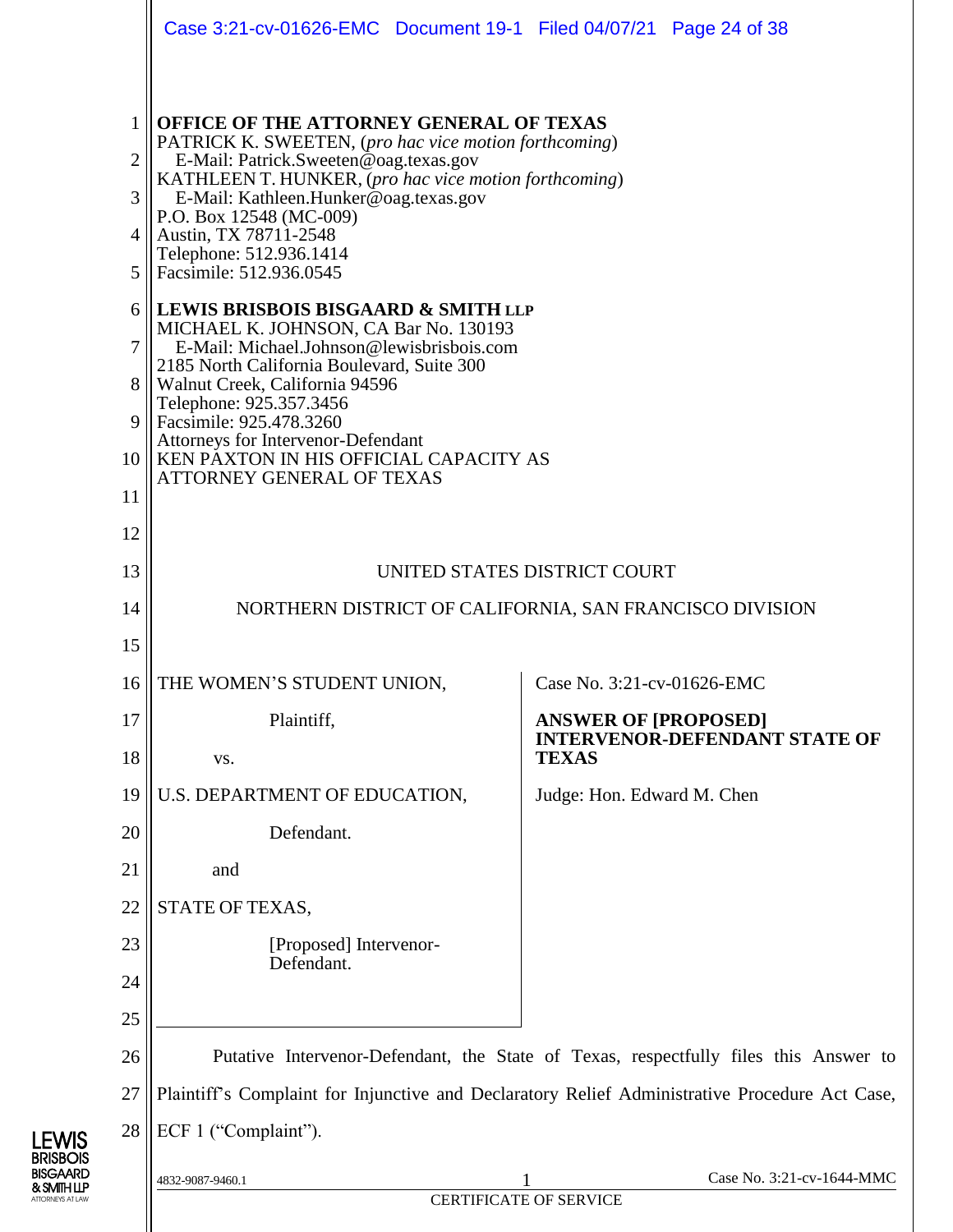1 2 3 4 5 Pursuant to Federal Rules of Civil Procedure, Texas denies each and every allegation contained in the Complaint except for those expressly admitted herein. The headings and paragraphs below directly correlate to the sections and numbered paragraphs of the Complaint. Those titles are reproduced in this Answer for organizational purposes only, and Texas does not admit any matter contained therein.

6 7 Texas responds to the specifically numbered allegations of the First Amended Complaint as follows:

8

16

#### **INTRODUCTION**

9 10 11 12 1. Texas admits that some percentage of students experience sexual harassment, including sexual violence, at public schools. Texas, however, lacks sufficient knowledge or information to form a belief about the truth of the remaining allegations contained in Paragraph 1; on that basis, it denies the allegations in their entirety.

13 14 15 2. Texas admits that sexual harassment can have adverse consequences. Texas, however, lacks sufficient knowledge or information to form a belief about the truth of the remaining allegations contained in Paragraph 2; on that basis, it denies the allegations in their entirety.

3. Texas denies the allegations in Paragraph 3 of the Complaint.

17 18 19 4. Texas lacks sufficient knowledge or information about California's Berkeley Unified School District to form a belief about the truth of the allegations in Paragraph 4; on that basis, it denies the allegations in their entirety.

20 21 22 5. Texas lacks sufficient knowledge or information about Berkeley High School to form a belief about the truth of the allegations in Paragraph 5; on that basis, it denies the allegations in their entirety.

23 24 6. Texas admits that Title IX of the Education Amendments of 1972 applies to schools that receive federal funds but denies the remaining allegations in Paragraph 6 of the Complaint.

25 26 27 28 7. Texas admits that the U.S. Department of Education enforces Title IX. The remaining allegations in Paragraph 7 purport to characterize the Department of Education's prior guidance, which speaks for itself. To the extent that the remainder of this Paragraph contains any allegations requiring a response, Texas denies them in their entirety.

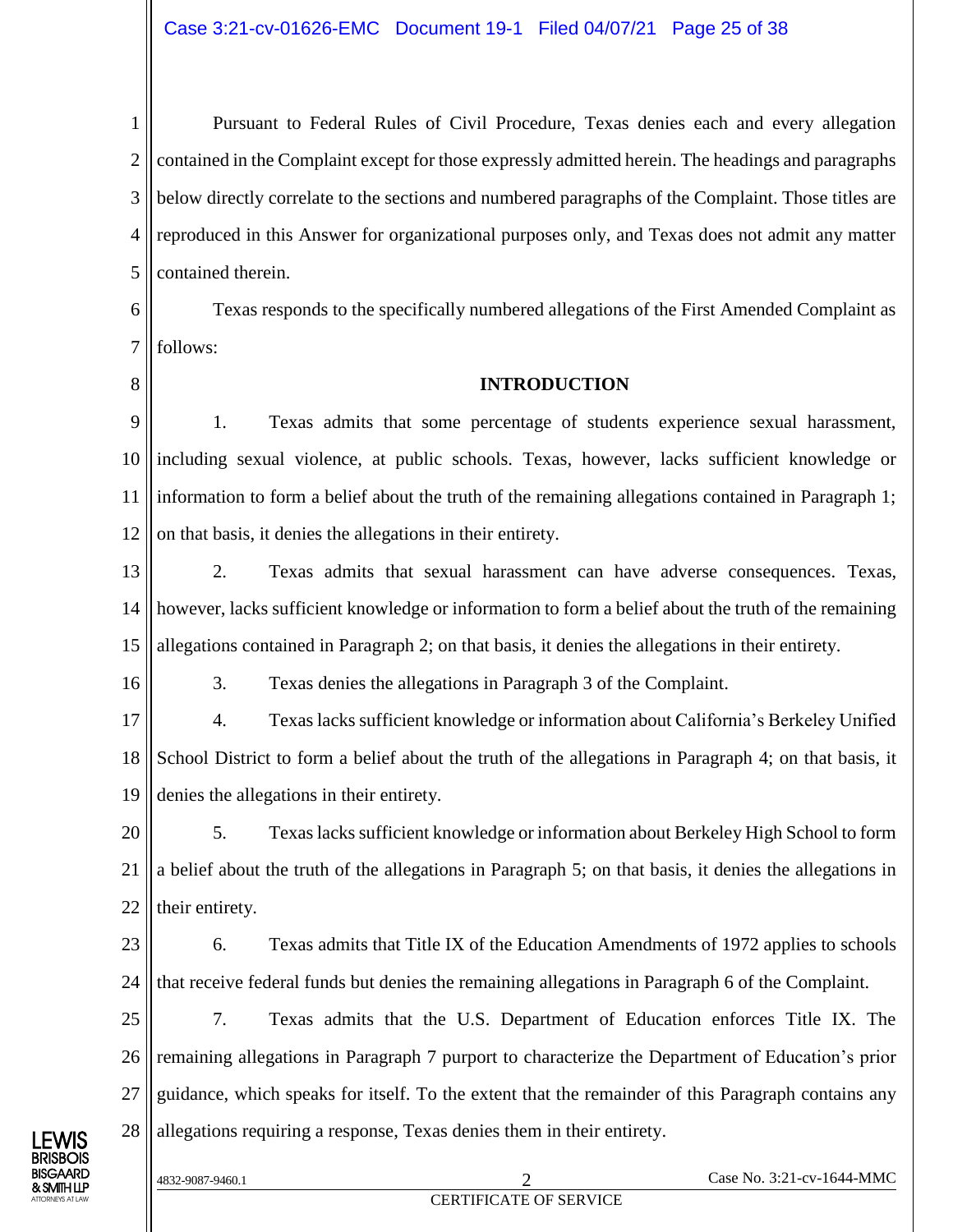1 2 3 8. Texas admits that the Department of Education, under then-Secretary Betsy Devos, issued regulations in 2020 that purport to effectuate Title XI. Texas denies the remaining allegations in Paragraph 8, including Plaintiff's characterization of the Final Rule, which speaks for itself.

4 5 6 7 9. Paragraph 9 contains assertions of law, conclusory statements, and/or argument to which no response is required. It also purports to characterize the Final Rule, which speaks for itself. To the extent that this Paragraph contains any allegations requiring a response, Texas denies them in their entirety.

8 9 10 11 10. Paragraph 10 contains assertions of law, conclusory statements, and/or argument to which no response is required. It also purports to characterize the Final Rule, which speaks for itself. To the extent that this Paragraph contains any allegations requiring a response, Texas denies them in their entirety.

12 13 14 15 11. Paragraph 11 contains assertions of law, conclusory statements, and/or argument to which no response is required. It also purports to characterize the Final Rule, which speaks for itself. To the extent that this Paragraph contains any allegations requiring a response, Texas denies them in their entirety.

16 17 18 19 12. Paragraph 12 contains assertions of law, conclusory statements, and/or argument to which no response is required. It also purports to characterize the Final Rule, which speaks for itself. To the extent that this Paragraph contains any allegations requiring a response, Texas denies them in their entirety.

20 21 22 23 13. Paragraph 13 contains assertions of law, conclusory statements, and/or argument to which no response is required. It also purports to characterize the Final Rule, which speaks for itself. To the extent that this Paragraph contains any allegations requiring a response, Texas denies them in their entirety.

24 25 26 14. Paragraph 14 purports to characterize the Final Rule, which speaks for itself. To the extent that this Paragraph contains any allegations requiring a response, Texas denies them in their entirety.

27 28 15. Paragraph 15 contains assertions of law, conclusory statements, and/or argument to which no response is required. It also purports to characterize the Final Rule, which speaks for itself.

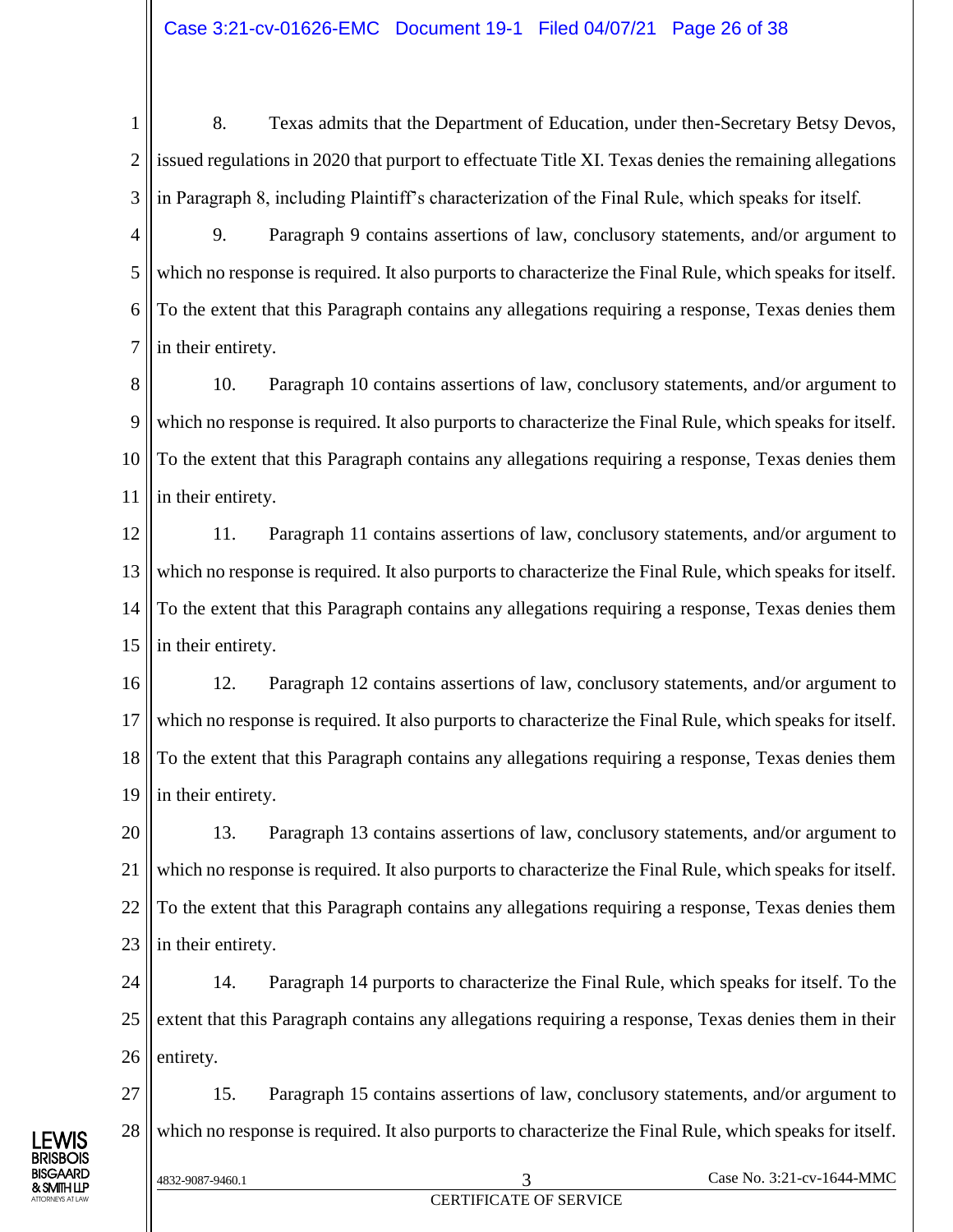1 2 3 4 To the extent that this Paragraph contains any allegations requiring a response, Texas denies them in their entirety. Additionally, Texas lacks sufficient knowledge or information about the Women's Student Union ("WSU") and Berkeley High School to form a belief about the truth of the allegations in the second half of Paragraph 15; on that basis, it denies the allegations in their entirety.

#### **PARTIES**

6 7 16. Texas lacks sufficient knowledge or information about WSU to form a belief about the truth of the allegations in Paragraph 16; on that basis, it denies the allegations in their entirety.

8

5

17. Texas admits the allegations in Paragraph 17 of the Complaint.

9 10 11 12 13 14 18. Paragraph 18 contains assertions of law, conclusory statements, and/or argument to which no response is required. To the extent that this Paragraph contains any allegations requiring a response, Texas admits that the Defendant is a department of the United States. Texas also admits that Plaintiff purports to bring claims that arise under Title IX of the Education Amendments of 1972 and the Administrative Procedure Act (APA) but denies that any violation of law has occurred. Texas denies all other allegations in Paragraph 18, except where previously admitted.

15

#### **VENUE**

16 17 18 19 20 19. Paragraph 19 contains assertions of law, conclusory statements, and/or argument to which no response is required. To the extent that this Paragraph contains any allegations requiring a response, Texas lacks sufficient knowledge or information about where WSU resides to form a belief about the truth of the allegations contained in Paragraph 19; on that basis, it denies the allegations in their entirety.

21

#### **INTRADISTRICT ASSIGNMENT**

22 23 20. Texas lacks sufficient knowledge or information to form a belief about the truth of the allegations in Paragraph 20; on that basis, it denies the allegations in their entirety.

24

#### **ALLEGATIONS**

25 26 27 28 21. Paragraph 21 contains assertions of law, conclusory statements, and/or argument to which no response is required. It also purports to characterize legal authority, which speaks for itself. To the extent that this Paragraph contains any allegations requiring a response, Texas denies them in their entirety.

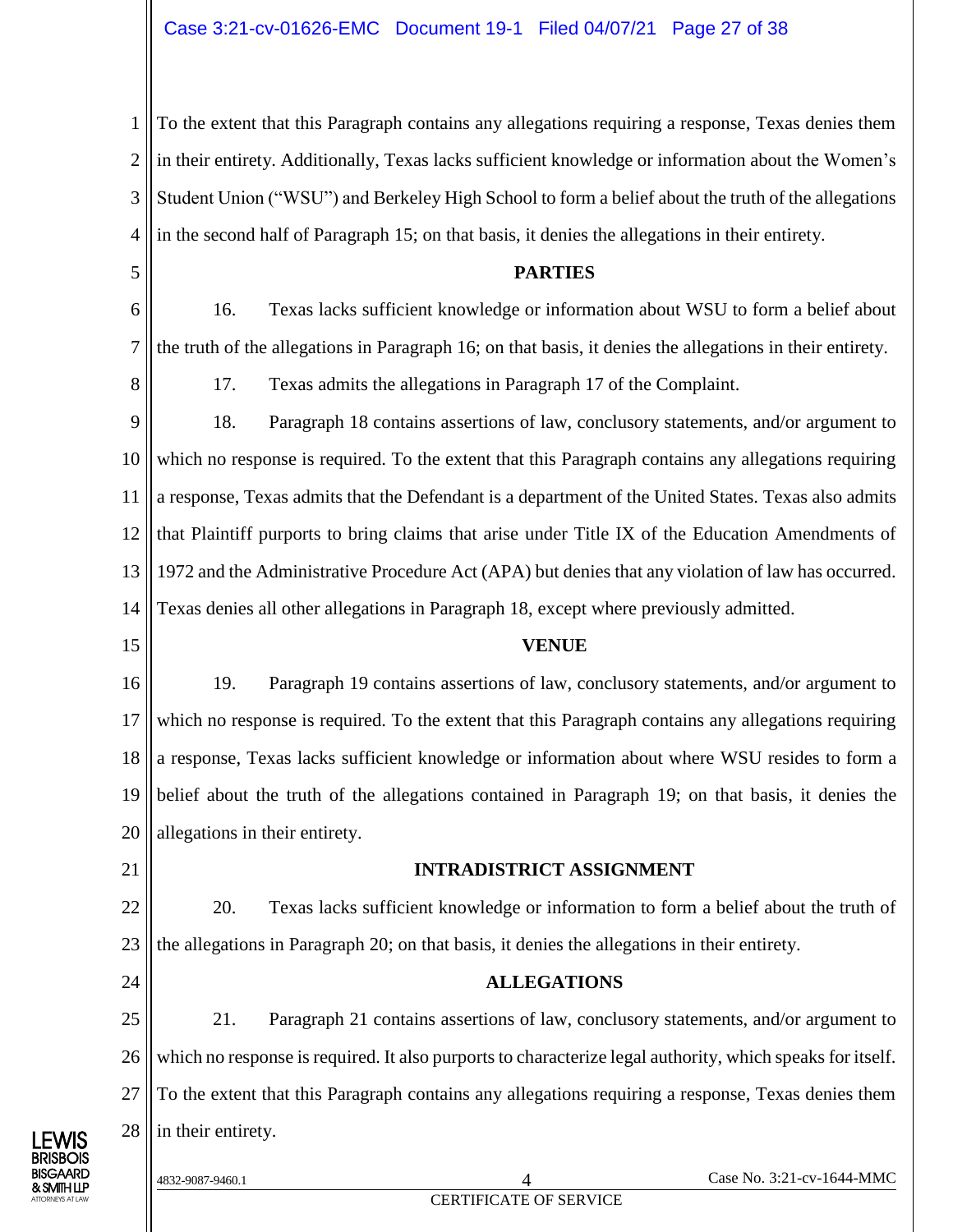1 2 3 4 22. Paragraph 22 contains assertions of law, conclusory statements, and/or argument to which no response is required. It also purports to characterize legal authority, which speaks for itself. To the extent that this Paragraph contains any allegations requiring a response, Texas denies them in their entirety.

5 6 7 8 23. Paragraph 23 contains assertions of law, conclusory statements, and/or argument to which no response is required. It also purports to characterize legal authority, which speaks for itself. To the extent that this Paragraph contains any allegations requiring a response, Texas denies them in their entirety.

9 10 11 12 13 14 15 24. Texas admits that Title IX is administratively enforced by federal agencies. The remaining allegations in Paragraph 24 either contain assertions of law, conclusory statements, and/or argument to which no response is required, or purport to characterize legal authority, which speaks for itself. To the extent that this Paragraph contains any allegations requiring a response, Texas denies them in their entirety, except where previously admitted. Texas also lacks sufficient knowledge or information to form a belief about the truth of the allegations in the last sentence of Paragraph 24; on that basis, it denies the allegations in their entirety.

16 17 18 19 20 21 25. Texas admits that the U.S. Department of Education, through its Office for Civil Rights, enforces Title IX. The remaining allegations in Paragraph 25 either contain assertions of law, conclusory statements, and/or argument to which no response is required, or purport to characterize the Department's prior guidance, which speaks for itself. To the extent that this Paragraph contains any allegations requiring a response, Texas denies them in their entirety, except where previously admitted.

22 23 24 25 26 27 28 26. Texas admits that the Sexual Harassment Guidance, 62 Fed. Reg. 12,034 (Mar. 13, 1997) and the Revised Sexual Harassment Guidance, 66 Fed. Reg. 5,512 (Jan. 19, 2001) underwent notice and comment rulemaking. Texas also admits that the listed guidance documents were issued by both Democratic and Republican administrations. The remaining allegations in Paragraph 26 purport to characterize the Department's prior guidance, which speaks for itself. To the extent that this Paragraph contains any allegations requiring a response, Texas denies them in their entirety, except where previously admitted.

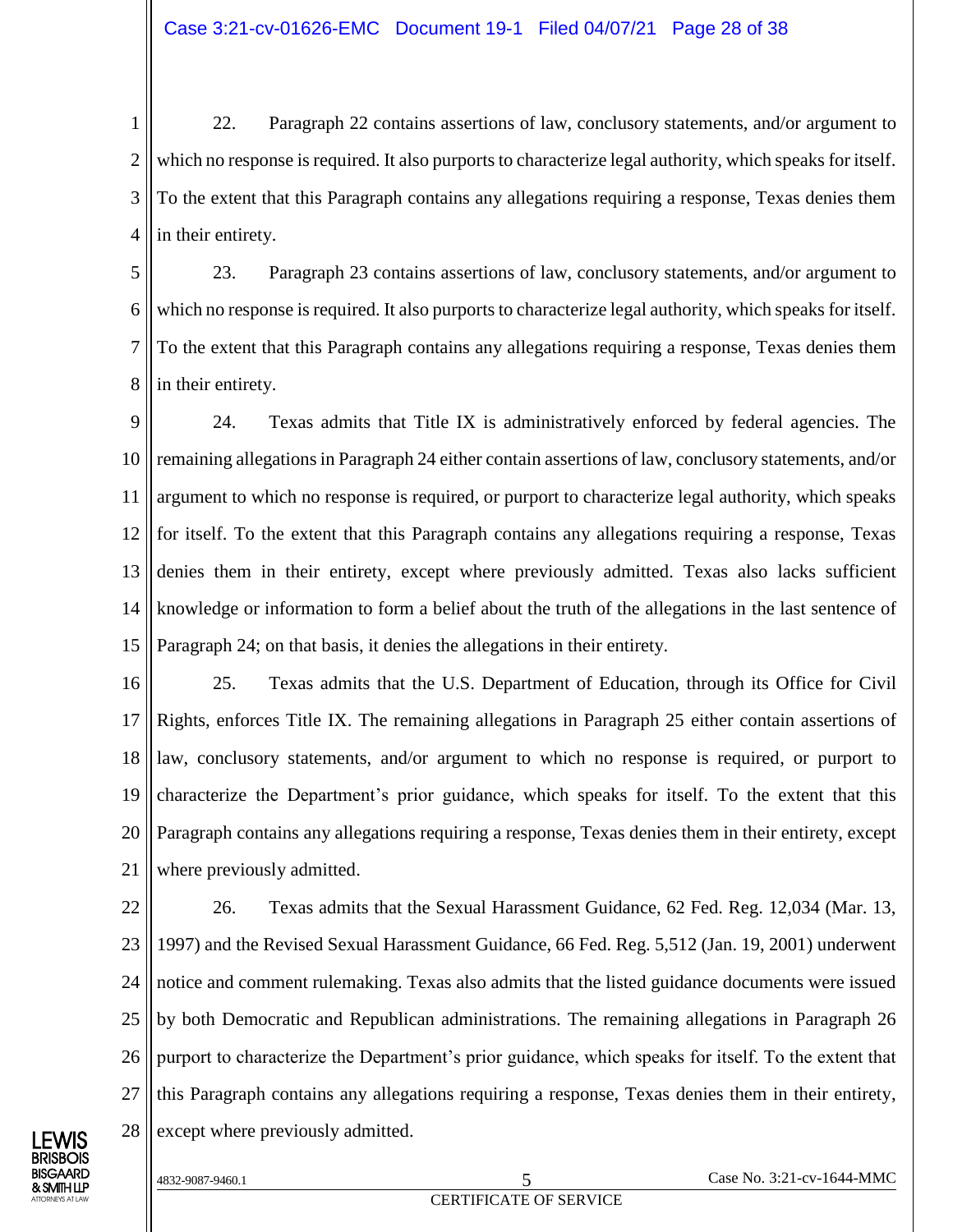1 2 3 27. Paragraph 27 purports to characterize the Department's prior guidance, which speaks for itself. To the extent that this Paragraph contains any allegations requiring a response, Texas denies them in their entirety.

4 5 6 28. Paragraph 28 purports to characterize the Department's prior guidance, which speaks for itself. To the extent that this Paragraph contains any allegations requiring a response, Texas denies them in their entirety.

7 8 9 29. Paragraph 29 purports to characterize Title IX and other legal authority, which speak for themselves. To the extent that this Paragraph contains any allegations requiring a response, Texas denies them in their entirety.

10 11 12 30. Paragraph 30 purports to characterize legal authority, which speaks for itself. To the extent that this Paragraph contains any allegations requiring a response, Texas denies them in their entirety.

13 14 15 31. Paragraph 31 purports to characterize the Department's guidance concerning race and disability, which speaks for itself. To the extent that this Paragraph contains any allegations requiring a response, Texas denies them in their entirety.

16 17 18 19 20 32. Texas denies the allegations in first sentence of Paragraph 32. The remaining allegations either purport to characterize the Final Rule, which speaks for itself, or contains assertions of law, conclusory statements, and/or argument to which no response is required. To the extent that this Paragraph contains any allegations requiring a response, Texas denies them in their entirety.

21 22 23 24 25 33. Texas admits that the Final Rule was promulgated under then-Secretary Betsy DeVos but denies the allegation that the Department failed to provide adequate justification or explanation. The remaining allegations in Paragraph 33 purport to characterize the Final Rule, which speaks for itself. To the extent that this Paragraph contains any allegations requiring a response, Texas denies them in their entirety, except where previously admitted.

26 27 34. Paragraph 34 contains assertions of law, conclusory statements, and/or argument to which no response is required. It also purports to characterize the Final Rule, which speaks for itself.

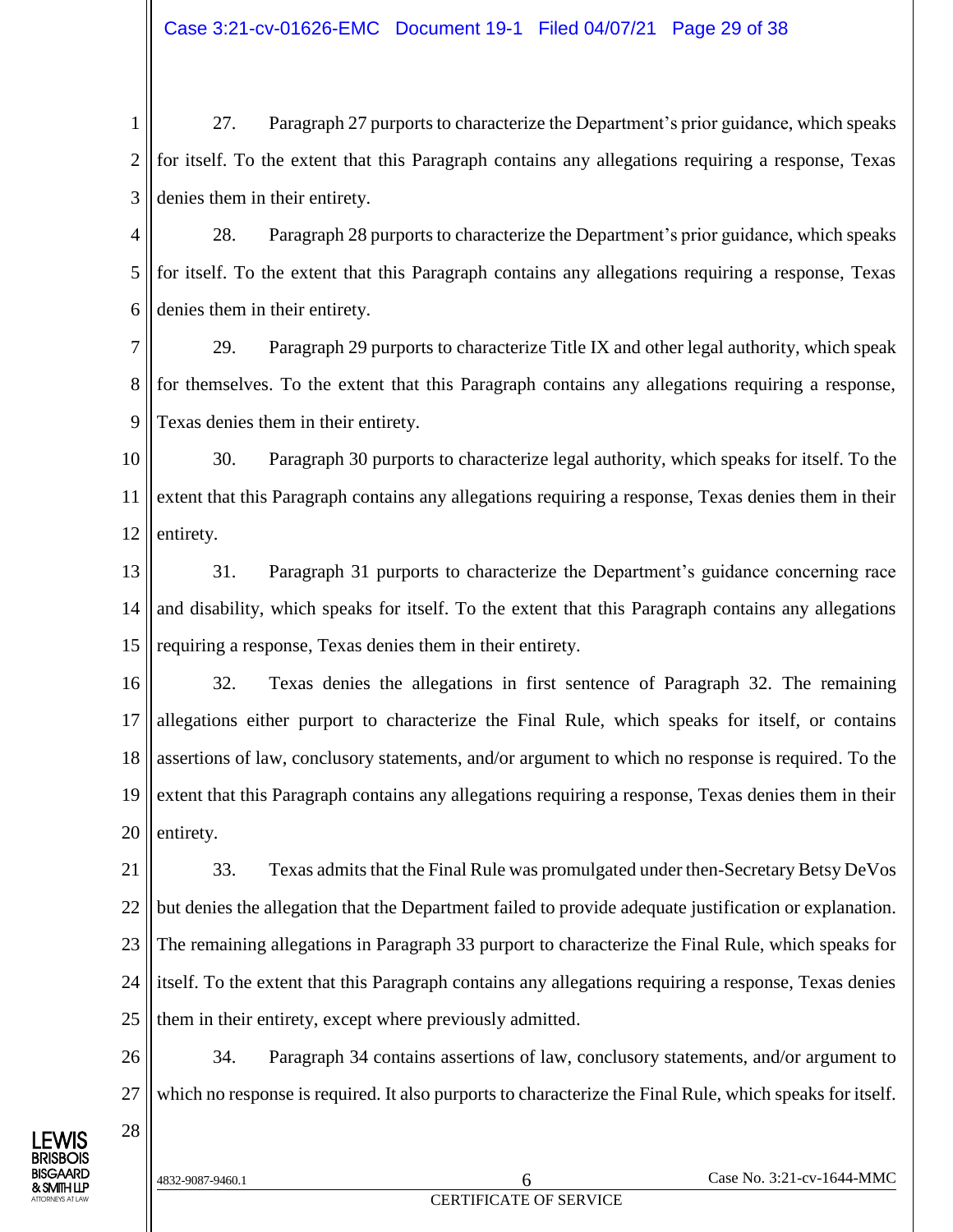1 2 To the extent that this Paragraph contains any allegations requiring a response, Texas denies them in their entirety.

- 35. Texas denies the allegations in Paragraph 35 of the Complaint.
- 36. Texas denies the allegations in Paragraph 36 of the Complaint.
	- *Limiting what constitutes sexual harassment under Title IX.*

6 7 8 9 37. Paragraph 37 contains assertions of law, conclusory statements, and/or argument to which no response is required. It also purports to characterize the Final Rule and Title IX, which speak for themselves. To the extent that this Paragraph contains any allegations requiring a response, Texas denies them in their entirety.

10 11 12 38. Paragraph 38 purports to characterize the Final Rule, which speaks for itself. To the extent that this Paragraph contains any allegations requiring a response, Texas denies them in their entirety.

13 14 15 16 17 18 39. Texas denies the allegation that the Department failed to provide adequate justification or explanation. The remaining allegations in Paragraph 39 either purport to characterize the Final Rule and the Department's prior guidance, which speak for themselves, or contains assertions of law, conclusory statements, and/or argument to which no response is required. To the extent that this Paragraph contains any allegations requiring a response, Texas denies them in their entirety.

19 20 21 22 40. Paragraph 40 contains assertions of law, conclusory statements, and/or argument to which no response is required. It also purports to characterize the Department's prior guidance and other legal authority, which speak for themselves. To the extent that this Paragraph contains any allegations requiring a response, Texas denies them in their entirety.

- 23 24 25 26 41. Paragraph 41 contains assertions of law, conclusory statements, and/or argument to which no response is required. It also purports to characterize the Department's prior guidance and other legal authority, which speak for themselves. To the extent that this Paragraph contains any allegations requiring a response, Texas denies them in their entirety.
- 28 42. Paragraph 42 contains assertions of law, conclusory statements, and/or argument to which no response is required. It also purports to characterize the Final Rule, which speaks for itself.



27

3

4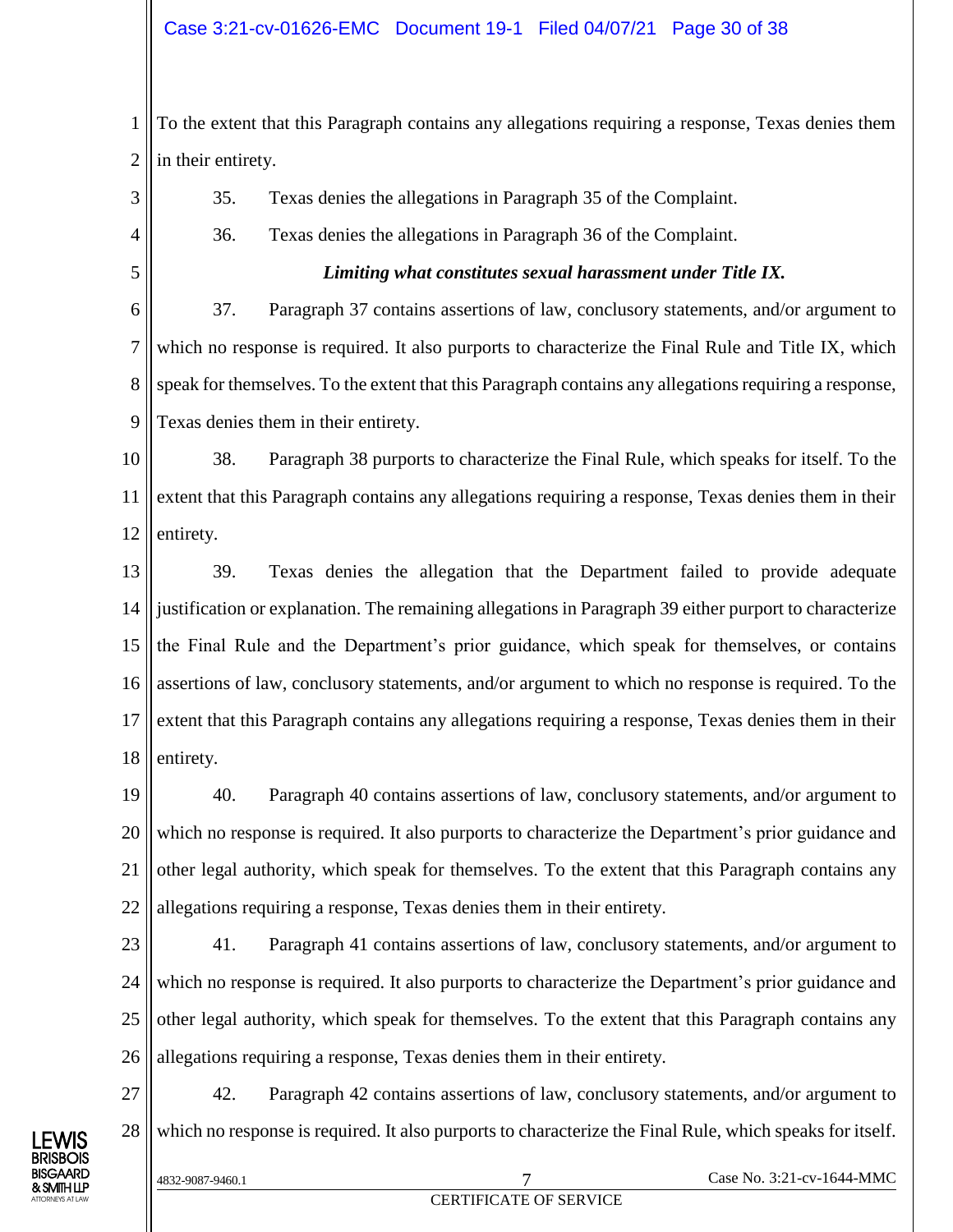1 2 To the extent that this Paragraph contains any allegations requiring a response, Texas denies them in their entirety.

3 4 5 6 7 43. The first sentence of Paragraph 43 contains assertions of law, conclusory statements, and/or argument to which no response is required. It also purports to characterize the Final Rule and Title IX, which speak for themselves. To the extent that this sentence contains any allegations requiring a response, Texas denies them in their entirety. Texas further denies the allegation in the second sentence of Paragraph 43.

8 9 10 11 44. Paragraph 44 contains assertions of law, conclusory statements, and/or argument to which no response is required. It also purports to characterize the Final Rule and Title IX, which speak for themselves. To the extent that this Paragraph contains any allegations requiring a response, Texas denies them in their entirety.

12

13

45. Texas denies the allegations in Paragraph 45 of the Complaint.

*Limiting where Title IX's protections apply*

14 15 16 17 46. Paragraph 46 contains assertions of law, conclusory statements, and/or argument to which no response is required. It also purports to characterize the Final Rule and Title IX, which speak for themselves. To the extent that this Paragraph contains any allegations requiring a response, Texas denies them in their entirety.

18 19 20 21 47. Paragraph 47 contains assertions of law, conclusory statements, and/or argument to which no response is required. It also purports to characterize the Final Rule and other legal authority, which speak for themselves. To the extent that this Paragraph contains any allegations requiring a response, Texas denies them in their entirety.

22 23 24 25 48. Paragraph 48 contains assertions of law, conclusory statements, and/or argument to which no response is required. It also purports to characterize the Final, which speaks for itself. To the extent that this Paragraph contains any allegations requiring a response, Texas denies them in their entirety.

26 27 28 49. Texas denies the allegation that the Department failed to provide adequate justification or explanation. The remaining allegations in Paragraph 49 either purport to characterize the Final Rule and the Department's prior guidance, which speak for themselves, or contains

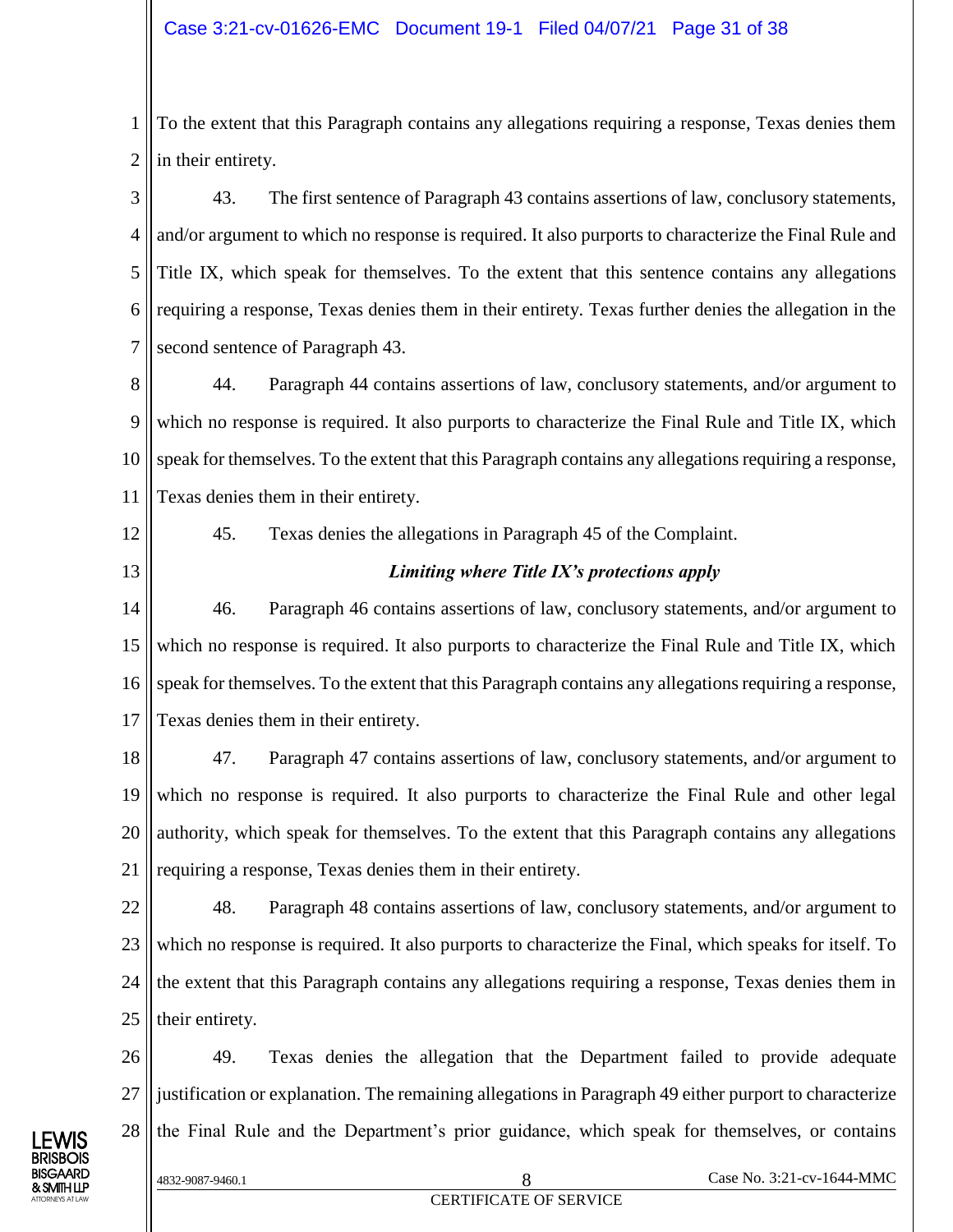#### Case 3:21-cv-01626-EMC Document 19-1 Filed 04/07/21 Page 32 of 38

1 2 3 assertions of law, conclusory statements, and/or argument to which no response is required. To the extent that this Paragraph contains any allegations requiring a response, Texas denies them in their entirety.

4 5 6 7 50. Paragraph 50 contains assertions of law, conclusory statements, and/or argument to which no response is required. It also purports to characterize the Final Rule and Title IX, which speak for themselves. To the extent that this Paragraph contains any allegations requiring a response, Texas denies them in their entirety.

8 9 10 11 12 51. Texas denies the allegations in the first two sentences of Paragraph 51. The remaining allegations either purport to characterize the Final Rule, which speaks for itself, or contains assertions of law, conclusory statements, and/or argument to which no response is required. To the extent that this Paragraph contains any allegations requiring a response, Texas denies them in their entirety.

13 14 15 16 52. Paragraph 52 contains assertions of law, conclusory statements, and/or argument to which no response is required. It also purports to characterize the Final Rule, which speaks for itself. To the extent that this Paragraph contains any allegations requiring a response, Texas denies them in their entirety.

17

- 18
- 19

28

53. Texas denies the allegations in Paragraph 53 of the Complaint.

### *Limiting when a school district is responsible for sexual harassment effecting students in its programs*

20 21 22 23 54. Paragraph 54 contains assertions of law, conclusory statements, and/or argument to which no response is required. It also purports to characterize the Final Rule, which speaks for itself. To the extent that this Paragraph contains any allegations requiring a response, Texas denies them in their entirety.

24 25 26 27 55. Paragraph 55 contains assertions of law, conclusory statements, and/or argument to which no response is required. It also purports to characterize the Final Rule and other legal authority, which speak for themselves. To the extent that this Paragraph contains any allegations requiring a response, Texas denies them in their entirety.

LEWIS BRISBOIS BISGAARD & SMITH LLP ATTORNEYS AT LAW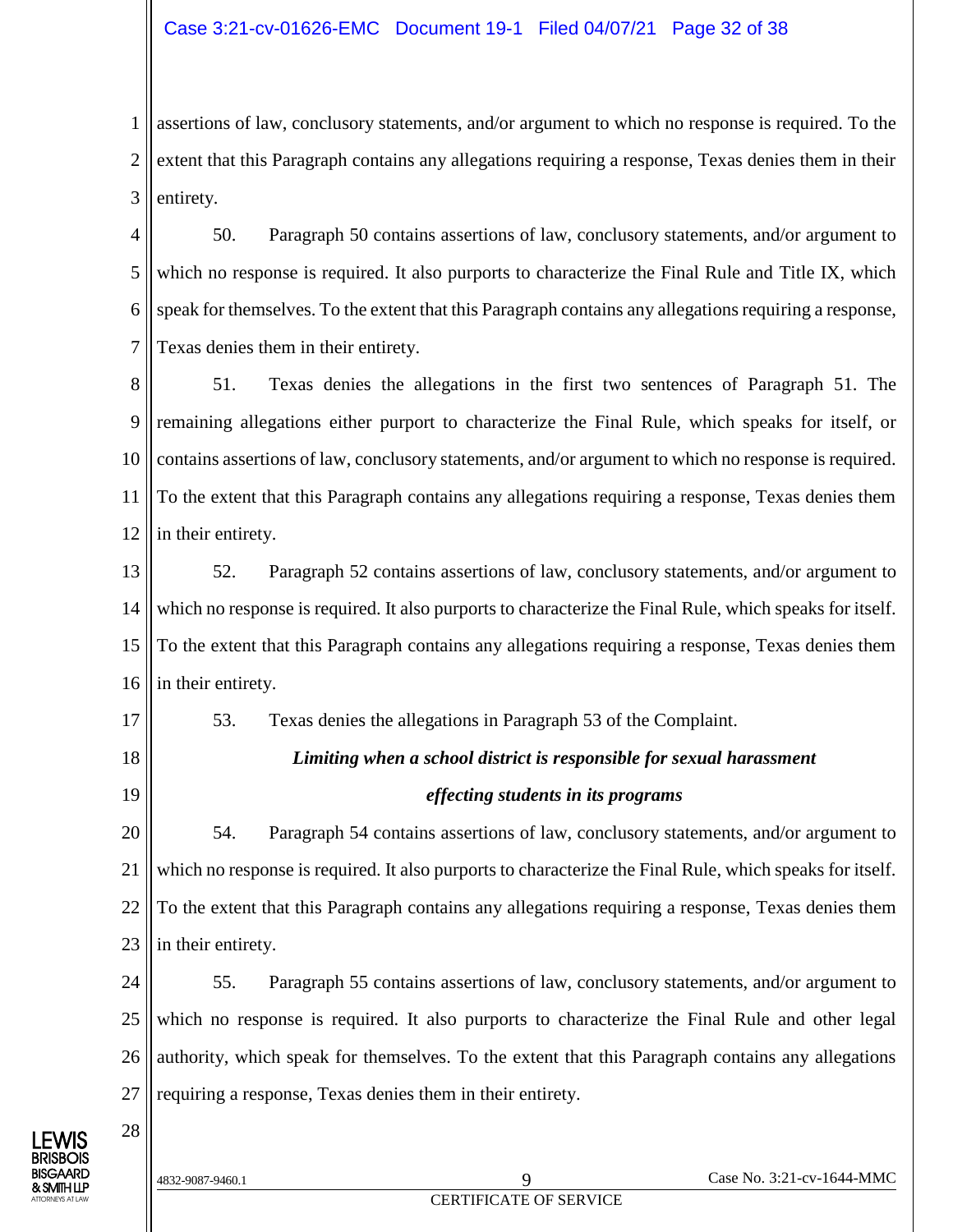1 2 3 4 56. Paragraph 56 contains assertions of law, conclusory statements, and/or argument to which no response is required. It also purports to characterize the Final Rule, which speaks for itself. To the extent that this Paragraph contains any allegations requiring a response, Texas denies them in their entirety.

5 6 7 8 9 57. Texas denies the allegation that the Department failed to provide adequate justification or explanation. The remaining allegations in Paragraph 57 purports to characterize the Final Rule, the Department's prior guidance, and other legal authority, which speak for themselves. To the extent that this Paragraph contains any allegations requiring a response, Texas denies them in their entirety.

58. Texas denies the allegations in Paragraph 58 of the Complaint.

### *Limiting how the Department will determine whether a school district has appropriately responded to sexual harassment under Title IX*

13 14 15 59. Paragraph 59 purports to characterize the Final Rule, which speaks for itself. To the extent that this Paragraph contains any allegations requiring a response, Texas denies them in their entirety.

16 17 18 60. Paragraph 60 purports to characterize the Final Rule, which speaks for itself. To the extent that this Paragraph contains any allegations requiring a response, Texas denies them in their entirety.

19 20 21 22 23 24 61. Texas denies the allegation that the Department failed to provide adequate justification or explanation. The remaining allegations in Paragraph 61 either contain assertions of law, conclusory statements, and/or argument to which no response is required or purport to characterize the Department's prior guidance and other legal authority, which speak for themselves. To the extent that this Paragraph contains any allegations requiring a response, Texas denies them in their entirety.

25 26 27 28 62. Paragraph 62 contains assertions of law, conclusory statements, and/or argument to which no response is required. It also purports to characterize the Final Rule and other legal authority, which speak for themselves. To the extent that this Paragraph contains any allegations requiring a response, Texas denies them in their entirety.



10

11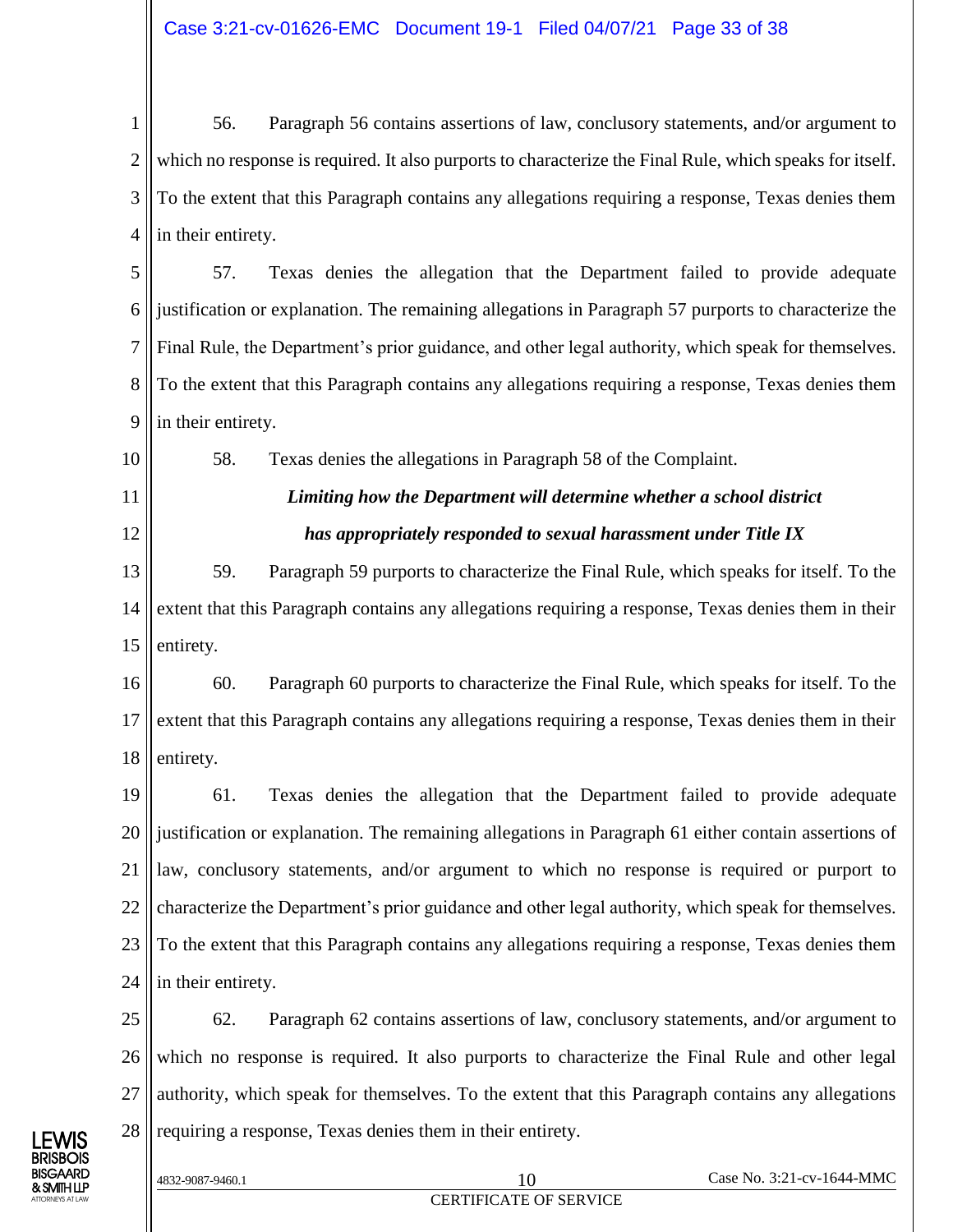63. Texas denies the allegations in Paragraph 63 of the Complaint.

2 3 4 64. Paragraph 64 purports to characterize the Final Rule, which speaks for itself. To the extent that this Paragraph contains any allegations requiring a response, Texas denies them in their entirety.

#### *Injuries Caused by the 2020 Regulations*

6 7 8 9 10 11 65. Texas denies the allegation that the Department failed to provide adequate justification or explanation. The remaining allegations in Paragraph 65 either contain assertions of law, conclusory statements, and/or argument to which no response is required, or purport to characterize the Final Rule, Title IX, and the Department's prior guidance, which speak for themselves. To the extent that this Paragraph contains any allegations requiring a response, Texas denies them in their entirety.

12 13 14 15 66. Paragraph 66 contains assertions of law, conclusory statements, and/or argument to which no response is required. It also purports to characterize the Final Rule, which speaks for itself. To the extent that this Paragraph contains any allegations requiring a response, Texas denies them in their entirety.

16 17 18 19 67. Paragraph 67 contains assertions of law, conclusory statements, and/or argument to which no response is required. It also purports to characterize the Final Rule, which speaks for itself. To the extent that this Paragraph contains any allegations requiring a response, Texas denies them in their entirety.

20

25

1

5

68. Texas denies the allegations in Paragraph 68 of the Complaint.

21 22 23 24 69. Paragraph 69 purports to characterize the Department's statements regarding the Final Rule, which speak for themselves. To the extent that this Paragraph contains any allegations requiring a response, Texas denies them in their entirety. Texas also denies Plaintiff's characterization of the Department's statements.

70. Texas denies the allegations in Paragraph 70 of the Complaint.

26 27 28 71. Paragraph 71 purports to characterize the Final Rule's preamble, which speaks for itself. To the extent that this Paragraph contains any allegations requiring a response, Texas denies them in their entirety.

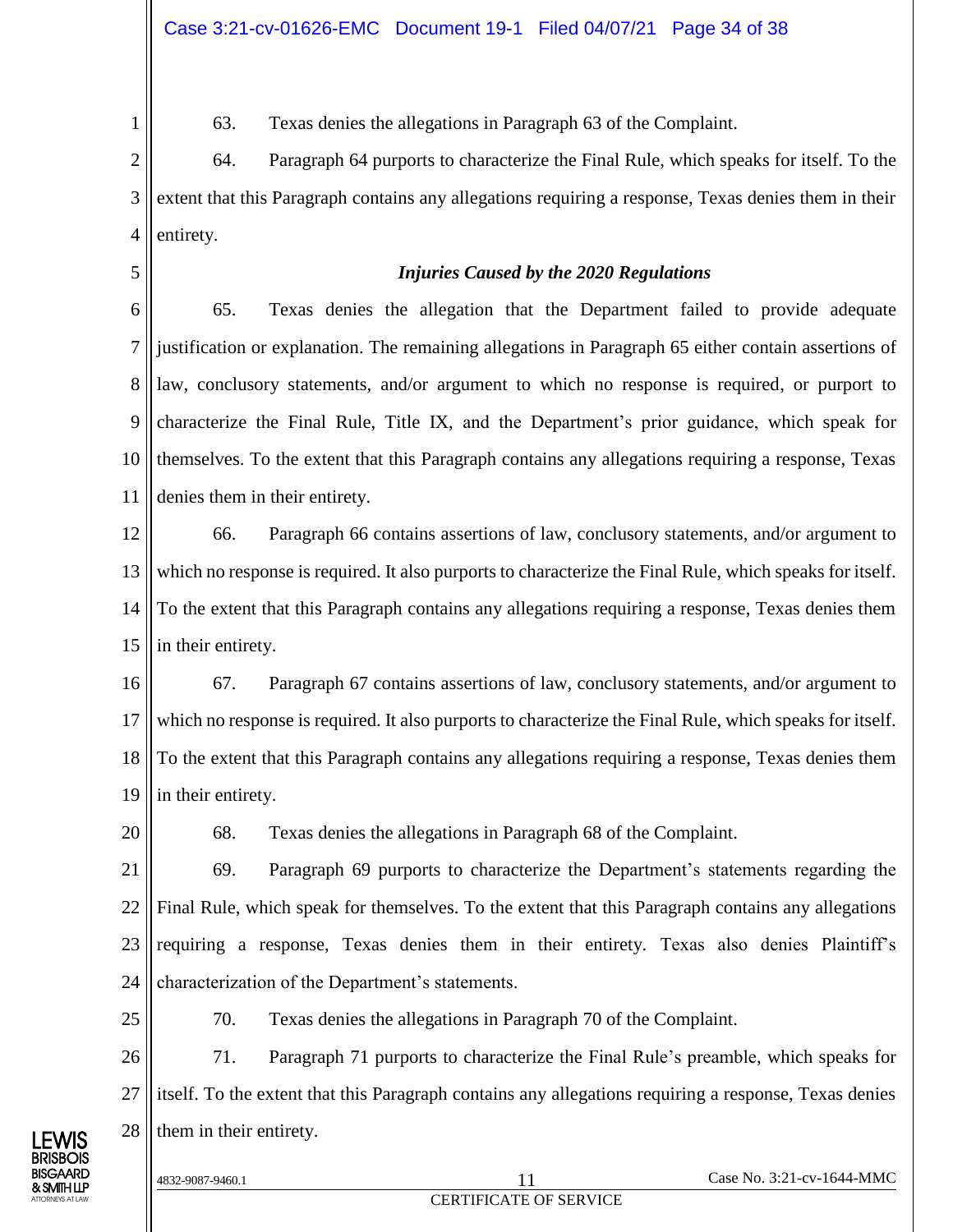1

72. Texas denies the allegations in Paragraph 72 of the Complaint.

2 3 4 5 73. Paragraph 73 contains assertions of law, conclusory statements, and/or argument to which no response is required. It also purports to characterize the Final Rule, which speaks for itself. To the extent that this Paragraph contains any allegations requiring a response, Texas denies them in their entirety.

6

74. Texas denies the allegations in Paragraph 74 of the Complaint.

7

#### *Additional Injuries Caused by the 2020 Regulations Specifically to WSU*

8 9 10 11 75. Paragraph 75 purports to characterize the Final Rule, which speaks for itself. To the extent that this Paragraph contains any allegations requiring a response, Texas lacks sufficient knowledge or information about WSU to form a belief about the truth of the allegations in Paragraph 75; on that basis, it denies the allegations in their entirety.

12 13 14 15 76. Paragraph 76 contains assertions of law, conclusory statements, and/or argument to which no response is required. It also purports to characterize multiple regulations, which speak for themselves. To the extent that this Paragraph contains any allegations requiring a response, Texas denies them in their entirety.

16 17 77. Texas lacks sufficient knowledge or information to form a belief about the truth of the allegations in Paragraph 77; on that basis, it denies the allegations in their entirety.

18 19 20 21 78. Paragraph 78 contains assertions of law, conclusory statements, and/or argument to which no response is required. It also purports to characterize the Final Rule, which speaks for itself. To the extent that this Paragraph contains any allegations requiring a response, Texas denies them in their entirety.

22 23 24 79. Paragraph 79 contains assertions of law, conclusory statements, and/or argument to which no response is required. To the extent that this Paragraph contains any allegations requiring a response, Texas denies them in their entirety.

25 26 80. Texas lacks sufficient knowledge or information to form a belief about the truth of the allegations in Paragraph 80; on that basis, it denies the allegations in their entirety.

27

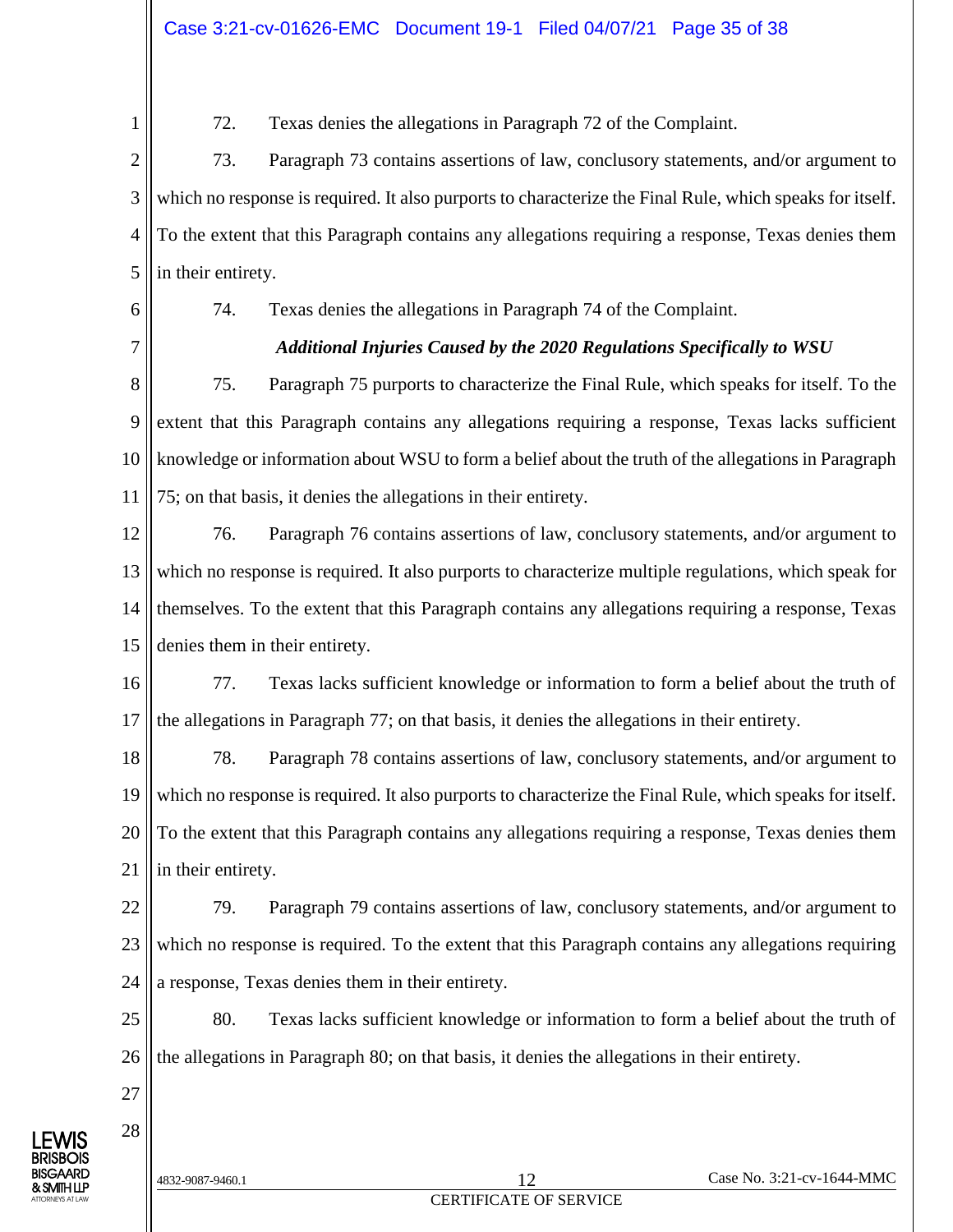1 2 3 81. Paragraph 81 contains assertions of law, conclusory statements, and/or argument to which no response is required. To the extent that this Paragraph contains any allegations requiring a response, Texas denies them in their entirety.

4 5 6 7 82. The first sentence in Paragraph 82 contains assertions of law, conclusory statements, and/or argument to which no response is required. It also purports to characterize the Final Rule, which speaks for itself. To the extent that the sentence contains any allegations requiring a response, Texas denies them in their entirety. Texas also denies the second sentence in Paragraph 82.

8

9

#### **CLAIM**

#### *Violations of Administrative Procedure Act, 5 U.S.C. § 706(2)(A) & (C)*

10 11 83. Texas repeats and reaffirms its answers to each and every allegation contained in the paragraphs above and incorporates the same herein as though fully set forth.

12 13 14 15 84. Paragraph 84 contains assertions of law, conclusory statements, and/or argument to which no response is required. It also purports to characterize the Final Rule and Title IX, which speak for themselves. To the extent that this Paragraph contains any allegations requiring a response, Texas denies them in their entirety.

16 17 18 19 85. Paragraph 85 contains assertions of law, conclusory statements, and/or argument to which no response is required. It also purports to characterize the Final Rule, which speaks for itself. To the extent that this Paragraph contains any allegations requiring a response, Texas denies them in their entirety.

20 21 22 23 86. Paragraph 86 contains assertions of law, conclusory statements, and/or argument to which no response is required. It also purports to characterize the Final Rule, which speaks for itself. To the extent that this Paragraph contains any allegations requiring a response, Texas denies them in their entirety.

24 25 26 27 87. Paragraph 87 contains assertions of law, conclusory statements, and/or argument to which no response is required. It also purports to characterize the Final Rule, which speaks for itself. To the extent that this Paragraph contains any allegations requiring a response, Texas denies them in their entirety.

LEWIS BRISBOIS BISGAARD & SMITH LLP ATTORNEYS AT LAW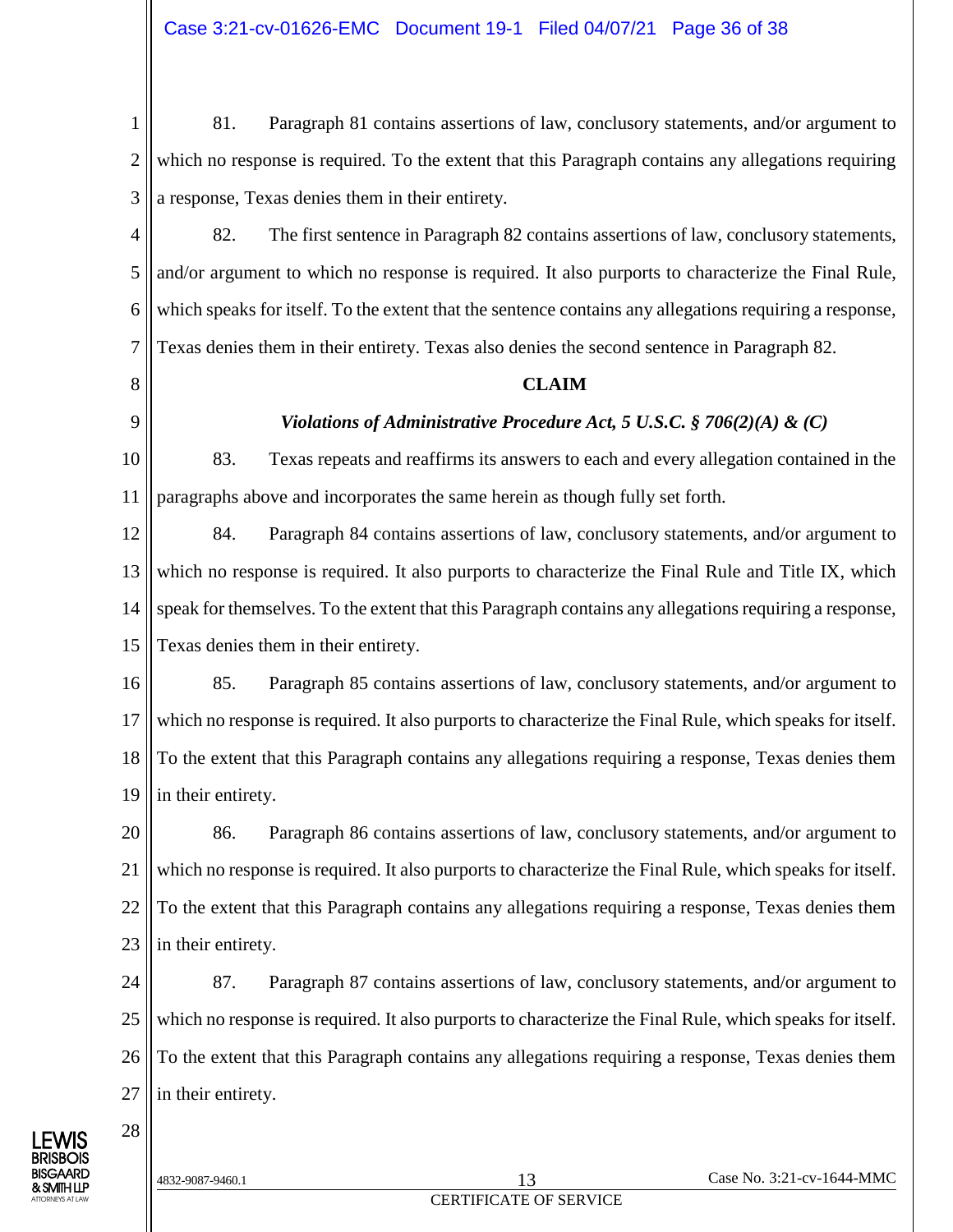1 2 3 4 88. Paragraph 88 contains assertions of law, conclusory statements, and/or argument to which no response is required. It also purports to characterize the Final Rule and other legal authority, which speak for themselves. To the extent that this Paragraph contains any allegations requiring a response, Texas denies them in their entirety.

5 6 7 8 89. Paragraph 88 contains assertions of law, conclusory statements, and/or argument to which no response is required. It also purports to characterize the Final Rule, which speaks for itself. To the extent that this Paragraph contains any allegations requiring a response, Texas denies them in their entirety.

#### **PRAYER FOR RELIEF**

10 11 12 13 14 Paragraphs (A)–(D) of this section contain Plaintiff's recitation of the relief sought in this action, assertions of law, conclusory statements, and/or argument to which no response is required. To the extent that Paragraphs  $(A)$ – $(D)$  contain any allegations requiring a response, Texas denies those allegations in their entirety. Texas further denies that Plaintiff is entitled to any relief from this Court.

15

16

9

#### **DEFENSES AND AFFIRMATIVE DEFENSES**

1. Plaintiff has failed to state a claim upon which relief can be granted.

17 18 2. Some or all of the relief Plaintiff seeks would violate the First, Fifth, or Fourteenth Amendments of the United States Constitution.

19 20 3. Texas reserves the right to amend these defenses or raise additional defenses as they become known to Texas during the development of this case.

21

27

28

## **DEFENDANT'S PRAYER**

22 23 24 For the foregoing reasons, Texas asks the Court to enter judgment that Plaintiff takes nothing, dismiss Plaintiff's suit with prejudice, assess costs against Plaintiff, and award Defendant all other relief the Court deems appropriate.

- 25 **///**
- 26 **///**
	- ///



| $\overline{\phantom{a}}$ |  |  | $/\!/ \!/$ |
|--------------------------|--|--|------------|
|                          |  |  |            |